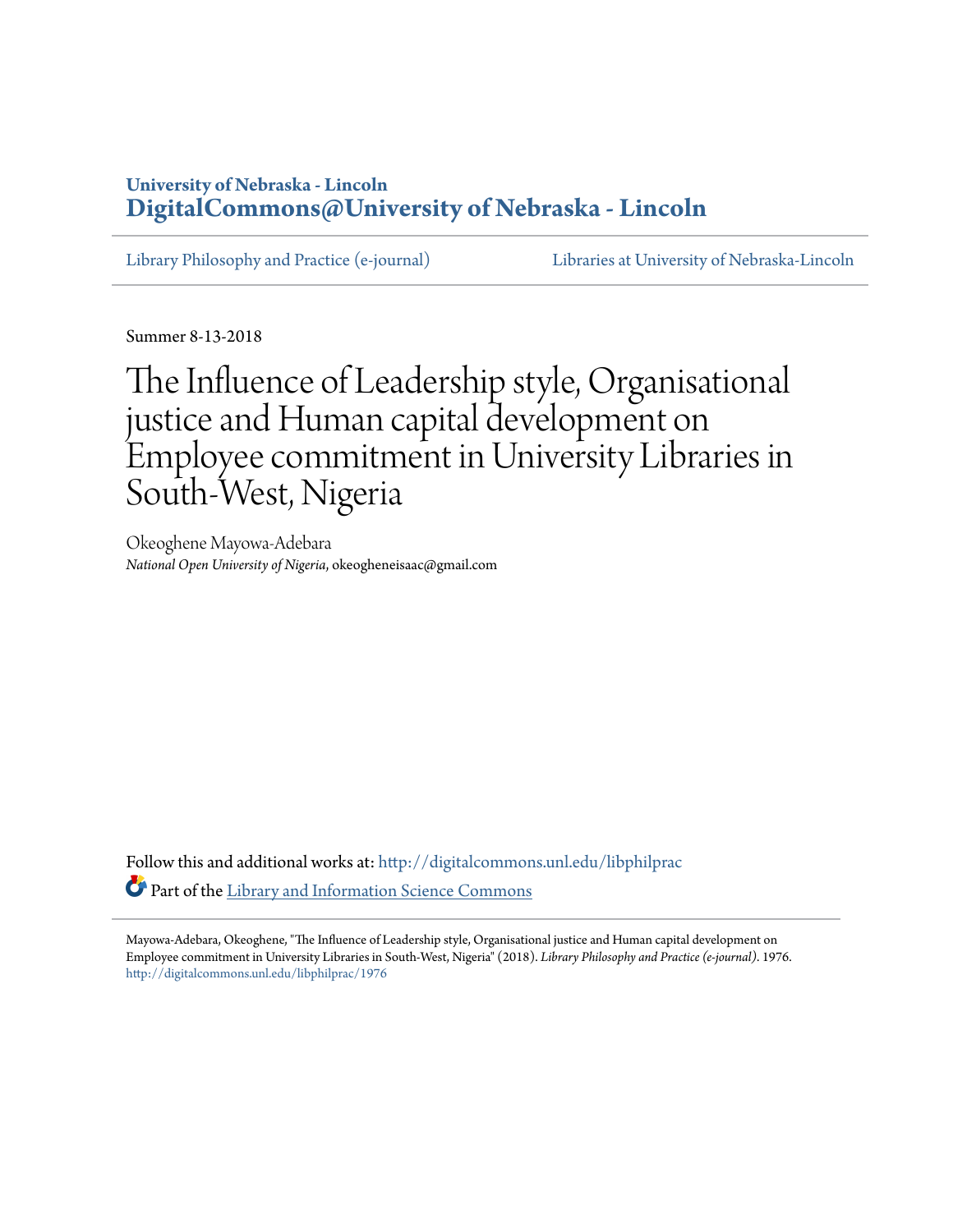## **THE INFLUENCE OF LEADERSHIP STYLE, ORGANIZATIONAL JUSTICE AND HUMAN CAPITAL DEVELOPMENT ON EMPLOYEE COMMITMENT IN UNIVERSITY LIBRARIES IN SOUTH-WEST, NIGERIA**

**By**

Mayowa-Adebara, Okeoghene CLN, PhD. Library Department National Open University of Nigeria, Ibadan Study Centre, Oyo State. **[okeogheneisaac@gmail.com](mailto:okeogheneisaac@gmail.com)**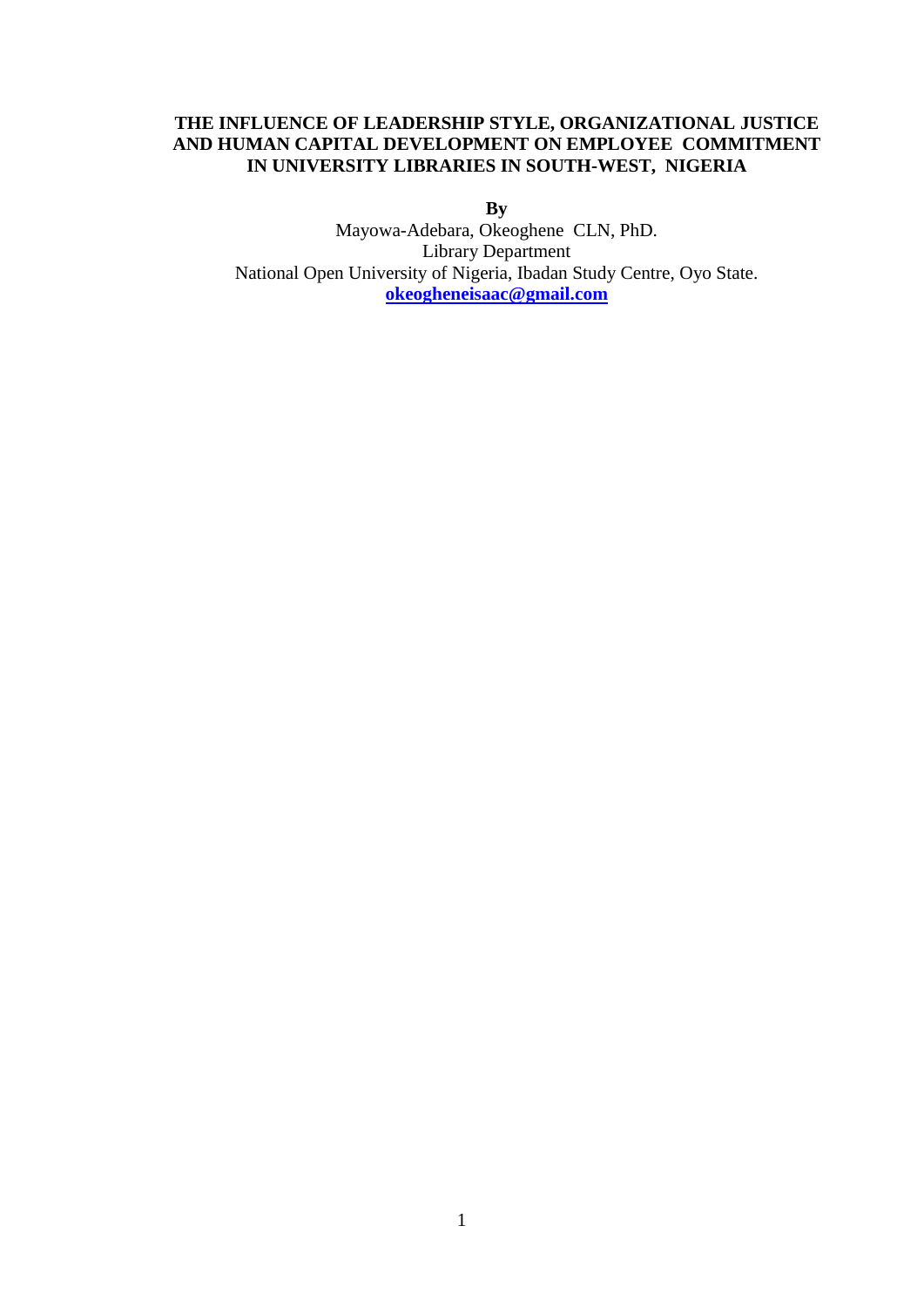## **ABSTRACT**

*The study investigated the influence of leadership style, organizational justice, and human capital development on employee commitment in university libraries in South-West, Nigeria.The study adopted survey research design. The population of the study consisted of 684 librarians from 43 universities in the six states of South-West, Nigeria. Total enumeration was used to cover all the professional and para-professional library personnel. A validated questionnaire was used for data collection. A return rate of 72% was achieved. Data were analyzed using descriptive and inferential (linear and multiple regression) statistics. The study revealed that leadership style, organizational justice and human capital development jointly had a significant influence on employee commitment in the university libraries* ( $F$ <sub>(3,488)</sub> = 82.89, Adj  $R^2$ = .333, p<0.05). The result further revealed that unclear *organizational policies (42%), lack of supervisor support (41%), denial of promotion and entitlements (39%) and lack of career opportunities (34%) were some of the challenges affecting librarians' commitment in university libraries. The study concluded that the level of employee commitment in university libraries was fairly high. The study therefore recommended that university library management should deploy means to further increase employee commitment by providing good conditions of service such as regular promotion, salary increment and provision of career opportunities.* 

**Keywords:** Employee commitment, Human capitaldevelopment, Leadership style, Library personnel, Nigeria, Organizational justice, South-West, University libraries

**Word Count:** 218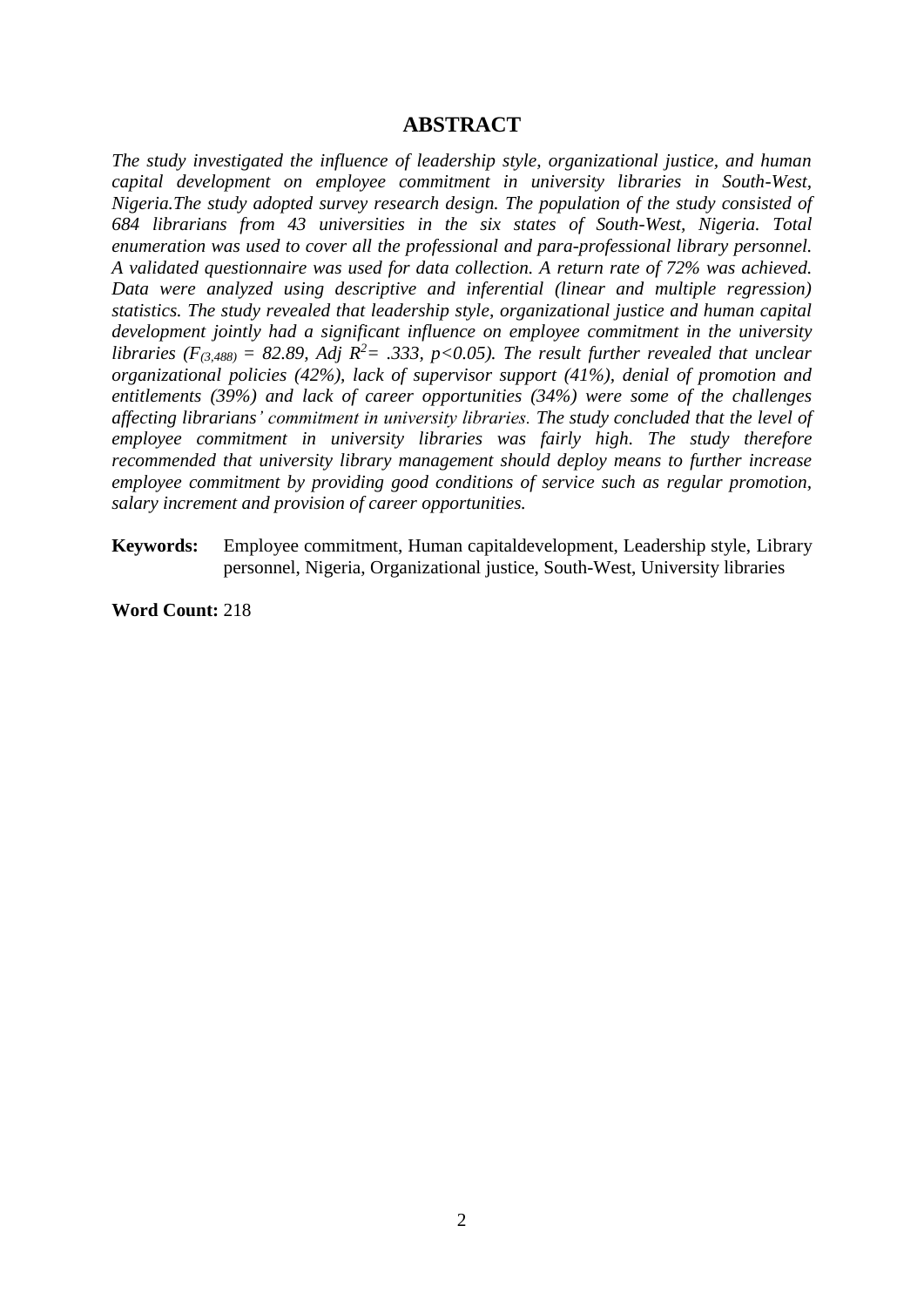### **INTRODUCTION**

Employee commitment plays a major role in the success of any organization. It is defined as the level of attachment that employees feel towards the organization, their willingness to perform tasks on behalf of the organization and their tendency to remain members of the organization (Dey, 2012). According to Madigan, Norton and Testa (1999), committed employees are dedicated and would work assiduously, conscientiously, provide value, promote the organization's services or products and solicit continuous advancement. In exchange, employees anticipate a just organization, good leadership, a climate that fosters growth and empowerment for their career and training.

Employee commitment involves employees' loyalty towards the achievement of organizational goals by complying with the rules, regulations and objectives.Allen and Meyer (1990) conceptualised employee commitment as three components which include affective commitment, normative commitment, and continuance commitment. Affective commitment involves employee emotional attachment and feeling of belonging to the organization. Therefore, affectively committed employees have strong bonds and are of great value to the organization. Normative commitment is a feeling of obligation on the part of employees to remain in an organization due to the consequences of leaving. While, continuance commitment refers to employees' need to stay in the organization due to lack of alternatives (Meyer, Stanley, Jackson, McInnis, Maltin, & Sheppard, 2012).

Low commitment could be a major issue in the success of organizations including university libraries in Nigeria. Studies have reported that employee commitment in university libraries in Nigeria has been observed to be low (Amusa et al, 2013; Crook, 2010; Ogunjinmi, Onadeko, Ladebo & Ogunjinmi, 2014). Several studies have also identified factors that constitute low level of commitment among employees in various organizations. Some studies have pointed out that employees are faced with problems relating to job security, career path, supervisor-subordinate communication, teamwork, unfair treatment by supervisors, poor working conditions, role clarity, motivation and reward system, lack of effective leadership style, and organizational culture (Gelaidan & Ahmad, 2013; Nguyen, Mai & Nguyen, 2014; Oginni, Afolabi & Erigbe, 2014). University libraries in South-West, Nigeria may not be secluded from this disheartening situation. It can be inferred from the above that good supervisor-subordinate communication, team spirit, fair treatment, motivation, and effective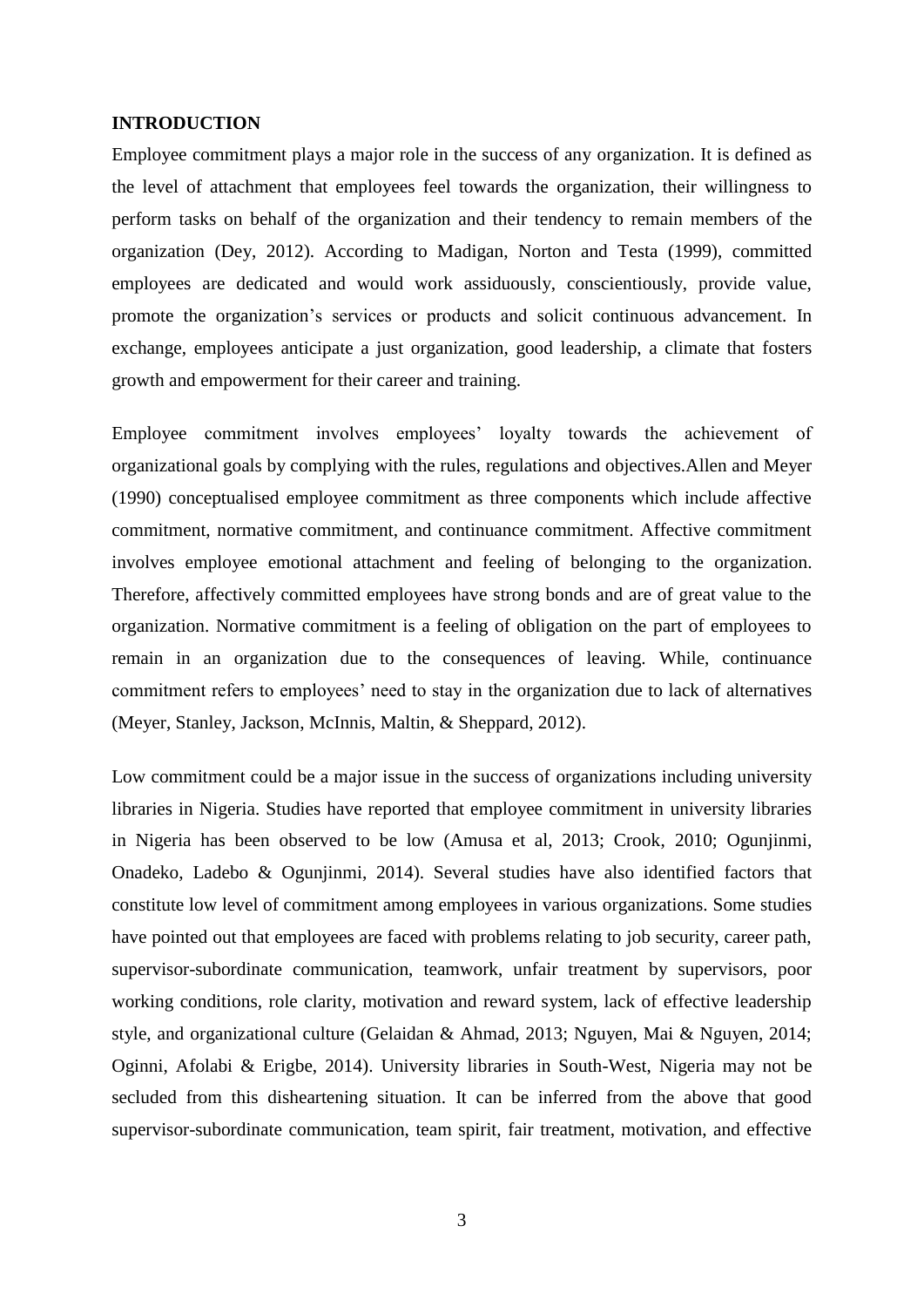leadership may increase employee commitment while absence of it may result to low commitment of employees in the organization.

It becomes crucial for organizations that want to succeed in terms of attainment of goals and objectives to have capable leaders who would influence employees to act in a direction that will increase their commitment to organizational goals. Thus, leadership is defined as the manner in which a leader motivates and aligns his subordinates towards accomplishing the goals and vision of the organization (Wakabi, 2016). Leadership is an important aspect of the university library that can affect employee depending on the style adopted by a leader. Leadership style is a leader's approach of providing direction, implementation plans, and people motivation (Northouse, 2015).There are different types of leadership style such as autocratic leadership style, democratic leadership style, transactional leadership style, transformational leadership style and laissez-affaire leadership style. However, transformational and transactional leadership styles are chosen for this study.

Transformational leaders are creative thinkers, innovators and motivators that ensure they work with their followers in order to enhance their aspiration and enable them discharge their duties in accordance with the goals of the organization (Grant, 2012). While, transactional leadership style is concerned with task completion and issuance of reward and punishment in order to improve employee performance within an organization(Spahr, 2014). Transactional leaders are interested in rewarding performance rather than ideas that may lead to the attainment of organizational goal.

Scholars in librarianship have reported some styles of leadership practised by librarians in university libraries in Nigeria. For example, Akor (2014); Nwaigwe (2015); and Wombo and Dahiru (2017) reported that librarians practised democratic leadership style, while Ogbah (2013) reported that university librarians practised autocratic leadership style. The literature reviewed from various sectorsin Nigeria suggested that both transformational and transactional leadership styles are related to employee commitment even though transformational leadership is more related to employee commitment than transactional leadership style (Kehinde & Banjo, 2014). However, the indication may not be so pronounced in the university library setting. Germano (2010) opined that for the library to remain a viable institution, its leaders must ensure they are able to manage change, nurture employees by encouraging them to learn, grow and develop to increase their service skills.A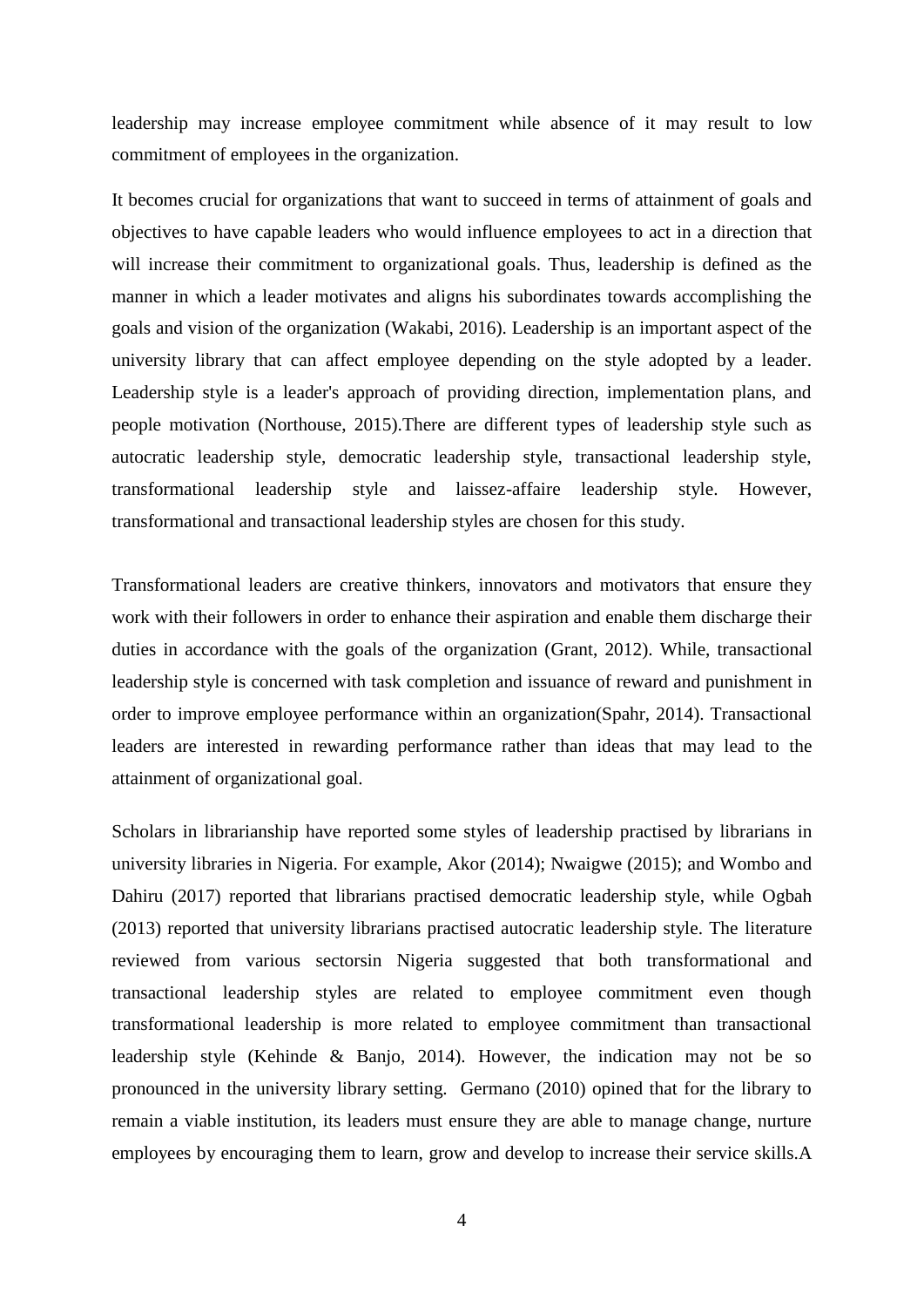good leader according to Zsolnai (2016), listens to the needs of subordinates, communicates long-term commitment, motivates and considers the input of others when making decisions. Hence, it is vital for leaders to exercise fairness and justice in the organization in order to encourage employee commitment. Rasch and Szypko (2013) argued that when employees notice their leader as being fair in terms of reward, procedure, and interaction, they may be more committed to the organization.

Organizational justice is defined as a process by which employees perceive the resource allocation, decision-making, and interpersonal interaction in an organization to be either fair or unfair (Caron, Ben, Ahmed & Vandenberghe, 2013). It is thus concerned with workplace behaviour especially from the way and manner supervisors treat their subordinates with regard to pay (salaries, wages, and rewards), organizational procedures (policies, decision making) and interpersonal relationship. Raza, Rana, Qadir, and Rana (2013) stated that there are three (3) components of organizational justice and they are distributive justice, procedural justice and interactional justice. Distributive justice refers to individuals' feeling that the time and effort expended in their job is well rewarded by the organization which involve fairness in employee outcomes such as pay, compensation and promotion. It could also mean fairness in distribution of pay, bonusesand job responsibilities according to employee inputs and skills. On the other hand, procedural justice refers to employee's satisfaction with the procedures of distribution or allocation of resources in the organization, while interactional justice deals with the extent to which employees are treated with respect, dignity, and interpersonal relationship among employees and among subordinates and supervisors.

According to Dodman and Zadeh (2014), supervisors' or leaders' unfair treatment of employees will lead to negative attitude on the part of employees and can also bring about low morale, disloyalty, low motivation, and decrease commitment which can result in employees quitting the organization. In this regard, studies have reported the existence of injustice in some Nigerian organizations to include unfair treatment of subordinates by their supervisors, partiality in reward systems such as inappropriateness of outcomes and processes, biases in promotional activities, disregard or disrespect for workers, favouritism and poor organizational policies or procedures (Akoh& Amah, 2015; Fabian & Anhange, 2015; Oluwafemi, 2013). However, literature has revealed that organizational justice is critical to all organizations as it enhances organizational citizenship behaviour, employee commitment, organizational effectiveness, creativity, policy making and implementation, and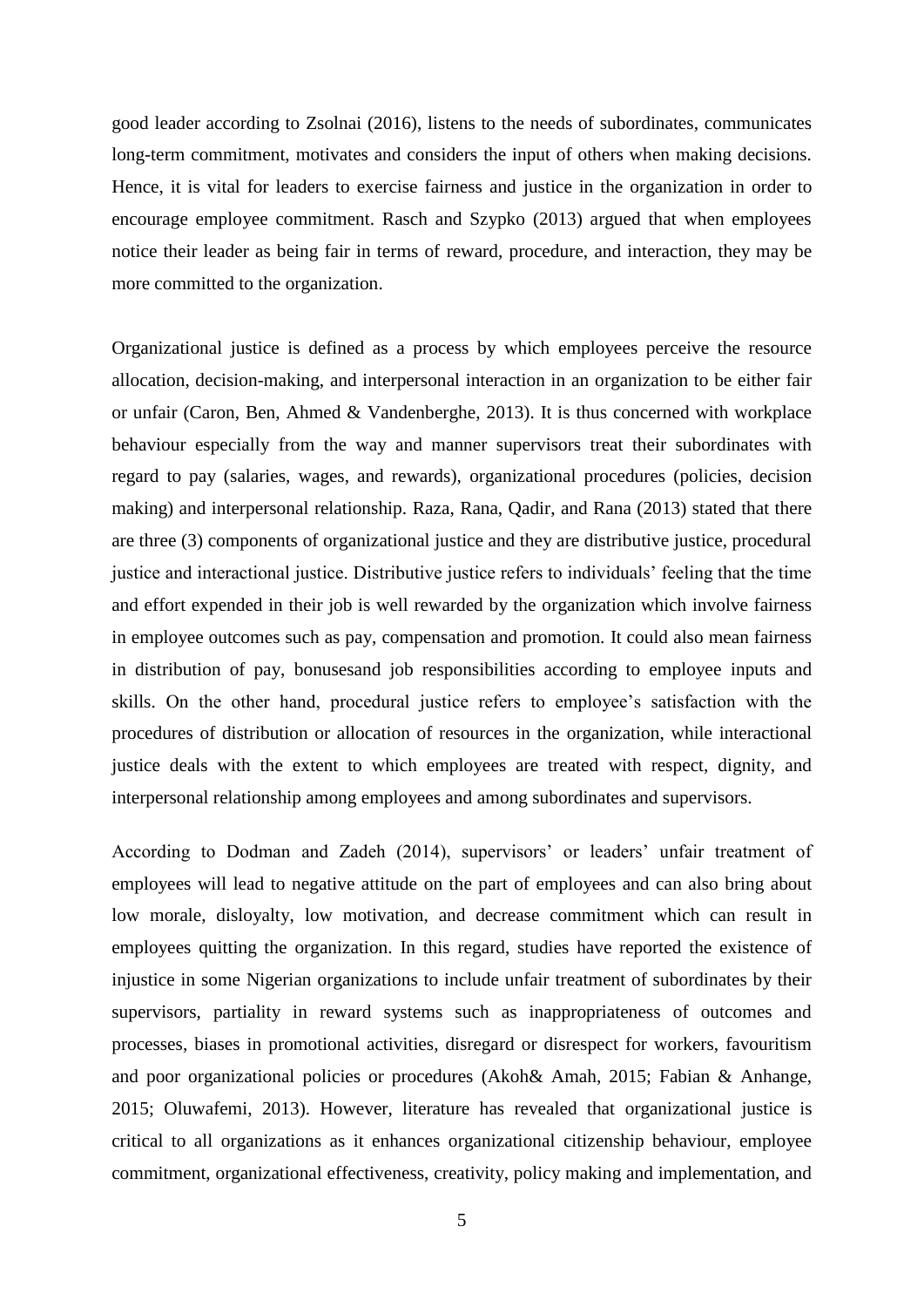promotion of organizational goodwill (Baba & Ghazali, 2017; Mukherjee, Singh & Mehrotra, 2016). This goes to show that fair and equal treatment of employees would encourage them to display the right attitude to work and make them feel indispensable to the organization. It becomes reasonable to assume that fair treatment of employees could bring about some benefits to the organization especially in terms of providing value added services that may promote organizational image. Hence, constant development of human capital such as training and continuous career development may be necessary for employees particularly in this era of technological advancement.

Human capital development (HCD) therefore, is defined by Nwuche (2017) as the process of enhancing employees' knowledge, skills, and competencies through continuous training (onthe-job and off-the-job) and development in order to ensure they contribute maximally to the goals of the organization. Human capital development therefore, involves developing employees so that they can be knowledgeable, skillful and competent in carrying out their various duties. HCD covers a variety of subject areas ranging from healthcare, nutrition, personality, character, ethics, population control, knowledge, training, and career development. People/employees are vital asset in organization and as such, the organization needs to invest in employees by providing training and career development opportunities that would equip and encourage them to make good use of their potentials in the organization.

Libraries play a fundamental role within the university community in terms of providing information services to users within and outside the university community. This objective can only be achieved through library personnel who are capable, efficient and committed to meeting the information needs of users. It becomes necessary for libraries to adopt leadership style that will bring about positive change by ensuring library personnel are fairly and justly treated and also provide opportunities for training and career development programmes for healthy competition as well as creativity. Absence of this could lead to lack of commitment on the part of employees and this can bring about high level of service deficiency in the library.

In Nigeria, there are one hundred and forty one universities (National University Commission, 2015) comprising eighty public universities made up of forty federal universities and forty state owned universities and sixty one private universities. These universities cut across the six geopolitical zones in Nigeria. In South-West Nigeria which is the context of this study, there are currently forty-three universities comprising eight federal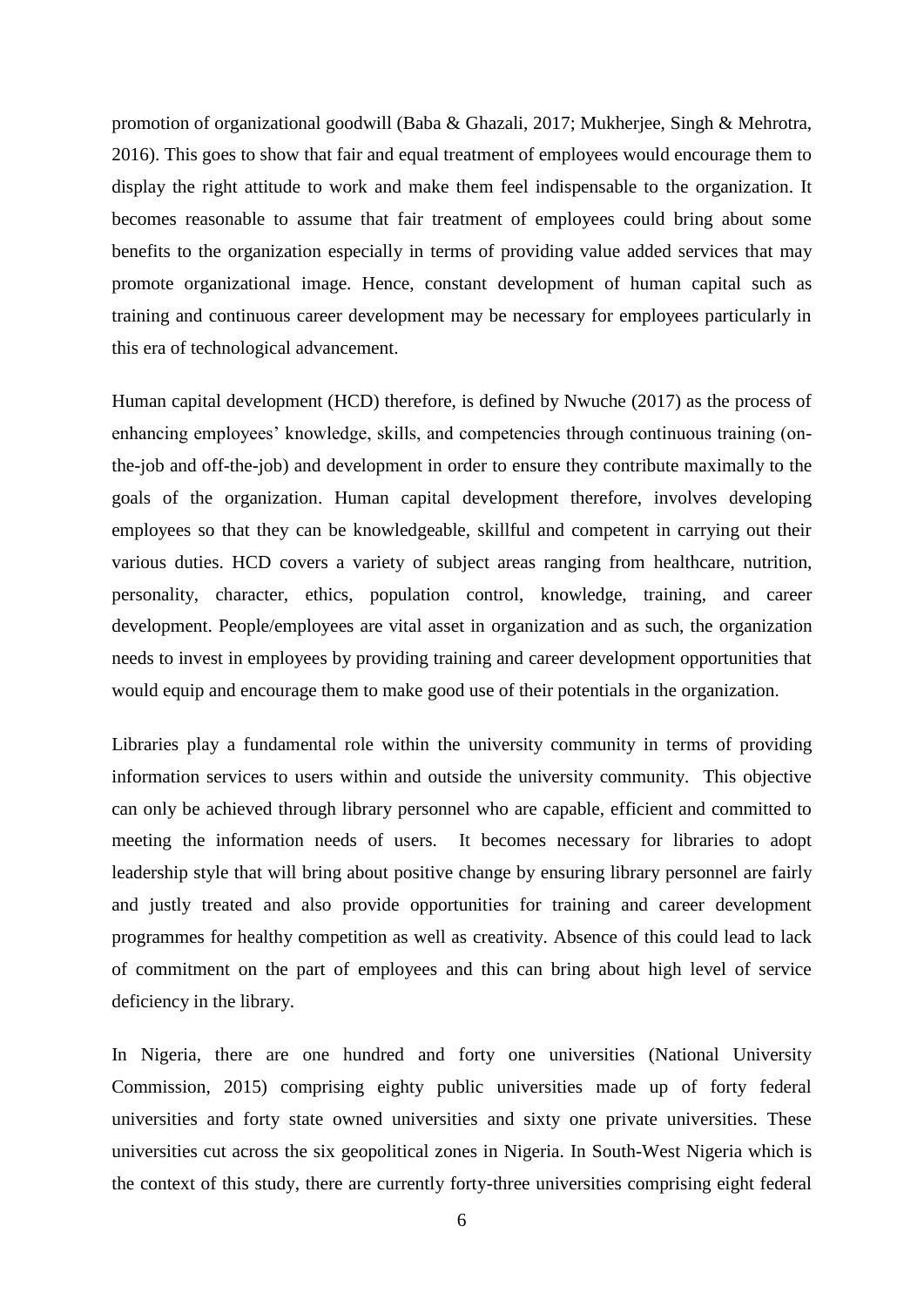universities, seven state universities and twenty eight private universities. These universities are spread among the six states that make up South-West zone. Each of these universities has a library that is headed by a university librarian who works hand in hand with other library personnel to provide information services in support of teaching, learning and research at the institutions.

## **Statement of the Problem**

Studies have reported that library personnel in academic libraries are uninterested in library work, their task performance is not encouraging and they demonstrate lack of dedication and commitment to duty (Amusa et al, 2013). It is perceived that the level of employee commitment in many university libraries in Nigeria is low. A dissatisfied employee may either resign from his/her job or constitute nuisance to the organization and this could encourage inefficiency and low productivity or commitment (Ademodi & Akintomide, 2015 p. 1). As has being reported by studies that there is low level of commitment among library personnel in Nigerian university libraries, several reasons can be responsible for this. For example, if library personnel nurse feelings of unfairness, dissatisfaction, unkind attitude and unequal treatment as compared with their counterparts within the same university system, this may affect their commitment level. Other reasons can be unfavourable leadership styles coupled with lack of opportunities for library personnel to develop their knowledge, skills, talent that would help them to deliver better services to users. Nevertheless, high level of employee commitment and attainment of organizational goals of the university library may also be dependent on the adoption of appropriate leadership style that could have positive effect on employee commitment as well as provide opportunities for library personnel to develop knowledge, skills, talent and competence to deliver services to library users. This study sought to find out the level of employee commitment in Nigeria university libraries and to what extent leadership style, organizational justice, and human capital development influence the commitment of librarians in university libraries in South-West, Nigeria.

## **Objective of the Study**

The general objective of this study is to investigate the influence of leadership style, organizational justice and human capital development on employee commitment in university libraries in South-West, Nigeria. The specific objectives are to:

1. find out the level of employee commitment in university libraries in South-West, Nigeria;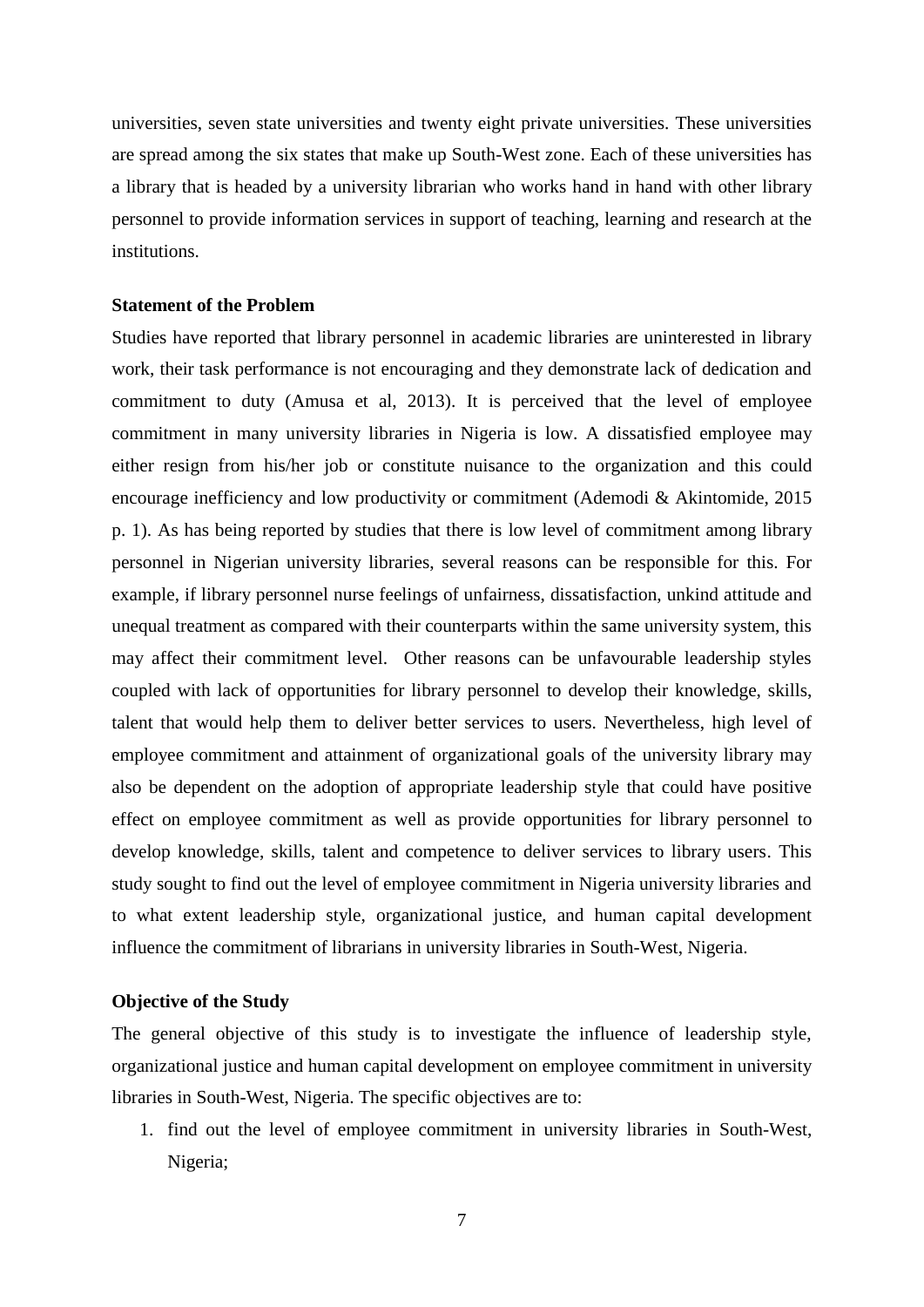- 2. ascertain the leadership styles practised in university libraries in South-West, Nigeria;
- 3. find out the degree of organizational justice in university libraries in South-West, Nigeria;
- 4. ascertain the level of human capital development in university libraries in Nigeria;
- 5. find out the challenges that affect employee commitment in university libraries in South-West, Nigeria.
- 6. investigate if leadership style, organizational justice and human capital development will jointly predict employee commitment in university libraries in South-West, Nigeria.

## **Research Questions**

The following research questions are raised based on the objectives of the study:

- 1. What is the level of employee commitment in university libraries in South-West, Nigeria?
- 2. What is the style of leadership practised in university libraries in South-West, Nigeria?
- 3. What is the degree of organizational justice in university libraries in South-West, Nigeria?
- 4. What is the level of human capital development of librarians in university libraries in South-West, Nigeria?
- 5. What are the challenges that affect employee commitment in university libraries in South-West, Nigeria?

## **Hypothesis**

The following null hypothesis is tested at 0.05 level of significance:

Ho: .Leadership style, organizational justice and human capital development have no significant influence on employee commitment in university libraries in South-West, Nigeria.

#### **Scope of the Study**

The study was limited to library personnel in all the universities in South-West region of Nigeria. This study covered all federal, state and private universities. Respondents were professional and para-professional library personnel in the private and public universities that are in South-West region of Nigeria. Other personnel of the library such as clerical staff and porters were excluded.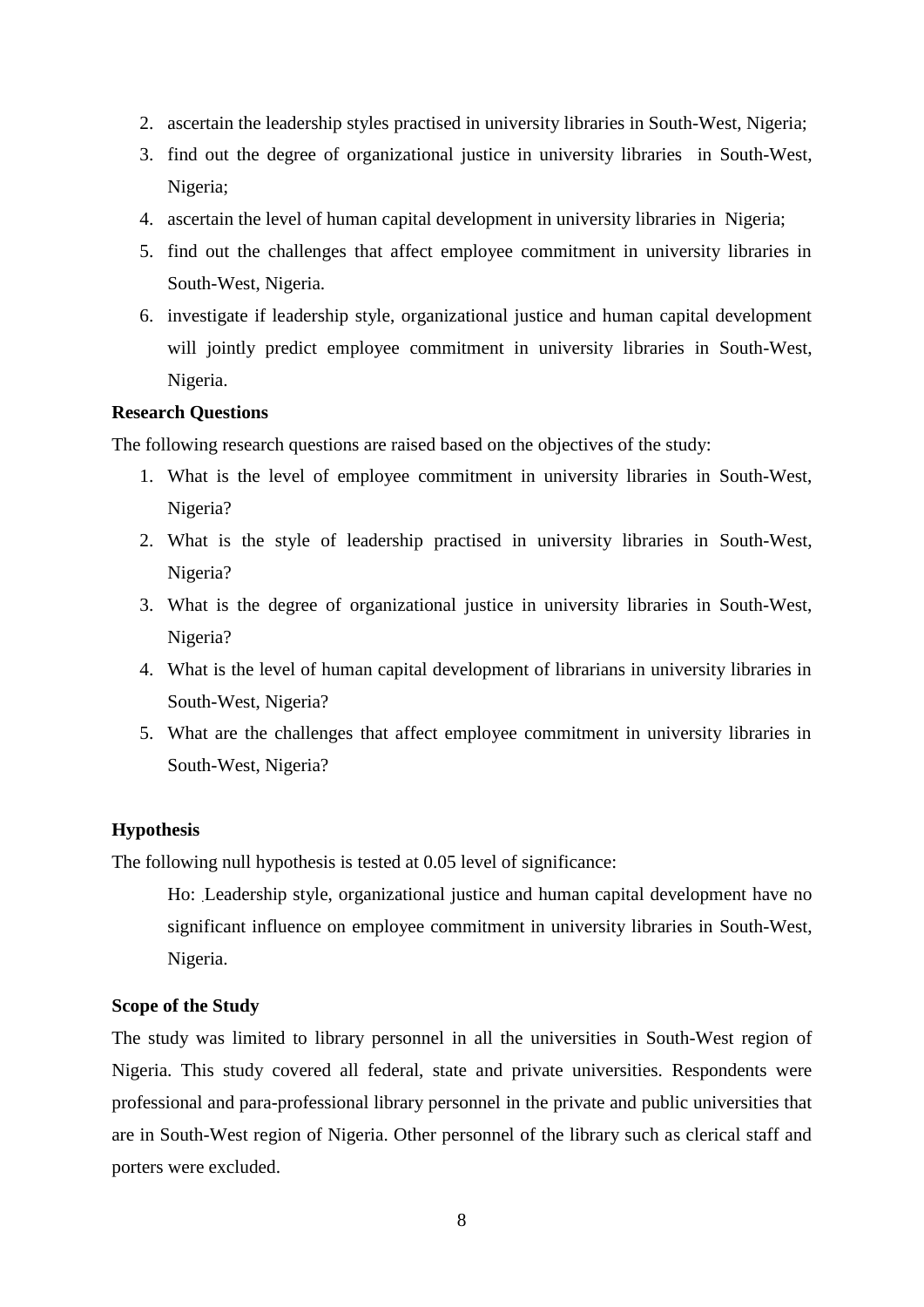#### **LITERATURE REVIEW**

## **The Leadership Style and Employee Commitment**

Many empirical studies have revealed that leadership styles have influence on employee commitment while results from some other studies disagreed with this fact. The study of Den Hartog and Belschak (2012) found out that there was a positive significant relationship between leadership style and employee commitment.

Akinyemi and Ifijeh (2012) studied leadership style and job commitment of library personnel in private universities in South-West Nigeria and the result confirmed that there was a positive relationship between leadership style and job commitment. They also stated that majority of library personnel agreed that participatory leadership style encourage staff involvement in decision-making process. The result was positive because leaders provided mutual benefits to members of the library as well as provide opportunities for library staff to develop themselves which in essence fostered commitment. This signifies that when library leaders involve subordinates in decision making and also provide motivation, library staff will be more committed to the organization. Rehman, Shareef, Mahmood and Ishaque (2012) approached leadership style from transformational and transactional leadership perspective and organizational commitment was measured using affective, continuance and normative. The objective of the study was to determine the relationship between the variables. The study reported a positive correlation between transformational and transactional leadership with organizational commitment in educational sector in Pakistan. Although, they stated that transformational leadership style was more strongly correlated with organizational commitment than transactional leadership style. This goes to show that library heads should endeavour to communicate, inspire and motivate employees by respecting and commending individual contribution to the goal of the organization. Hassan and Umar (2016) discussed leadership style from a specific perspective as they measured leadership using transformational, participatory and autocratic style. The objective of the study was to identify the types of leadership style adopted in Gombe State University from 2004-2013 and the impact of the adopted leadership style on employee performance. The result of the study revealed that Gombe State University adopted participatory leadership style because management took into consideration the views of their employee before making decision. It was also revealed that leadership style had positive influence on employee performance. This was because respondents (academic and non-academic staff) had good relationship with management and respect for one another had helped workers to put more effort in their job.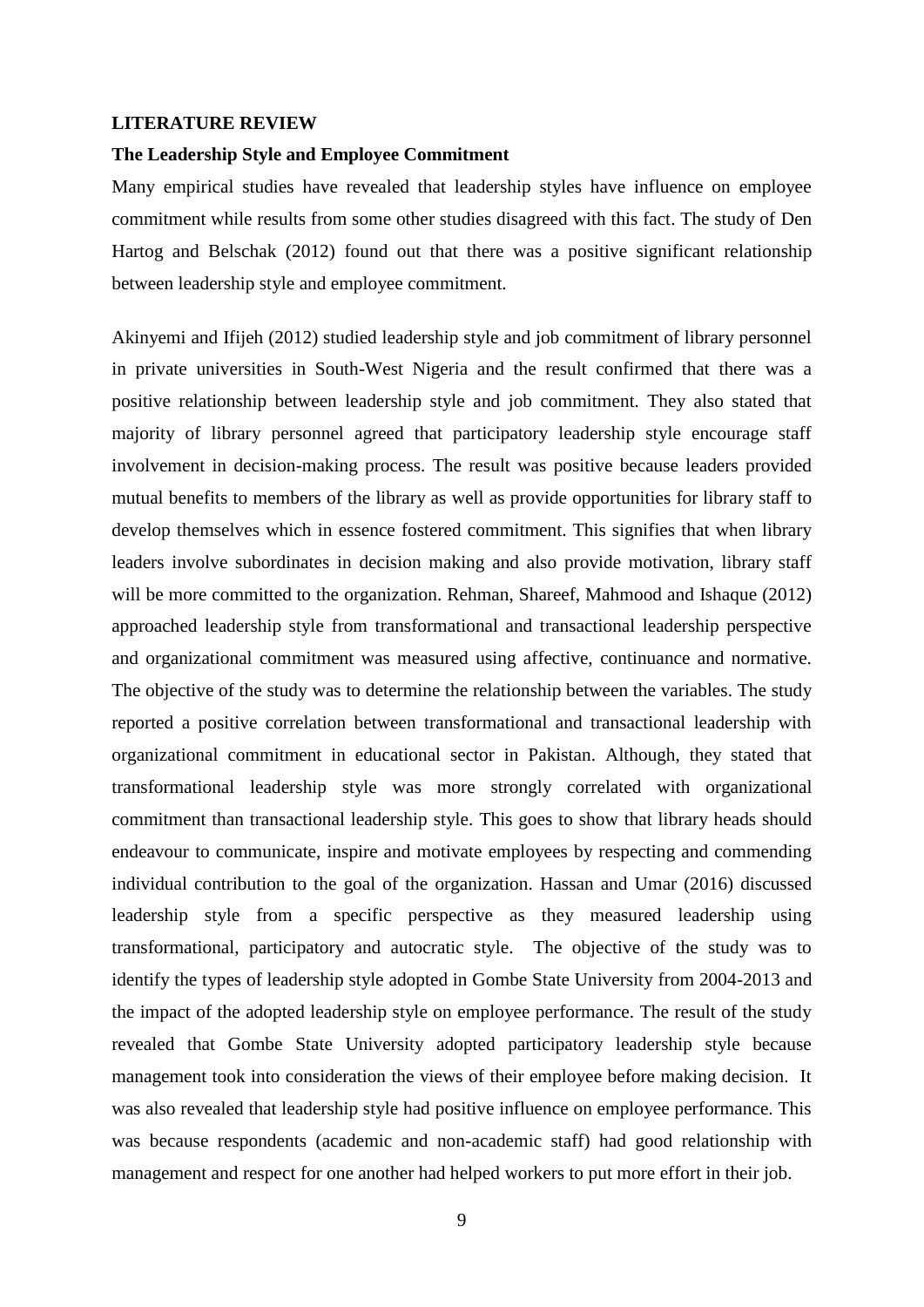To buttress this, Omidifar (2013) surveyed 357 high school teachers and principals in Tehran, Iran and found out that there was a significant relationship between leadership style and employee commitment. The reason was because teachers were willing to make appropriate use of their potentials and add value to the educational objectives if given an enabling environment.This finding of the study agreed with Anyaoku, Osuigwe and Oguaka (2015);Ekpe, Mat, Adelaiye (2017) also reported that leadership style had significant influence on employee commitment in Nigerian universities.

Still on leadership style, Abba, Anumaka and Gaite (2016) also surveyed 285 respondents in six polytechnics in North West region, Nigeria in order to measure leadership practises and productivity of academic staff. The result revealed that transformational leadership style influenced academic staff productivity, but transactional leadership style does not have positive significance on staff productivity. Abodunde, Ayo-Oyebiyi and Unachukwu (2017) surveyed leadership style of managers in Nigerian insurance firms in Lagos and its impact on employee job satisfaction. The study indicated that transformational leadership style had a significant effect on employee job satisfaction while transactional leadership style had a weak significant effect on employee job satisfaction. Another study carried out by

Awan, Mahmood and Idrees (2014) examined leadership style, culture and job commitment in university libraries in Pakistan. The study approached leadership style from a specific perspective by using autocratic, participative and Laissez-faire as indicators to measure leadership style. The objective of the study was to find out the relationship between leadership style and organizational commitment. They surveyed 115 respondents and found out that there was no significant relationship between leadership style and employee commitment based on autocratic and laisser-faire leadership style. The result was negative because majority of the librarians were not participative leaders rather they were autocratic and few were practicing laisser-faire style of leadership. This study agreed with that of Al-Ansi, Rahardjo and Prasetya (2015) who reported that leadership style (transformation and transactional) does not have any effect on organizational commitment. This result was so because leaders or top management ignore problems or want problems to become serious before taking measures to solve issues; and there was also low communication between leaders and employees. It therefore implies that when leaders communicate and recognise employees' accomplishment, the more employees will be willing to be committed to the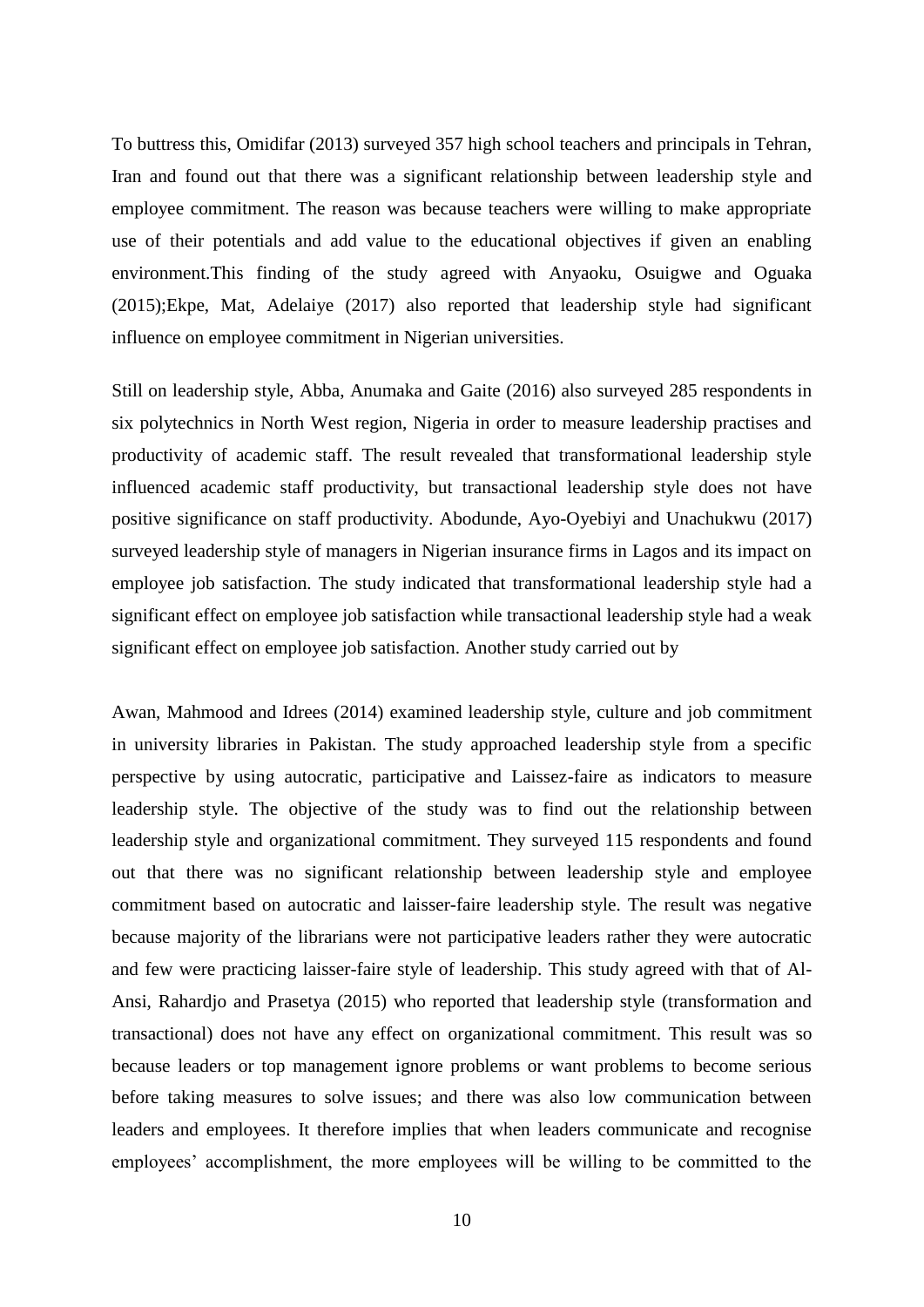goals of the organization. Dikko, Abdul Mutalib and Ghazali (2017) conducted a study on the impact of leadership style (transformational and transactional) on organizational commitment of 300 lecturers in Nigerian universities. The outcome of their study indicated that both transformational and transactional leadership style had a positive effect on organizational commitment. They further explained that when leaders pay attention, respect, and encourage their followers, it will lead to attainment of organizational goal.On the other hand, Ojokuku, Odetayo and Sajuyigbe (2012) negated this result as the outcome of their study on the impact of leadership style and organizational commitment in selected banks in Nigeria showed that transactional leadership style was not significant to organizational performance.

## **The Influence of Organizational Justice and Employee Commitment**

Justice is vital if employees are to be committed to the organization. According to Sarnecki (2015) organizational justice has a great effect on employees' turnover intentions such as commitment. Therefore, employees may increase their efforts and loyalties to the organization when they perceived that they are equitably and fairly treated (Al-Zu'bi, 2010).

In order to assess the relationship between organizational justice and employee commitment, different researchers have carried out different studies in this regard and have reported different findings. A study by Somayyed, Mohsen and Zahed (2013) was to ascertain the relation between organizational justice and organizational commitment among the librarians working in ministry of science academic libraries of Khouzestan province in Iran. The objective was well addressed, but the research design used in the study was not clear. A total of 133 questionnaire copies were distributed and response showed that there was a positive relationship between organizational justice and commitment. This was based on the premise that managers had good interpersonal relationship with librarians and they also improved the procedures through which rewards were received.

Efanga and Akpan (2015) and Nwibere (2014) studied the relationship between organizational justice and organizational citizenship behaviour in universities and secondary schools in Niger Delta region and Akwa-Ibom state, Nigeria respectively. The result from their study revealed that organizational justice was statistically and positively related to organizational citizenship behaviour. This positive result was based on the fact that employees were satisfied with distribution of rewards, methods and procedures of decision making as well as good relations with their supervisors and this fostered their display of positive attitude and commitment to work. This therefore goes to show that when librarians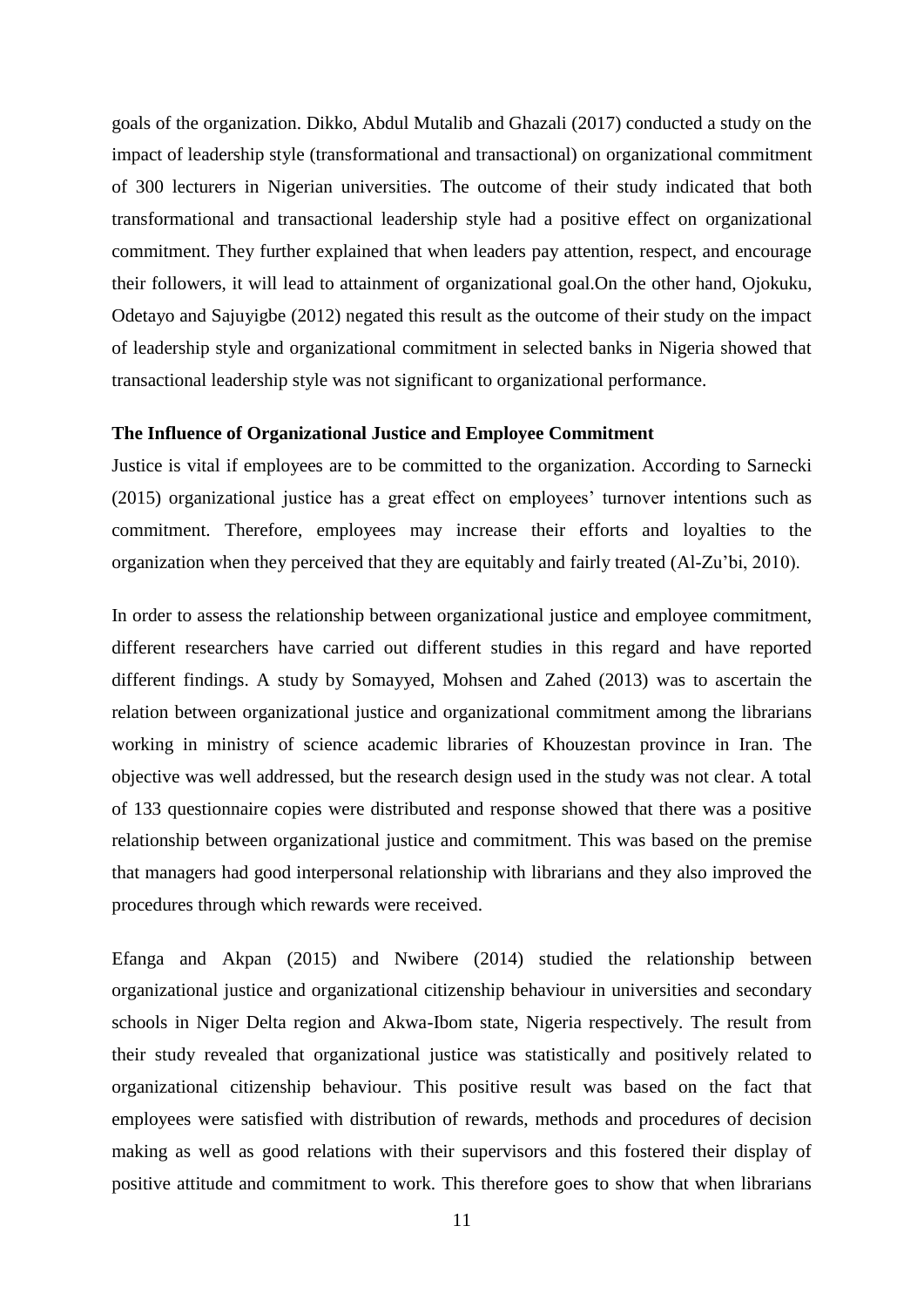experience injustice in the library, there is the tendency for them to strike back by displaying nonchalant attitude to work which in essence may hinder commitment. Yasar, Emhan and Ebere (2014) analysed organizational justice, supervisor support and organizational commitment of employees in energy sector in Nigeria. The outcome of the study indicated a positive relationship between organizational justice and organizational commitment. The reason for this relationship was because the organization was concerned about the wellbeing of its workers. This study corroborated that of Monanu, Okoli and Adibe (2015) examined the link between organizational justice and counterproductive work behaviour of civil servants in Anambra state, Nigeria. The result of their study revealed a positive relationship between organizational justice and counterproductive work behaviour. This means that workers may display negative work behaviour if treated unfairly by their supervisors. In similarity, Arogundade, Arogundade, and Oyebanji (2015) investigated the perception of organizational justice and its influence on teachers' commitment in Lagos State, Nigeria. The result of their study indicated a positive relationship between organizational justice and commitment because teachers perceived their principal to be fair, respectful and unbiased in their dealings.

In addition, Gbadamosi and Nwosu (2011) and Ogunyemi and Ayodele (2014) found out from their study that organizational justice is a determinant of employees' organizational commitment in Babcock University, Nigeria. Ebeh, Njoku, Ikpeazu, Nwiana-Ana (2017) conducted a study on organizational justice and commitment from a general perspective and survey research design was adopted. The result of the study indicated that organizational justice can predict organizational commitment. They further explained that employees that were satisfied with the way and manner they were treated by their managers were committed and devoted to the organization.This finding was consistent with that of Ponnu and Chuah (2010) who reported that fairness in organization offers opportunity for workers to have a sense of belonging which means commitment on the part of employees.

On the other hand,Nwokolo, Ifeanado and Anazodo (2016) carried out a study to find out if perception of organizational justice can predict employee engagement among secondary school teachers in Awka south local government area of Anambra state, Nigeria. The result of their study indicated that organizational justice does not predict employee engagement. Ogwuche and Apeikar (2016) surveyed 221 respondents on the influence of interactional justice and organizational support on organizational commitment among the academic staff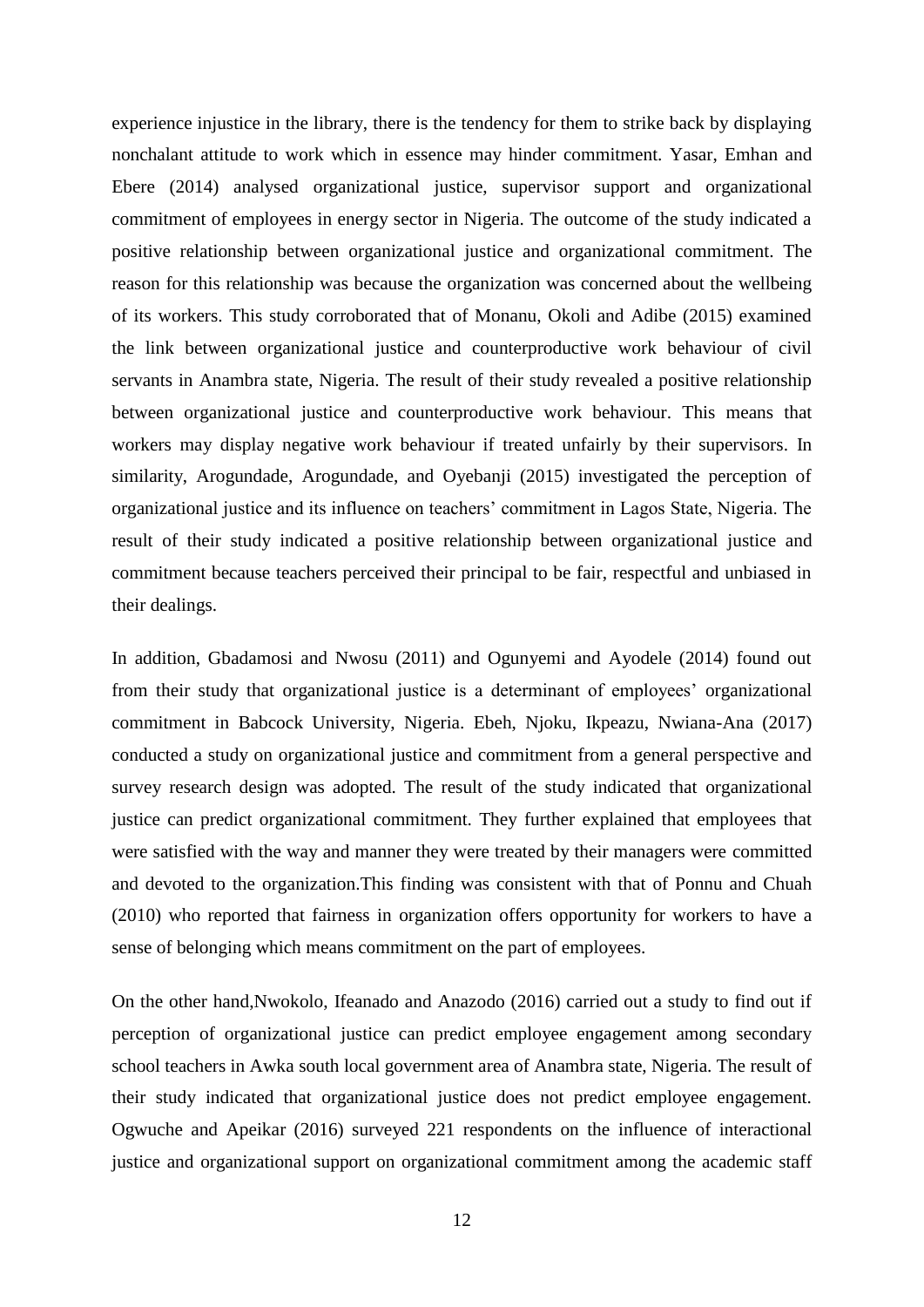of Benue state university in Nigeria and found out that there was a significant positive relationship between interactional justice and organizational commitment. This implies that employees are likely to be committed to the organization when they are treated with respect and dignity by their colleagues and supervisors in terms of interpersonal relationship. Some other studies argued that organizational justice does not predict employee commitment. This was true in the case of Srivastava (2015) who studied multiple dimensions of organizational justice and work-related outcomes among health-care professionals in India. The result of the study revealed that organizational justice dimensions such as distributive, procedural and interactional justice did not predict organizational commitment. This negativity was due to the fact that managers do not provide the needed information pertaining to organizational issues which may lead to low commitment on the part of employees. In the same light, Uhiara, Njoku, Ngozi and Jimogu (2011) findings supported the fact that organizational justice was not significantly related to organizational citizen behaviour in Nigeria. Furthermore, injustice in workplace may force employees to indulge in counterproductive work behaviour like absenteeism, sabotage, disruption, and theft which may lower commitment to duties and also reduce productivity and withdrawal of organizational citizenship behaviour (Shahzad & Mahmood, 2012).

## **The Influence of Human Capital Development and Employee Commitment**

Human capital development is an essential tool that aid employers in retaining the best employees in an organization. Mohammed (2010) opined that training and career development programmes aid both professional and para-professional librarians to keep abreast with new knowledge and development in their field. Empirical evidences have shown that human capital development is significantly related to employee work outcome. Sampson, Ibeh and Emerole (2016) studied the effect of human capital development programmes on employees' performance in Abia State House of Assembly, Nigeria. The study revealed that Abia State House of Assembly employed various HCD programmes such as training, seminars, workshops and skill acquisition. The study further revealed a significant relationship between HCD programmes and employee performance. Therefore, when organizations provide training programmes to employees, employees will be willing to perform their job task. This finding corroborated Yaya (2016) who examined the effect of librarians' job satisfaction on human capital development in public university libraries, Nigeria. The study evaluated the significance of manpower training and career development on librarians' job satisfaction. The outcome of the study indicated a high level of human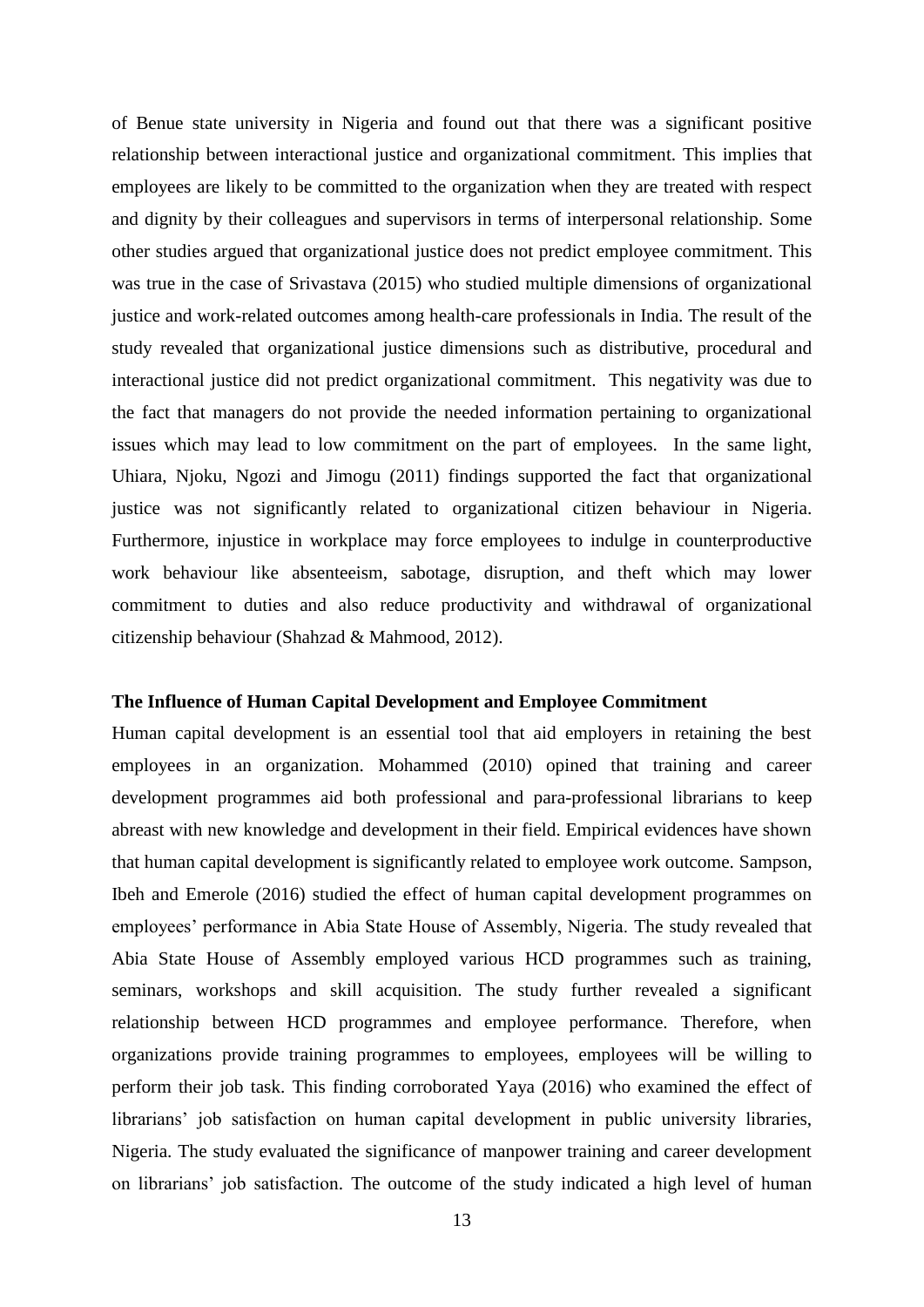capital development. However, there was low level of career development when compared with manpower training programmes.

The result of this did not corroborated Amoah and Akussah (2017) who investigated human capital development and academic librarians' performance in Sam Jonah library, Ghana. The result of the study revealed that human capital development does not relate to librarians performance. This negative relationship was due to lack of improvement on librarians' performance especially those that undertook library related training. Similarly, Brenya (2014) studied the effect of human capital development on employee commitment in the judicial service in the western region, Ghana. The study revealed that human capital development was not significant to employee commitment due to management low commitment towards training and development programme. However, irrespective of the low level of human capital development, employees were still affectively committed (Brenya, 2014).

Preko (2014) investigated HCD on effective work performance of staff at Kwame Nkrumah University of science and technology, Ghana. The result of the study revealed that HCD was significantly related to workers' performance. The result was positive because staff were assisted by their superiors in developing skills and experiences through regular coaching and mentoring. However, some of the respondents reported that training programmes were not regular. Hence, the need for investment in training programmes to further enhance staff performance. These findings was also supported by Ababneh (2014) whose study revealed that when organizations assist in developing employees' career, employees will be more committed to their job task and therefore achieve the set goals of the organization. Osibanjo, Oyewunmi, and Ojo (2014) also reported a positive relationship between career development and organizational growth in Nigeria banking industry. The study also showed that organizational growth was influenced by skills, promotion, reward and recognition. However, employees' experience does not influence growth and as such it was recommended that management of banks should endeavour to retain experienced employees as this would enhance organizational growth.

Udofia (2014) and Usoroh, Umoren and Ibang (2015) studied the relationship between staff training and job performance of librarians in university library in Uyo, Nigeria. The result of their study indicated a positive relationship between training and librarians' performance, stating that no university libraries can succeed without efficient workforce. The study also pointed to the fact that, in-service training programme enhance librarians efficiency and professional skills. Studying the issue of staff training and turnover, Gojeh, Ayde and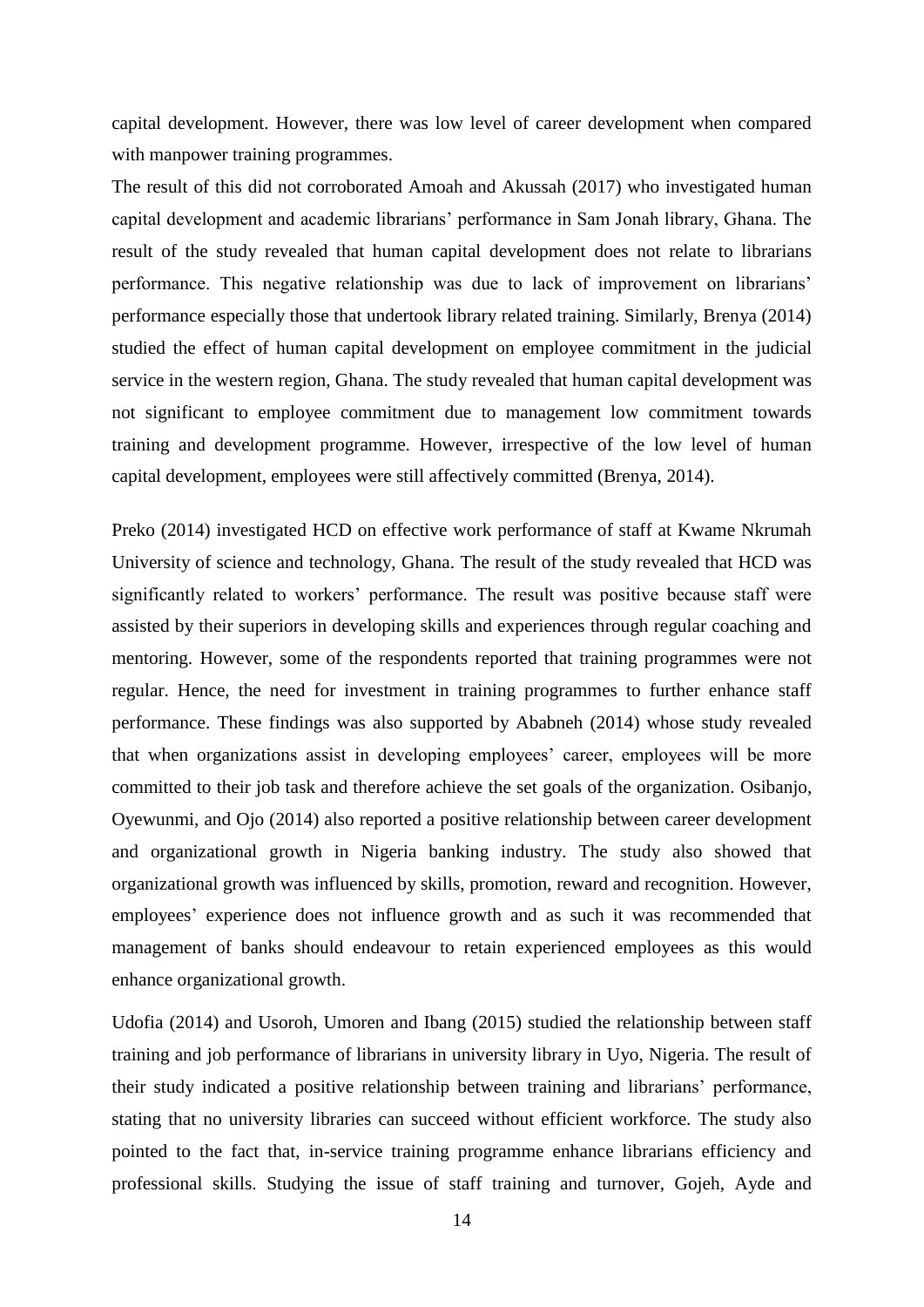Fautahun (2015) surveyed 315 participants inclusive of librarians in universities in Ethiopia. They reported that lack of career development and manpower training could influence turnover and retention of staff in the university. From the foregoing, it can be deduced that employee commitment is of high importance to the success of the organization. Librarians are not just interested in salary and rewards; rather they want an organization that will match their knowledge, skills and experiences with the needed career. Marimuthu, Arokiasamy, and Ismail (2009) also concluded that there are practical proof to show that provision of human capital development in organizationspromotecreativity, innovativeness and increases organization's overall performance. Hence, organization should expend their time, financeand draw out plan that is directed towards investing in all aspect of human capital as not only it affect the organizational performance but also ensure employees remain committed to their organizations.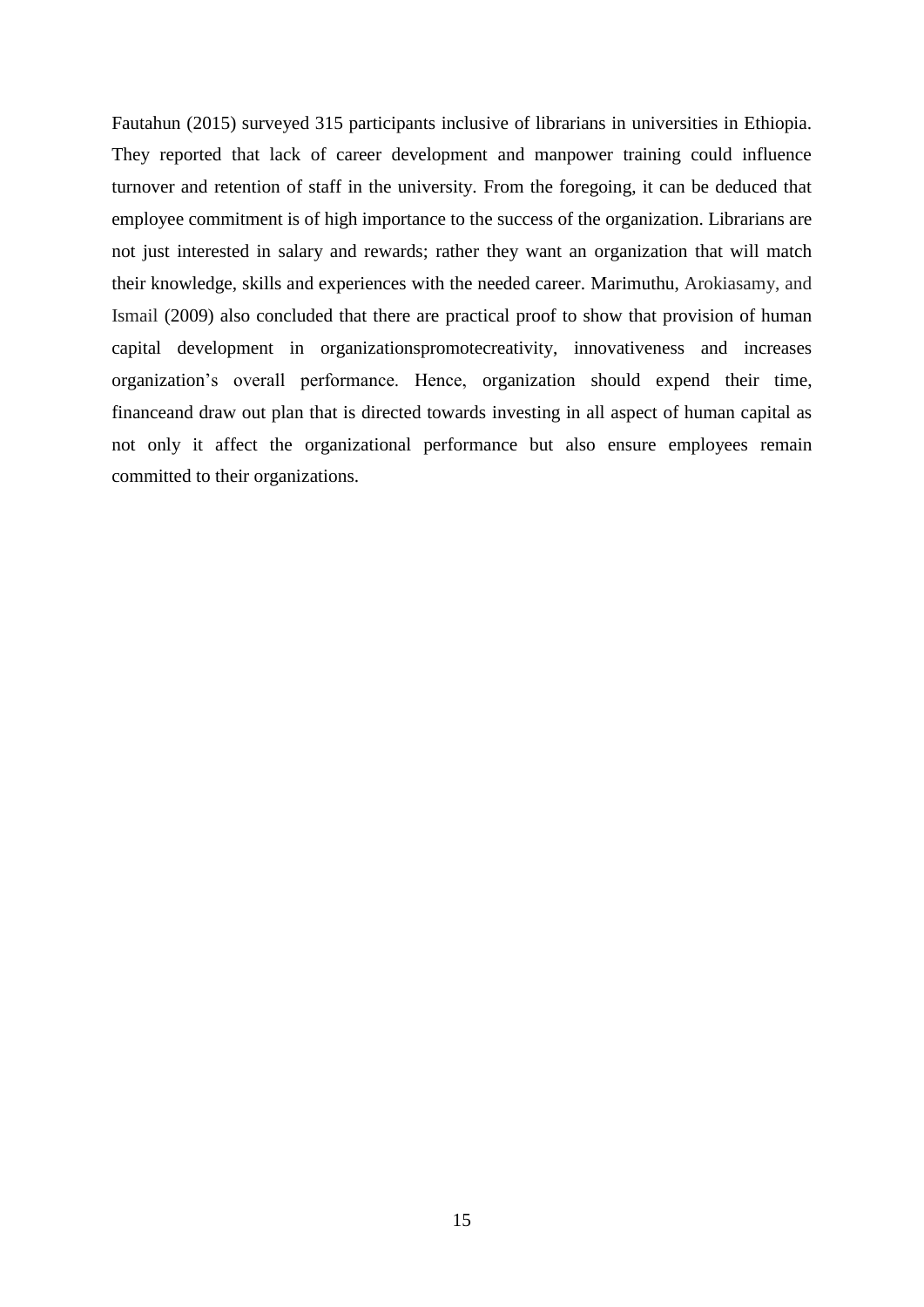## **Conceptual Model**



**Figure 2: Conceptual Model for leadership style, organizational justice, human capital development and employee commitment Source: Mayowa-Adebara (2017)**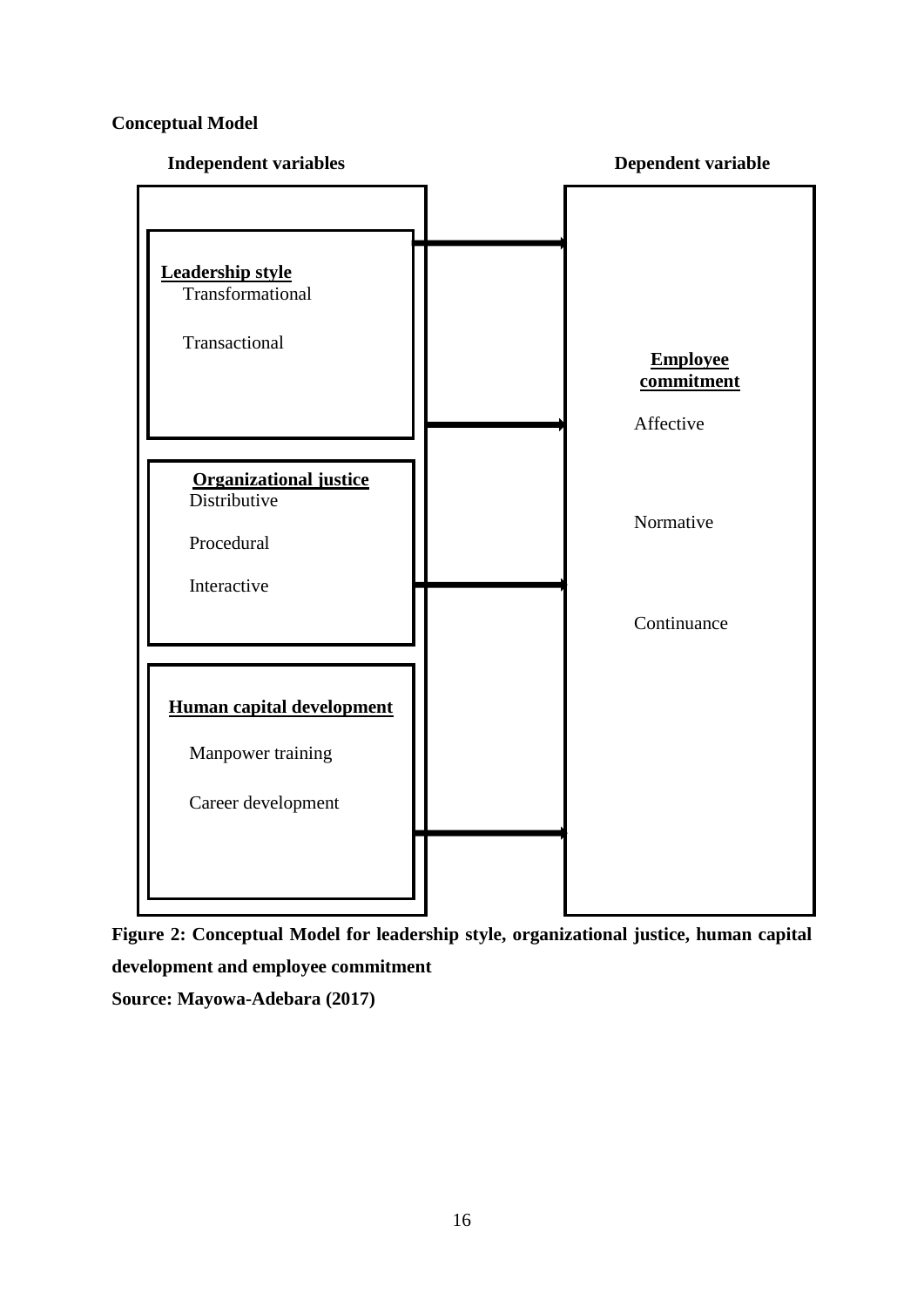### **Discussion of the Conceptual Model**

The conceptual framework for this study was built on the theories and literature reviewed. The propose model was developed in the light of past literature review relating leadership style, organizational justice, human capital development and employee commitment. The self-made model explains the influence of leadership style, organizational justice, and human capital development on employee commitment. The model is divided into two parts: independent and dependent variables. The independent variable section consists of leadership style, organizational justice and human capital development; while the dependent variable is employee commitment of librarians in the university library. This is based on literature reviewed which confirmed that there are several factors that affect the level of commitment of workers. Some of such factors are leadership style, organizational justice and human capital development.

Employee commitment is important to the success of the university libraries. Employee commitment in this case is librarians' willingness to devote their time, effort and loyalty to the university library. Organizational commitment as conceptualised in this study consists of three elements namely, affective, normative, and continuance commitment. Affective commitment is employees' feeling of belonging to an organization. Normative commitment is a feeling of obligation on the part of employee to remain in an organization while continuance commitment is employees' need to stay in an organization due to lack of options. Librarians' may be willing to give their best in the organization when they are treated fairly, when they have cordial relationship with supervisors and when they are well trained.

Leadership style is based on transformational-transactional leadership. Transformational and transactional leadership style is popular in literature and has gained attention by scholars recently. Transformational leaders are known to be change agents that hold high standards, are respected and trusted role models that followers identify with while transactional leadership style promote satisfactory performance using rewards. Transformational and transactional styles of leadership can be broken down into indicators such as idealised influence (organizational goals are shared by the leader and the followers), inspiration motivation (leaders instigate the followers to attaining the unexpected result), intellectual stimulation (leader's ability to evaluate situation), individualized consideration (leader considers followers' different circumstances).While transactional leadership style is broken down into contingent reward (incentive in exchange for performance) and management by exception (monitors employee work performance and uses punishment as a response to an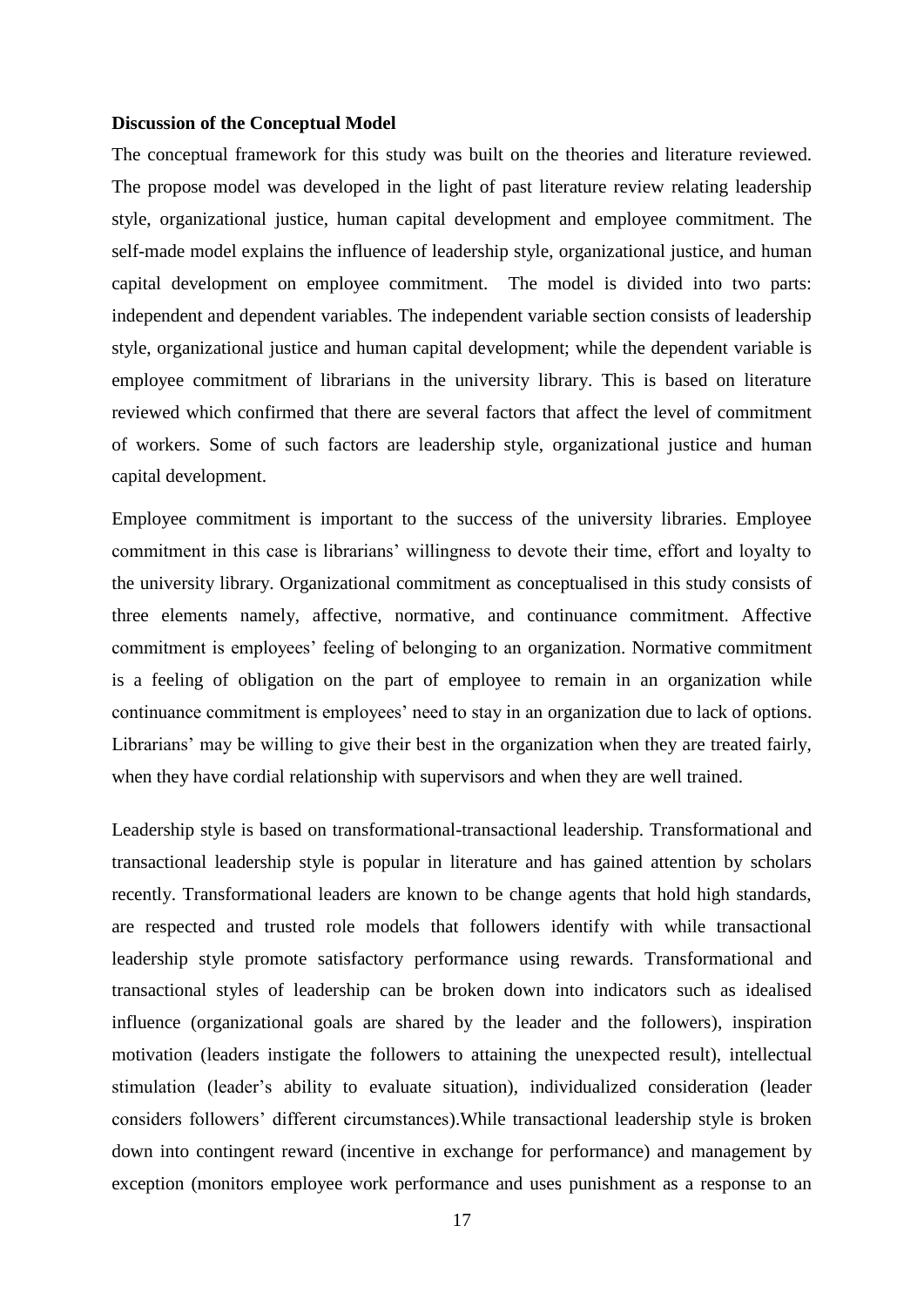unacceptable performance). A transformational leader build trust, personal attention to employee's interest and instigates followers to achieve organizational goal while transactional leader provide reward system that will encourage maximum performance. The model therefore, intends to examine which of the leadership styles exist in university libraries. It is stated that the style of leadership adopted by the university library and the ways in which a leader delegates responsibility and interacts with subordinates could either affect the commitment of workers as well as the organization positively or negatively (Root, 2015).

Organizational justice consists of three components: distributive, procedural and interactive justice. Distributive justice is employees' awareness of how just they are treated by the organization in terms of reward; procedural justice has to do with employees' satisfaction with the procedures of distribution of resources and organizational decision-making process while interactional justice is the interaction between employees and their supervisor as well as other fellow co-workers. Therefore, librarians' overall satisfaction and commitment levels are directly affected by their perception of fairness in the organization particularly the fairness of their leader or supervisor (Khan & Abdul Rashid, 2012). This implies that when librarians are fairly treated, they would be able to discharge their duties effectively while those who are not fairly treated may decide to walk out from the organization.

Human capital development is another building block for improving employee commitment. Human capital development in this study consists of manpower training and career development. Training and career development are important for any organization to be at the competitive edge. Literature has revealed that lack of adequate training and career development opportunities may bring about low employee commitment in university libraries.

## **METHODOLOGY**

The study adopted a survey research design. The study population was made up of six hundred and eighty four (684) library personnel from forty three (43) universities in South-West, Nigeria. In this study, total enumeration was used to cover all 684 library personnel in all the universities in South-West, Nigeria. A questionnaire titled "Leadership style, Organizational justice, Human capital development and Employee commitment" was used for data collection. The questionnaire was divided into five sections: Section A measured level of employee commitment using a Likert-type scale ranging from Strongly Agree (4), Agree (3), Disagree (2), and Strongly Disagree (1). Items in this section were adapted from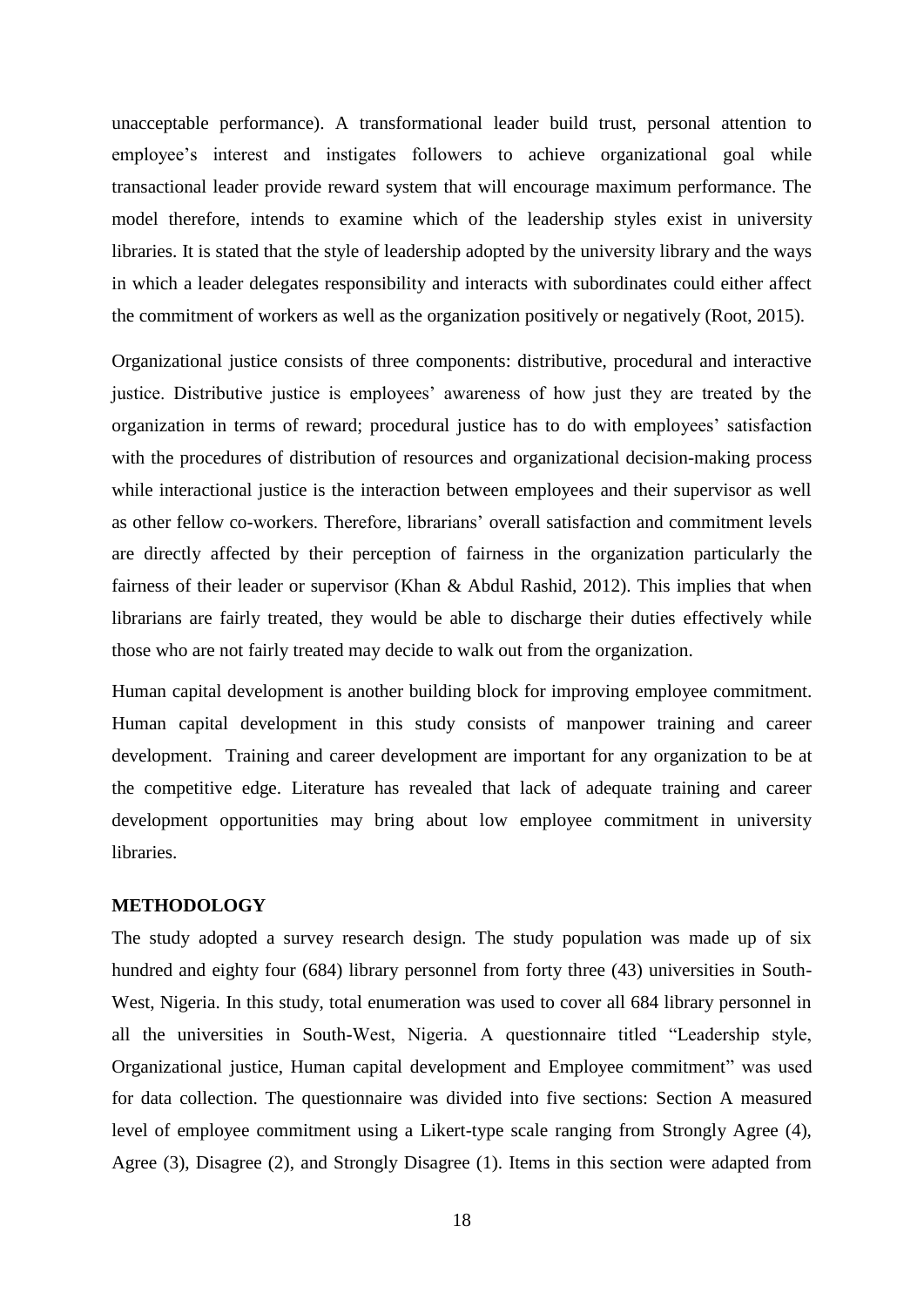Allen and Meyer (1997); Section B measured leadership style in university library using Likert-type scale with responses ranging from Strongly Agree (4), Agree (3), Disagree (2), and Strongly Disagree (1). The items in this section were adapted from Bass and Avolio (1997) Multifactor Leadership Questionnaire; Section C measured organizational justice using Likert-type scale with responses ranging from Very High Degree= 4; High Degree= 3; Low Degree  $= 2$ ; Very Low Degree  $= 1$ . The items in this section were adapted from the scale developed by Niehoff and Moorman (1993); Section D measured human capital development level also using Likert-type scale ranging from Very High Level= 4; High Level= 3; Low Level  $= 2$ ; Very Low level  $= 1$ . Items in this section were adapted from Noe and Wilk (1993); Meyer and Smith (2000); Section E identified challenges affecting employee commitment. The questionnaire was validated by experts in the field of variables and it gave reliability coefficients of Leadership Style (0.90), Organizational Justice (0.89), Human Capital Development (0.86) and Employee Commitment (0.82). The data collected were analysed using descriptive statistics for question 1-5, while the hypothesis was tested using linear and multiple regression analysis. Responses from the questionnaire were coded and analysed using the Statistical Package for Social Sciences Software (SPSS Version 22).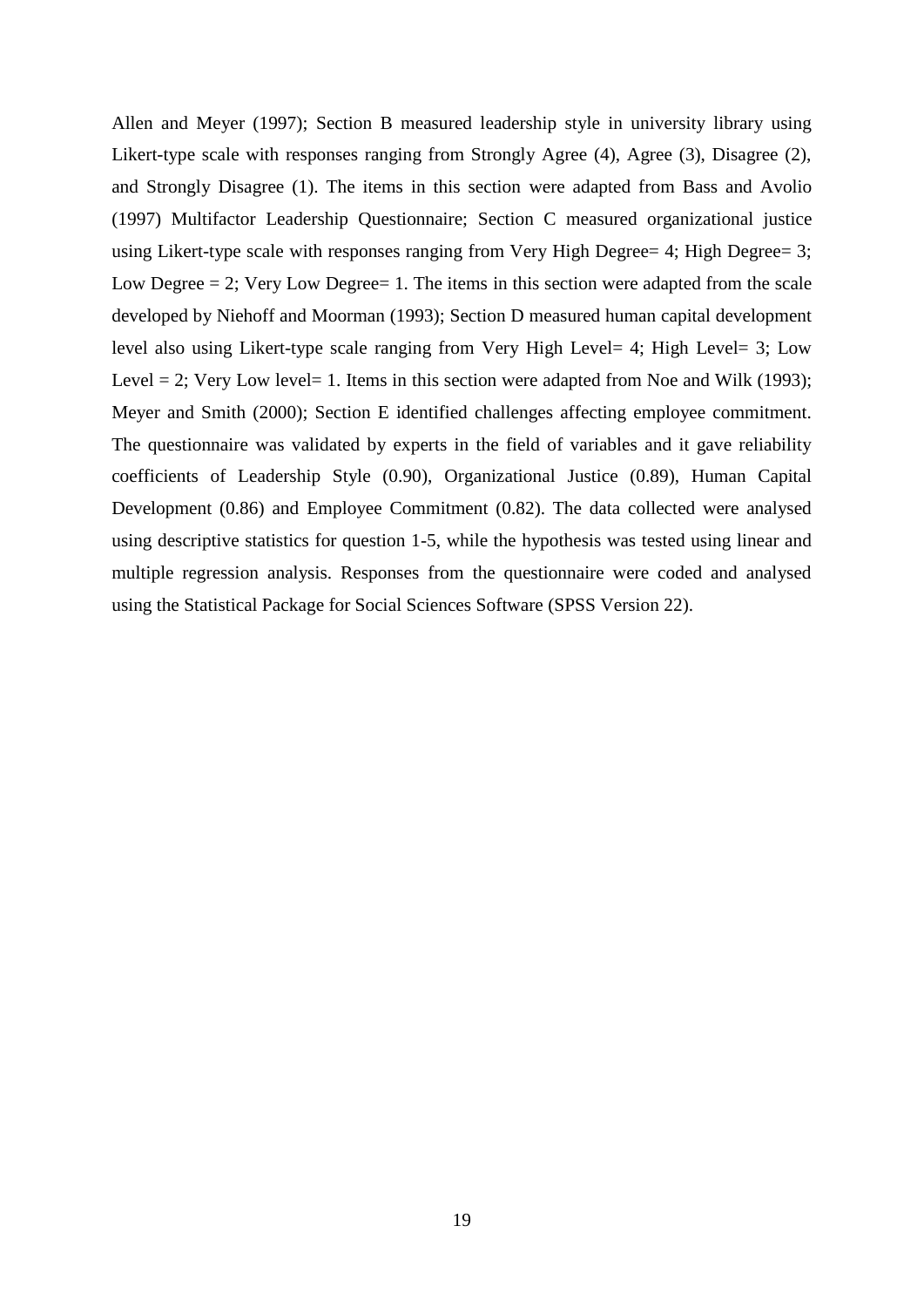## **DATA ANALYSIS AND RESULTS**

Research Question 1: What is the level of employee commitment in university libraries in South-West, Nigeria?

| <b>Affective Commitment</b>                                                         | <b>Strongly</b><br>Agree<br>$(\%)$ | Agree<br>(%) | <b>Disagree</b><br>(%) | <b>Strongly</b><br><b>Disagree</b><br>(%) | Mean | SD      |
|-------------------------------------------------------------------------------------|------------------------------------|--------------|------------------------|-------------------------------------------|------|---------|
| I enjoy discussing my library with people outside                                   | 150                                | 251          | 77                     | 14                                        | 3.09 | .75     |
|                                                                                     | (30)                               | (51)         | (16)                   | (3)                                       |      |         |
| This library is of enormous good to me                                              | 119                                | 284          | 70                     | 19                                        | 3.02 | .73     |
|                                                                                     | (24)                               | (58)         | (14)                   | (4)                                       |      |         |
| I really feel as if this library problem is my own                                  | 121                                | 241          | 108                    | 22                                        | 2.94 | $.80\,$ |
|                                                                                     | (25)                               | (49)         | (22)                   | (4)                                       |      |         |
| I do feel emotionally attached to this library                                      | 102                                | 263          | 109                    | 18                                        | 2.91 | .75     |
|                                                                                     | (21)                               | (53)         | (22)                   | (4)                                       |      |         |
| I would be happy to spend the rest of my career in this library                     | 112                                | 173          | 147                    | 60                                        | 2.68 | .96     |
|                                                                                     | (23)                               | (35)         | (30)                   | (12)                                      |      |         |
| Average                                                                             | 2.93(0.62)                         |              |                        |                                           |      |         |
| <b>Normative Commitment</b>                                                         |                                    |              |                        |                                           |      |         |
| I feel my library provides opportunity for me to make use of my                     | 112                                | 263          | 94                     | 23                                        | 2.94 | .78     |
| abilities and feel accomplished                                                     | (23)                               | (53)         | (19)                   | (5)                                       |      |         |
| I continue to work for this library because I believe that the library              | 81                                 | 261          | 118                    | 32                                        | 2.79 | .79     |
| deserves my loyalty and therefore I feel a sense of moral obligation<br>to remain   | (16)                               | (53)         | (24)                   | (7)                                       |      |         |
| I feel the library owes me for my input and as such I do not feel<br>ready to leave | 76                                 | 200          | 168                    | 48                                        | 2.62 | .86     |
|                                                                                     | (15)                               | (41)         | (34)                   | (10)                                      |      |         |
| I feel it is not right to leave my library because I owe a great deal to            | 55                                 | 189          | 198                    | 50                                        | 2.51 | .82     |
| my library                                                                          | (11)                               | (38)         | (40)                   | (10)                                      |      |         |
| I am obliged to my library and the workers in it and as such I will                 | 51                                 | 174          | 206                    | 61                                        | 2.44 | .84     |
| not leave the library                                                               | (10)                               | (35)         | (42)                   | (12)                                      |      |         |
| Average                                                                             | 2.66(0.64)                         |              |                        |                                           |      |         |
| <b>Continuance Commitment</b>                                                       |                                    |              |                        |                                           |      |         |
| I am still in this library because it is a necessity for me                         | 64                                 | 191          | 181                    | 56                                        | 2.53 | .86     |
|                                                                                     | (13)                               | (39)         | (37)                   | (11)                                      |      |         |
| I feel I have put in so much effort and expertise to this library that              | 53                                 | 163          | 208                    | 68                                        | 2.41 | .86     |
| will not make me to leave                                                           | (11)                               | (33)         | (42)                   | (14)                                      |      |         |
| I feel that I have too few options to consider leaving this library                 | 41                                 | 183          | 198                    | 70                                        | 2.40 | .83     |
|                                                                                     | (8)                                | (37)         | (40)                   | (14)                                      |      |         |
| It would be hard for me to stop working for this library even if I                  | 39                                 | 150          | 200                    | 103                                       | 2.25 | .88     |
| want to                                                                             | (8)                                | (30)         | (41)                   | (21)                                      |      |         |
| If I quit my job with the library, my career will be disrupted                      | 36                                 | 92           | 202                    | 162                                       | 2.00 | .90     |
|                                                                                     | (7)                                | (19)         | (41)                   | (33)                                      |      |         |
| Average                                                                             | 2.32(0.66)                         |              |                        |                                           |      |         |
| Overall mean                                                                        |                                    |              | 2.64(0.48)             |                                           |      |         |

### **Table 1: Level of Employee Commitment**

**Source: Field Survey, 2017**

**KEY: Strongly Agree=4, Agree=3, Disagree=2, Strongly Disagree=1 SD=Standard Deviation. Decision Rule : If mean is**  $\leq 2.5 =$  **Low Level; 2.5 to 2.99 = Moderate/Fairly High Level; 3.00 to 4.00 = Very High Level.**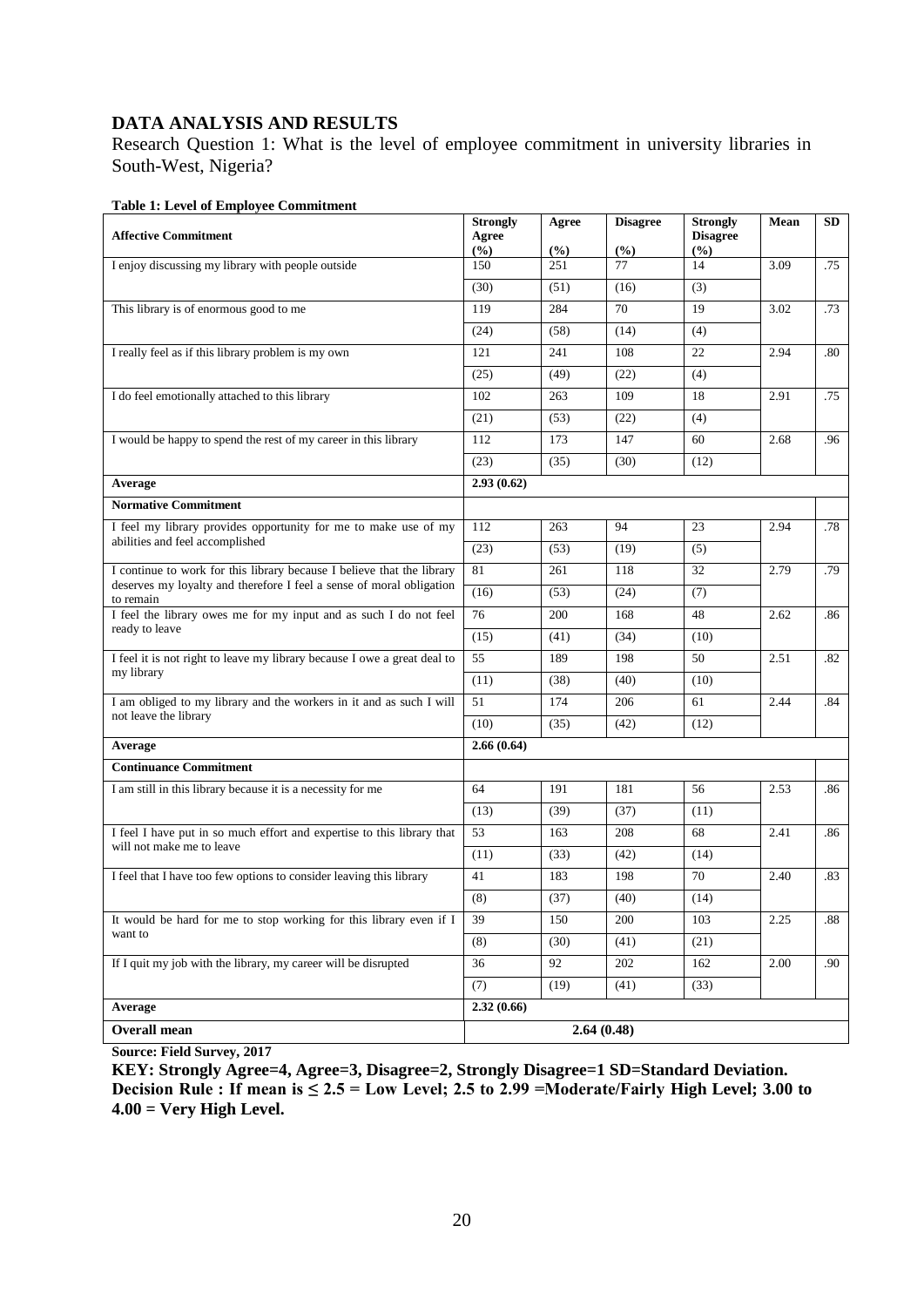Table 1 shows that the level of employee commitment in university libraries in South-West, Nigeria was fairly high (*M*=2.64) on a 4 point scale. For all parameters measured, affective commitment had the highest mean of (2.93), followed by normative commitment ( $M = 2.66$ ), and continuance commitment which had a lower mean of (2.32). Considering the three components of employee commitment, library personnel in university libraries in South-West, Nigeria were more affectively committed than normative and continuance. The major factors that contributed to their affective commitment was that library personnel enjoyed discussing library matters with people outside (*M*= 3.09), the library was of enormous good to library personnel (*M*= 3.02), and library personnel took the library problems as their own (*M*= 2.94).

Under normative commitment elements, it was revealed that respondents believed that the library provided opportunity for library personnel to make use of their abilities and feel accomplished (*M*= 2.94), and they continue to work for the library because they felt the library deserved their loyalty (*M*= 2.79).

Considering continuance commitment, library personnel of the university libraries in South-West, Nigeria were of the opinion that staying in their libraries was a matter of necessity  $(M = 2.53)$ . This indicated that the level of continuance commitment in university libraries was low as library personnel remain in libraries only due to lack of alternatives.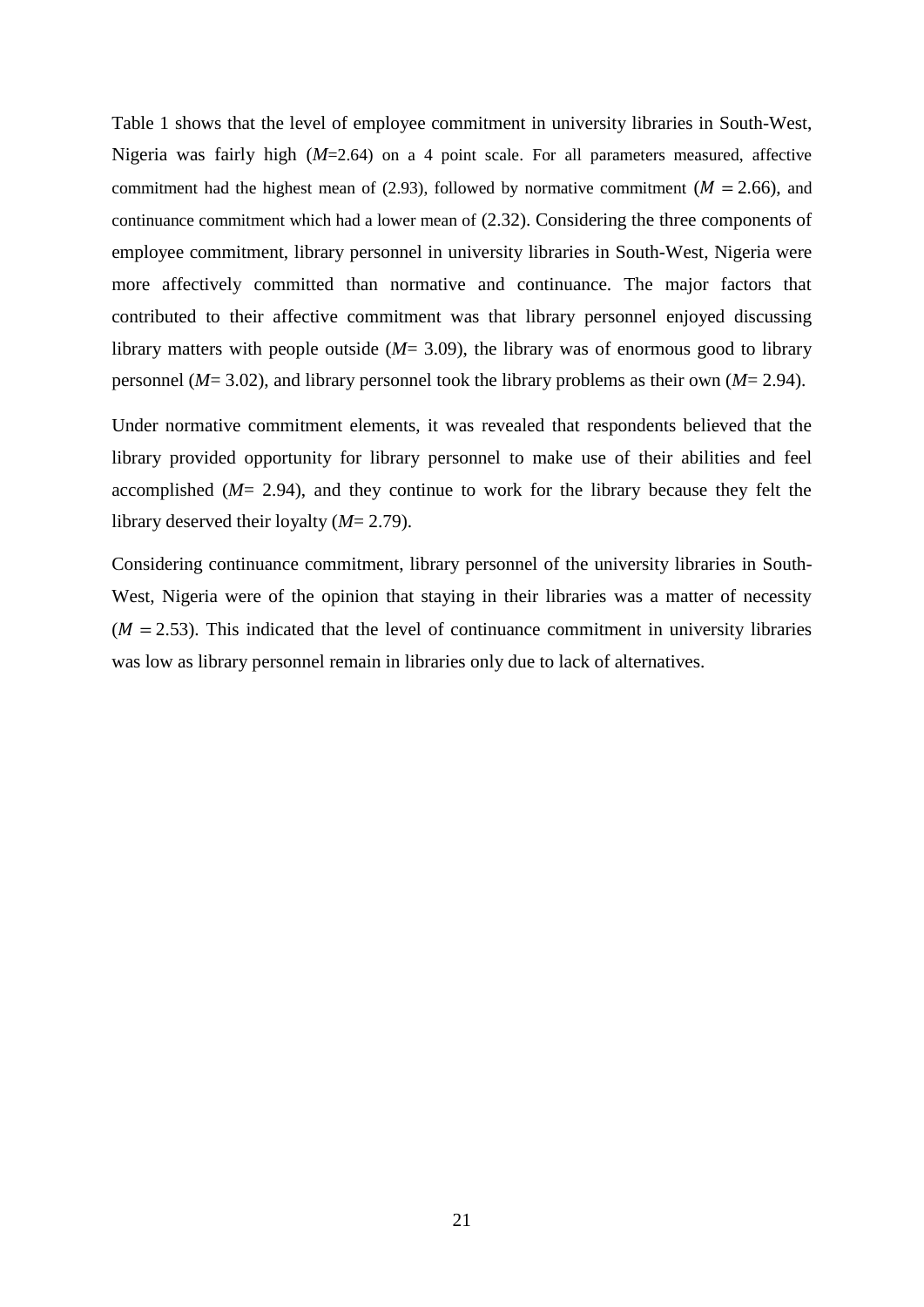Research Question 2: What is the style of leadership practised in university libraries in South-West, Nigeria?

5

|                                                                                      | <b>Strongly</b><br>Agree | Agree      | <b>Disagree</b> | <b>Strongly</b><br><b>Disagree</b> | Mean | SD  |
|--------------------------------------------------------------------------------------|--------------------------|------------|-----------------|------------------------------------|------|-----|
| <b>Transformational Leadership Style</b><br>My supervisor makes me feels good around | (%)<br>117               | (%)<br>276 | (%)<br>74       | (%)<br>25                          | 2.99 | .77 |
| him/her                                                                              | (24)                     | (56)       | (15)            | (5)                                |      |     |
| My supervisor helps me develop myself                                                | 123                      | 254        | 96              | 19                                 | 2.98 | .77 |
|                                                                                      | (25)                     | (52)       | (20)            | (4)                                |      |     |
| My supervisor expresses with a few simple words                                      | 89                       | 312        | 65              | 26                                 | 2.94 | .72 |
| on what I could and should do                                                        | (18)                     | (63)       | (13)            | (5)                                |      |     |
| I am proud to be associated with my supervisor                                       | 103                      | 264        | 94              | 31                                 | 2.89 | .80 |
|                                                                                      | (21)                     | (54)       | (19)            | (6)                                |      |     |
| My supervisor enables me to think about old                                          | 101                      | 257        | 105             | 29                                 | 2.87 | .80 |
| problems in a new way                                                                | (21)                     | (52)       | (21)            | (6)                                |      |     |
| I have complete faith in my supervisor                                               | 101                      | 247        | 120             | 24                                 | 2.86 | .79 |
|                                                                                      | (21)                     | (50)       | (24)            | (5)                                |      |     |
| My supervisor helps me find meaning in my work                                       | 83                       | 283        | 98              | 28                                 | 2.86 | .76 |
|                                                                                      | (17)                     | (58)       | (20)            | (6)                                |      |     |
| My supervisor provides me with new ways of                                           | 84                       | 271        | 115             | 22                                 | 2.85 | .75 |
| looking at puzzling things                                                           | (17)                     | (55)       | (23)            | (4)                                |      |     |
| My supervisor let me know how he/she thinks I                                        | 73                       | 287        | 112             | 20                                 | 2.84 | .72 |
| am doing                                                                             | (15)                     | (58)       | (23)            | (4)                                |      |     |
| My supervisor provides appealing images about<br>what I can do                       | 83                       | 264        | 125             | 20                                 | 2.83 | .75 |
|                                                                                      | (17)                     | (54)       | (25)            | (4)                                |      |     |
| My supervisor helps me to rethink ideas that I had<br>never questioned before        | 76                       | 264        | 121             | 31                                 | 2.78 | .78 |
|                                                                                      | (15)                     | (54)       | (25)            | (6)                                |      |     |
| My supervisor gives personal attention to me<br>when I seem rejected                 | 74                       | 261        | 119             | 38                                 | 2.75 | .80 |
|                                                                                      | (15)                     | (53)       | (24)            | (8)                                |      |     |
| Average                                                                              | 2.87(0.63)               |            |                 |                                    |      |     |
| <b>Transactional Leadership Style</b>                                                |                          |            |                 |                                    |      |     |
| My supervisor is satisfied when I meet agreed                                        | 98                       | 303        | 68              | 23                                 | 2.97 | .72 |
| upon standards                                                                       | (20)                     | (62)       | (14)            | (5)                                |      |     |
| My supervisor tells me what to do if I want to be<br>rewarded for my work            | 87                       | 260        | 111             | 34                                 | 2.81 | .80 |
|                                                                                      | (18)                     | (53)       | (23)            | (7)                                |      |     |
| My supervisor tells me the standard I have to<br>know to carry out my work           | 78                       | 275        | 104             | 35                                 | 2.80 | .79 |
|                                                                                      | (16)                     | (56)       | (21)            | (7)                                |      |     |
| My supervisor provides recognition/rewards when<br>I reach my goals                  | 79                       | 259        | 122             | 32                                 | 2.78 | .78 |
|                                                                                      | (16)                     | (53)       | (25)            | (7)                                |      |     |
| My supervisor call attention to what I can get for<br>what I accomplish              | 64                       | 281        | 113             | 34                                 | 2.76 | .76 |
|                                                                                      | (13)                     | (57)       | (23)            | (7)                                |      |     |
| Average                                                                              | 2.83(0.64)               |            |                 |                                    |      |     |
| <b>Overall mean</b>                                                                  | 2.85(0.64)               |            |                 |                                    |      |     |

Table 2: Leadership Style practised in University Libraries

**Source: Field Survey, 2017**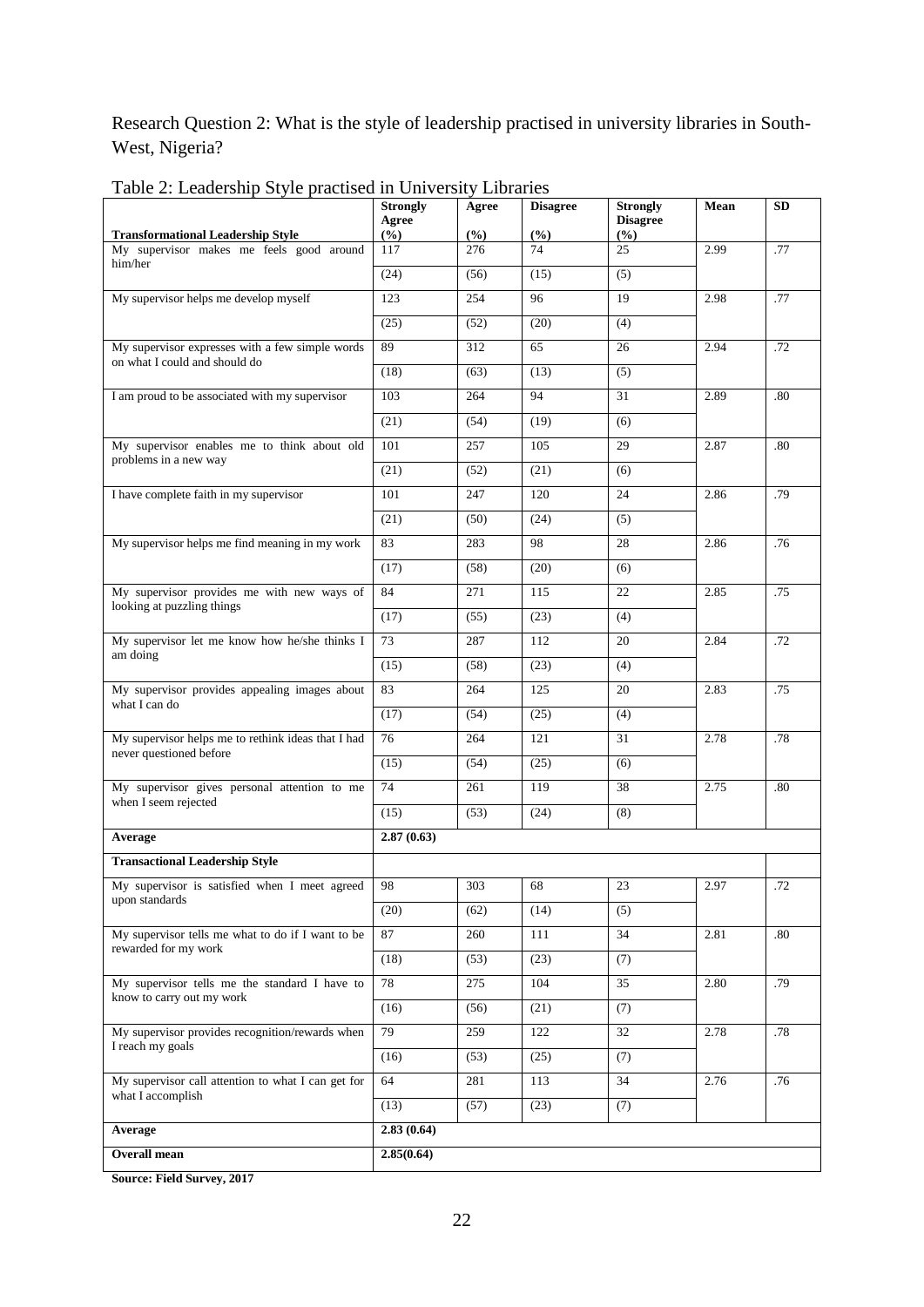**KEY: Strongly Agree=4, Agree=3, Disagree=2, Strongly Disagree=1 SD=Standard Deviation, (SD) = Standard Deviation.**

Table 2 shows that both transformational and transactional leadership styles were practised in university libraries in South-West Nigeria (*M*=2.85). Transformational leadership style was found to be more practised (*M*=2.87) which was slightly higher than transactional leadership style ( $M = 2.83$ ). What contributed most to the practise of transformational leadership style was that supervisors made employees' feel good (*M*= 2.99), helped employees develop his/her self (*M*= 2.98), and inspired and motivated employees (*M*= 2.94).

For transactional leadership style, supervisors were satisfied when library personnel met agreed-upon standards (*M*= 2.97), supervisor told library personnel what to do if they wanted to be rewarded for their work (*M*= 2.81), and supervisor provided recognition/rewards when library personnel reached their goals (*M*= 2.78). From this analysis therefore, the practised leadership style of university libraries in South-West, Nigeria were transformational leadership and transactional leadership style.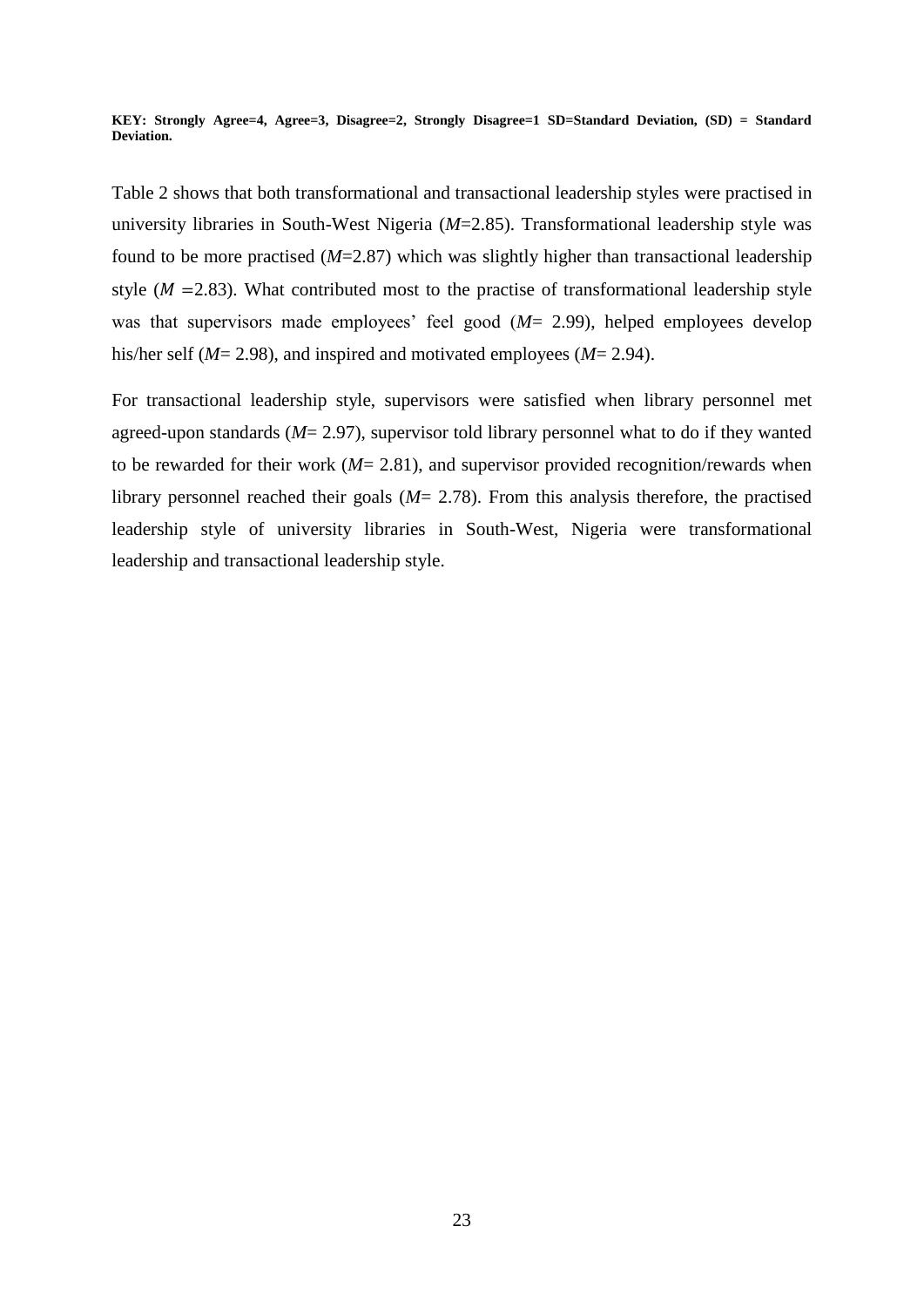Research Question 3: What is the degree of organizational justice in university libraries in South-West, Nigeria?

|                                                                                                  | Very High<br><b>Degree</b> | High<br><b>Degree</b> | Low<br><b>Degree</b> | <b>Very</b><br>Low | Mean | <b>SD</b> |
|--------------------------------------------------------------------------------------------------|----------------------------|-----------------------|----------------------|--------------------|------|-----------|
| The Degree to which                                                                              |                            |                       |                      | <b>Degree</b>      |      |           |
| <b>Distributive Justice</b>                                                                      | (%)                        | (%)                   | (%)                  |                    |      |           |
|                                                                                                  |                            |                       |                      | (%)                |      |           |
| My work schedule is fair.                                                                        | 90                         | 292                   | 92                   | 18                 | 2.92 | .72       |
|                                                                                                  | (18)                       | (59)                  | (19)                 | (4)                |      |           |
| My work load is fair                                                                             | 52                         | 298                   | 115                  | 27                 | 2.76 | .71       |
|                                                                                                  | (11)                       | (61)                  | (23)                 | (5)                |      |           |
| My job responsibilities are fair.                                                                | 49                         | 284                   | 117                  | 42                 | 2.69 | .76       |
|                                                                                                  | (10)                       | (58)                  | (24)                 | (9)                |      |           |
| My overall rewards are fair                                                                      | 38                         | 254                   | 158                  | 42                 | 2.59 | .75       |
|                                                                                                  | (8)                        | (52)                  | (32)                 | (9)                |      |           |
| My level of pay is fair.                                                                         | 45                         | 234                   | 173                  | 40                 | 2.58 | .77       |
|                                                                                                  | (9)                        | (48)                  | (35)                 | (8)                |      |           |
| Average                                                                                          | 2.71(0.62)                 |                       |                      |                    |      |           |
| <b>Interactional Justice</b>                                                                     |                            |                       |                      |                    |      |           |
| Supervisor shows concern for my rights as an employee<br>when decisions are made about my job.   | 74                         | 256                   | 119                  | 43                 | 2.73 | .82       |
|                                                                                                  | (15)                       | (52)                  | (24)                 | (9)                |      |           |
| Supervisor offers adequate justification for decisions<br>made about my job.                     | 68                         | 254                   | 127                  | 43                 | 2.71 | .81       |
|                                                                                                  | (14)                       | (52)                  | (26)                 | (9)                |      |           |
| Supervisor treats me with kindness, respect and dignity<br>when decisions are made about my job. | 58                         | 276                   | 112                  | 46                 | 2.70 | .80       |
|                                                                                                  | (12)                       | (56)                  | (23)                 | (9)                |      |           |
| Supervisor explains clearly any decision made about my                                           | 63                         | 266                   | 114                  | 49                 | 2.70 | .82       |
| job.                                                                                             | (13)                       | (54)                  | (23)                 | (10)               |      |           |
| Supervisor is sensitive to my personal needs when                                                | $\overline{58}$            | 267                   | 117                  | 50                 | 2.68 | .81       |
| decisions are made about my job.                                                                 | (12)                       | (54)                  | (24)                 | (10)               |      |           |
| Supervisor discusses the implications of the decisions                                           | 54                         | 259                   | 136                  | 43                 | 2.66 | .79       |
| made about my job with me.                                                                       | (11)                       | (53)                  | (28)                 | (9)                |      |           |
| Average                                                                                          | 2.70(0.71)                 |                       |                      |                    |      |           |
| <b>Procedural Justice</b>                                                                        |                            |                       |                      |                    |      |           |
| Management makes job decisions in an unbiased                                                    | 65                         | 244                   | 143                  | 40                 | 2.68 | .80       |
| manner.                                                                                          | (13)                       | (50)                  | (29)                 | (8)                |      |           |
| Supervisor collects accurate and complete information                                            | 66                         | 252                   | 127                  | 47                 | 2.68 | .82       |
| to make job decisions.                                                                           | (13)                       | (51)                  | (26)                 | (10)               |      |           |
| Concerned employees are heard before job decisions are<br>made by supervisor.                    | 62<br>(13)                 | 224<br>(46)           | 158<br>(32)          | 48<br>(10)         | 2.61 | .83       |
| All job decisions are applied consistently across all                                            | 56                         | 239                   | 141                  | 56                 | 2.60 | .83       |
| affected employees.                                                                              | (11)                       | (49)                  | (29)                 | (11)               |      |           |
| Employees are allowed to challenge or appeal job                                                 | 47                         | 205                   | 166                  | 74                 | 2.46 | .86       |
| decisions made by the manager.                                                                   | (10)                       | (42)                  | (34)                 | (15)               |      |           |
| Average                                                                                          | 2.61(0.70)                 |                       |                      |                    |      |           |
| Overall mean<br>2.67(0.55)                                                                       |                            |                       |                      |                    |      |           |
|                                                                                                  |                            |                       |                      |                    |      |           |

Table 3: Degree of Organizational Justice in University Libraries

**Source: Field Survey, 2017**

**Key: Very High Degree= 4; High Degree= 3; Low Degree = 2; Very Low Degree= 1; (SD) = Standard Deviation.**

**Decision Rule : If mean is ≤ 1.49 = Very Low Degree; 1.5 to 2.49 = Low Degree; 2.5 to 3.49 = High Degree; 3.5 to 4 = Very High Degre**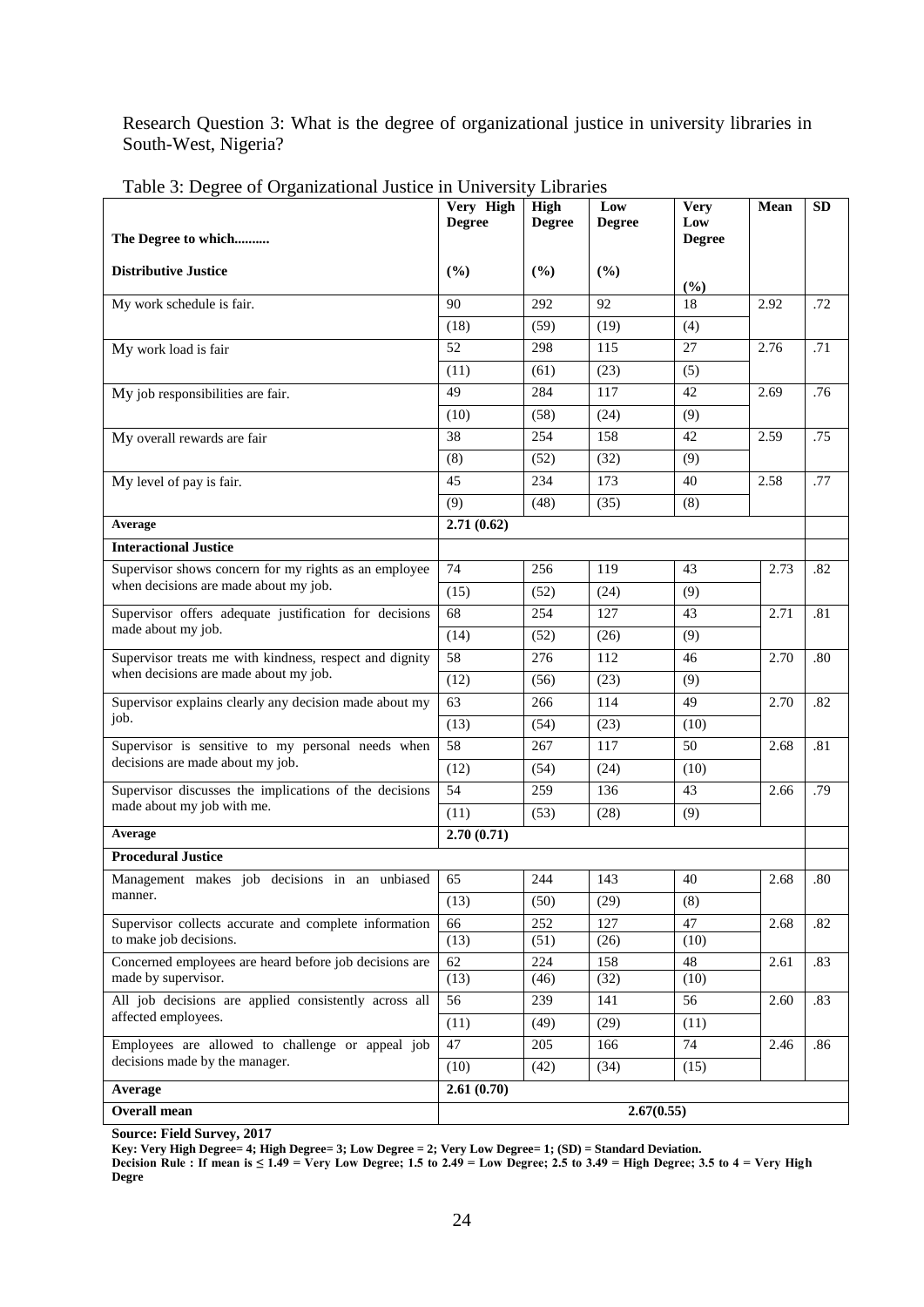From Table 3, the degree of organizational justice in university libraries in South-West, Nigeria was high ( $M = 2.67$ ). Distributive justice (i.e fairness in reward allocation, workload and job responsibility)  $(M= 2.71)$ , and interactional justice (i.e respect, kindness and dignity) which had  $(M = 2.70)$  contributed almost equal proportions than procedural justice (i.e. fairness in processes) which scored ( $M = 2.61$ ), even though the score was also high.

A major contribution to the high degree of distributive justice was that library personnel work schedule were fair (*M*= 2.92), workload were fair (*M*= 2.76), job responsibilities were fair (*M*= 2.69), and rewards were fair (*M*= 2.59). For interactional justice, supervisor showed concern for library personnel rights as an employee when decisions were made about their job (*M*= 2.73), supervisor offered adequate justification for decisions made about employees' job (*M*= 2.71), and supervisor treated employees with kindness when decisions were made about their job (*M*= 2.70).

Under procedural justice, job decisions were made by management in an unbiased manner (*M*= 2.68), supervisor tried to collect accurate and complete information when making job decisions  $(M = 2.68)$ , and supervisor ensured that all concerned employees were heard before job decisions were made (*M*= 2.68).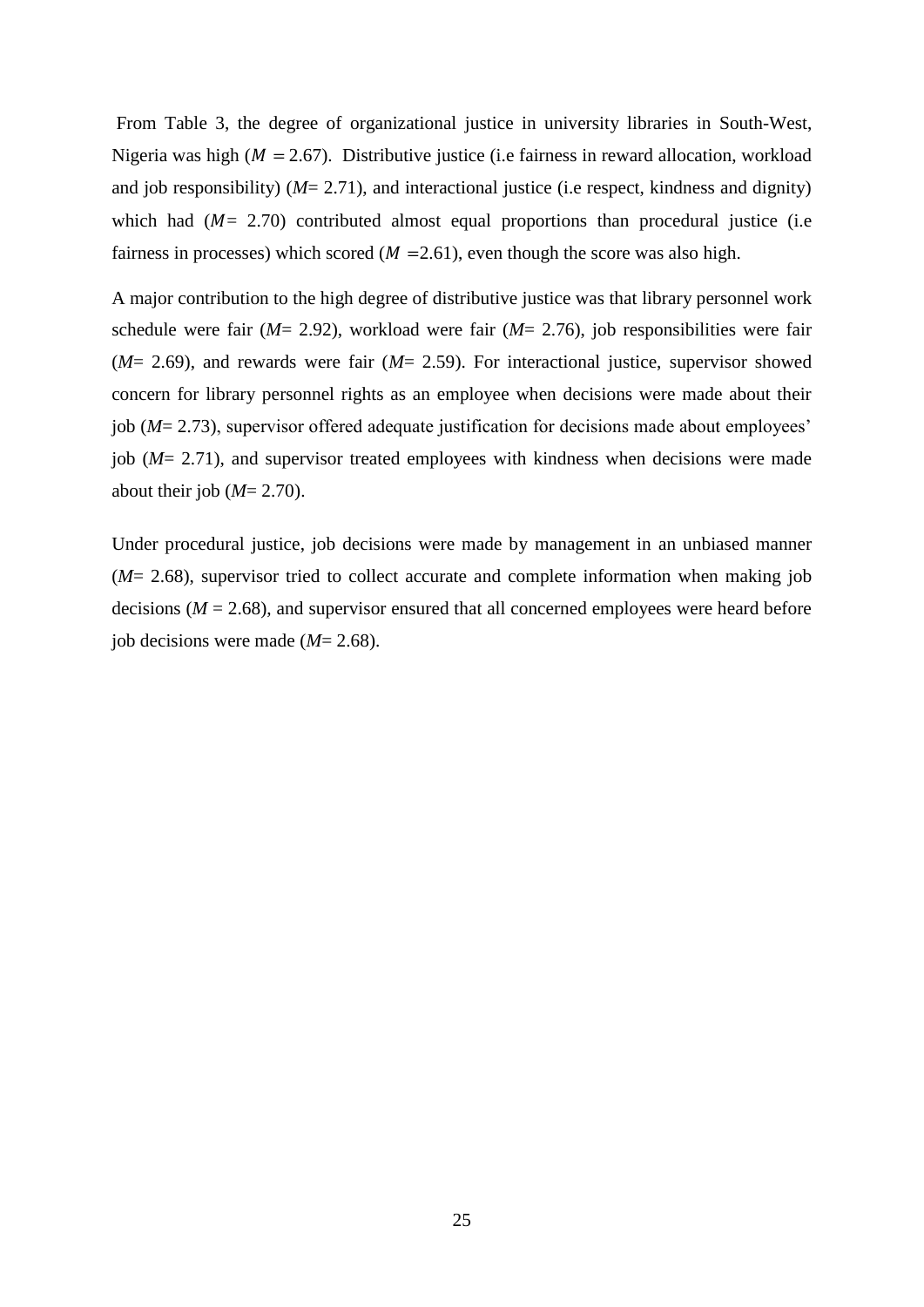Research Question 4: What is the level of human capital development in university libraries in South-West, Nigeria?

Table 4: Level of Human Capital Development

| library/library<br>The<br>level<br>which<br>to<br>my<br>provide(s) | Very High<br>Level<br>(%) | High<br>Level<br>(%) | Low<br><b>Level</b><br>(%) | <b>Very</b><br>Low<br>Level |           | Mean |            | <b>SD</b> |
|--------------------------------------------------------------------|---------------------------|----------------------|----------------------------|-----------------------------|-----------|------|------------|-----------|
| <b>Career Development</b>                                          |                           |                      |                            | (%)                         |           |      |            |           |
| Encourages me to undertake further academic                        | 107                       | 256                  | 93                         | 36                          |           | 2.88 |            | .83       |
| studies to improve on my skills.                                   | (22)                      | (52)                 | (19)                       | (7)                         |           |      |            |           |
| Career development activities to help me                           | 111                       | 227                  | 130                        | 24                          |           | 2.86 |            | .82       |
| improve my abilities, strengths, weaknesses<br>and goals.          | (23)                      | (46)                 | (26)                       | (5)                         |           |      |            |           |
| Opportunities for me to learn general skills and                   | 90                        | 251                  | 119                        | 32                          |           | 2.81 |            | .81       |
| knowledge which may be of use to me in my<br>future career.        | (18)                      | (51)                 | (24)                       | (7)                         |           |      |            |           |
| Performance appraisal process emphasises on                        | 74                        | 274                  | 100                        | 43                          |           | 2.77 |            | .81       |
| career development.                                                | (15)                      | (56)                 | (20)                       | (9)                         |           |      |            |           |
| Opportunity for me to take on additional tasks.                    | 80                        | 252                  | 125                        | 35                          |           | 2.77 |            | .80       |
|                                                                    | (16)                      | (51)                 | (25)                       | (7)                         |           |      |            |           |
| Needed tools and support to develop my career.                     | 85                        | 231                  | 148                        | 28                          |           | 2.76 |            | .80       |
|                                                                    | (17)                      | (47)                 | (30)                       | (6)                         |           |      |            |           |
| Points out career opportunities to librarians.                     | 74                        | 243                  | 138                        | 37                          |           | 2.72 |            | .81       |
|                                                                    | (15)                      | (49)                 | (28)                       | (8)                         |           |      |            |           |
| Opportunity for me to understudy my superior.                      | 63                        | 244                  | 139                        | 46                          | 2.66      |      |            | .82       |
|                                                                    | (13)                      | (50)                 | (28)                       | (9)                         |           |      |            |           |
| Average                                                            | 2.78(0.66)                |                      |                            |                             |           |      |            |           |
| <b>Manpower Training</b>                                           |                           |                      |                            |                             |           |      |            |           |
| Good environmentfor me to acquire knowledge                        | 148                       | 237                  | 87                         |                             | 20<br>(4) |      | 3.04       | .80       |
| and learn job skills.                                              | (30)                      | (48)                 | (18)                       |                             |           |      |            |           |
| Study materials that enhance my knowledge on                       | 123                       | 220                  | 128                        |                             | 21        |      | 2.90       | .82       |
| the job.                                                           | (25)                      | (45)                 | (26)                       |                             | (4)       |      |            |           |
| Opportunity to undertake in-house-job specific                     | 83                        | 244                  | 130                        |                             | 35        |      | 2.76       | .81       |
| training.                                                          | (17)                      | (50)                 | (26)                       |                             | (7)       |      |            |           |
| Training programmes are supported through a                        | 86                        | 229                  | 135                        |                             | 42        |      | 2.73       | .85       |
| documented policy.                                                 | (17)                      | (47)                 | (27)                       |                             | (9)       |      |            |           |
| Job-rotation opportunities for me to learn new                     | 81                        | 219                  | 160                        |                             | 32        |      | 2.71       | .82       |
| skills.                                                            | (16)                      | (45)                 | (33)                       |                             | (7)       |      |            |           |
| Opportunity for librarians who return from                         | 81                        | 228                  | 142                        |                             | 41        |      | 2.71       | .84       |
| training programmes to try out what they have<br>learnt.           | (16)                      | (46)                 | (29)                       |                             | (8)       |      |            |           |
| Opportunity to undertake off-the-job training                      | 76                        | 226                  | 156                        |                             | 34        |      | 2.70       | .81       |
| programmes and seminars.                                           | (15)                      | (46)                 | (32)                       |                             | (7)       |      |            |           |
| Sponsors training programmes based on my                           | $\overline{74}$           | 183                  | 183                        |                             | 52        |      | 2.57       | .87       |
| training needs.                                                    | (15)                      | (37)                 | (37)                       |                             | (11)      |      |            |           |
| Average                                                            | 2.77(0.64)                |                      |                            |                             |           |      |            |           |
| Overall mean                                                       |                           |                      |                            |                             |           |      | 2.77(0.62) |           |

Source: Field Survey, 2017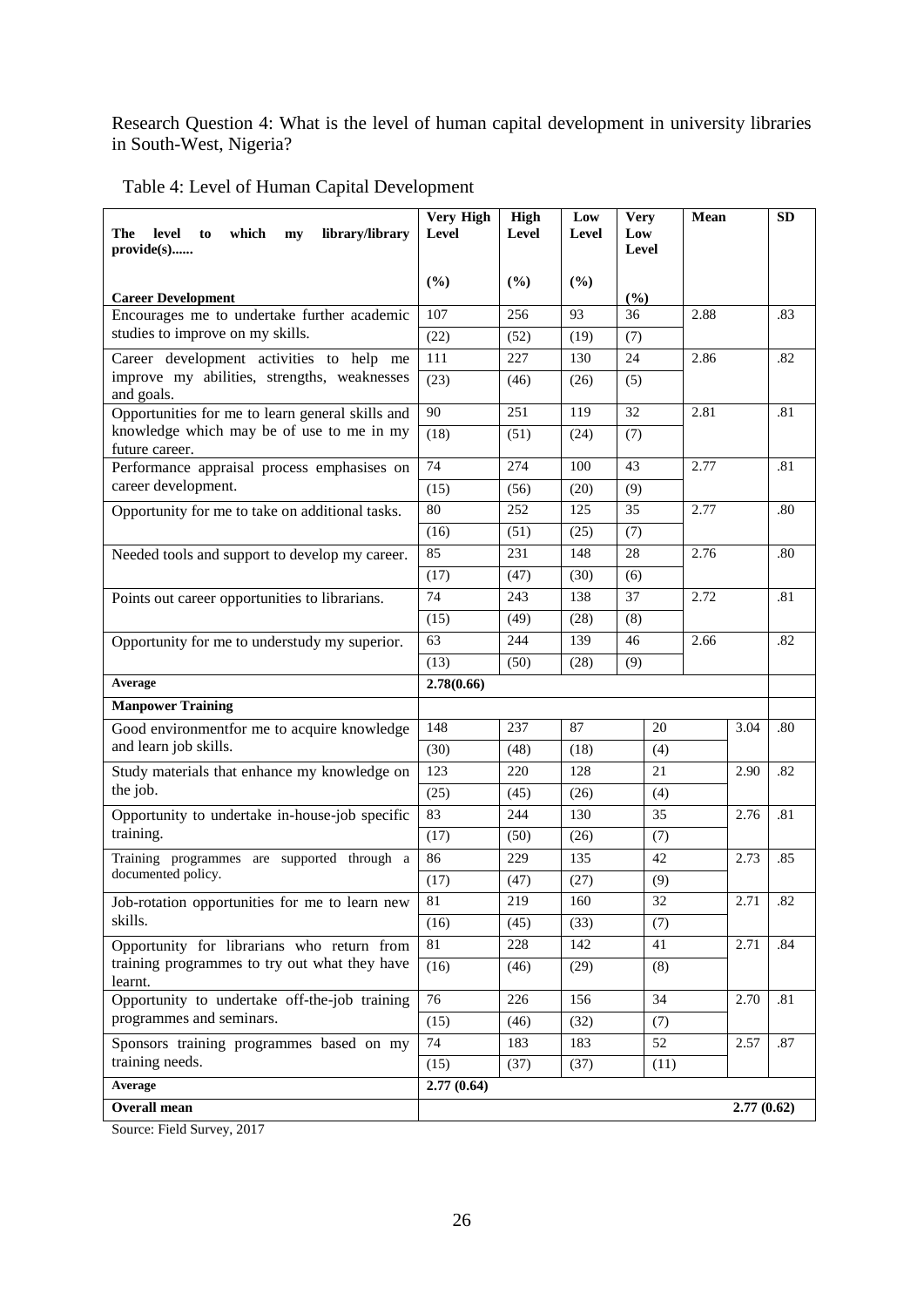#### **Key: Very High Level= 4; High Level= 3; Low Level = 2; Very Low level= 1, SD=Standard Deviation. Decision Rule: If mean is ≤1.49 = Very Low Level; 2 to 2.49 =Low Level; 2.5 to 3.49 = High Level; 3.5 to 4= Very High Level.**

Table 4 shows that the level of human capital development in university libraries in South-West, Nigeria was high (*M* = 2.77) on a 4 point scale. Career development (*M*= 2.78) and manpower training  $(M = 2.77)$  contributed almost equal proportions to the high level of human capital development.

For all parameters measuring level of career development, library personnel particularly opined that they were encouraged to undertake further study  $(M = 2.88)$ , career development activities improved their abilities ( $M = 2.86$ ), and the libraries provided library personnel opportunities to learn general skills and knowledge which they may use in their future career  $(M = 2.81)$ . For manpower training, libraries provided good environment for library personnel to acquire knowledge and learn job skills  $(M = 3.04)$ , as well as provided study materials for them to enhance their knowledge on the job (*M*= 2.90).

Research Question 5: What are the challenges that affect employee commitment in university libraries in South-West, Nigeria?

| examenges anceenig employee comm<br><b>Challenges</b> | % response |
|-------------------------------------------------------|------------|
|                                                       |            |
| Organizational policies are not clear                 | 42         |
| Lack of Supervisors support                           | 41         |
| Denial of one's promotion, entitlement and            | 39         |
| other benefits attached to ones work.                 |            |
| Lack of career opportunities                          | 34         |
| Increased turn-over in my library                     | 33         |
| Un-conducive work environment                         | 33         |
| Lack of role clarity                                  | 33         |
| Lack of support for professional development          | 32         |
| Lack of peer cohesion                                 | 29         |

**Table 5. Challenges affecting employee commitment**

**Source: Field Survey, 2017**

Table 5 highlights possible challenges that could hinder librarians' commitment in university libraries in South-West, Nigeria. Generally, the table 4.6 shows that 42% of the respondents agreed that organizational policies were not clear, 41% agreed to lack of Supervisors support , 39% agreed that denial of promotion, entitlement and other benefits attached to work may affect commitment, 34% agreed to lack of career opportunities, 33% agreed to increased turnover in the library, 33% agreed to un-conducive work environment, 33% agreed to lack of role clarity, 32% agreed to Lack of support for professional development, and 29% agreed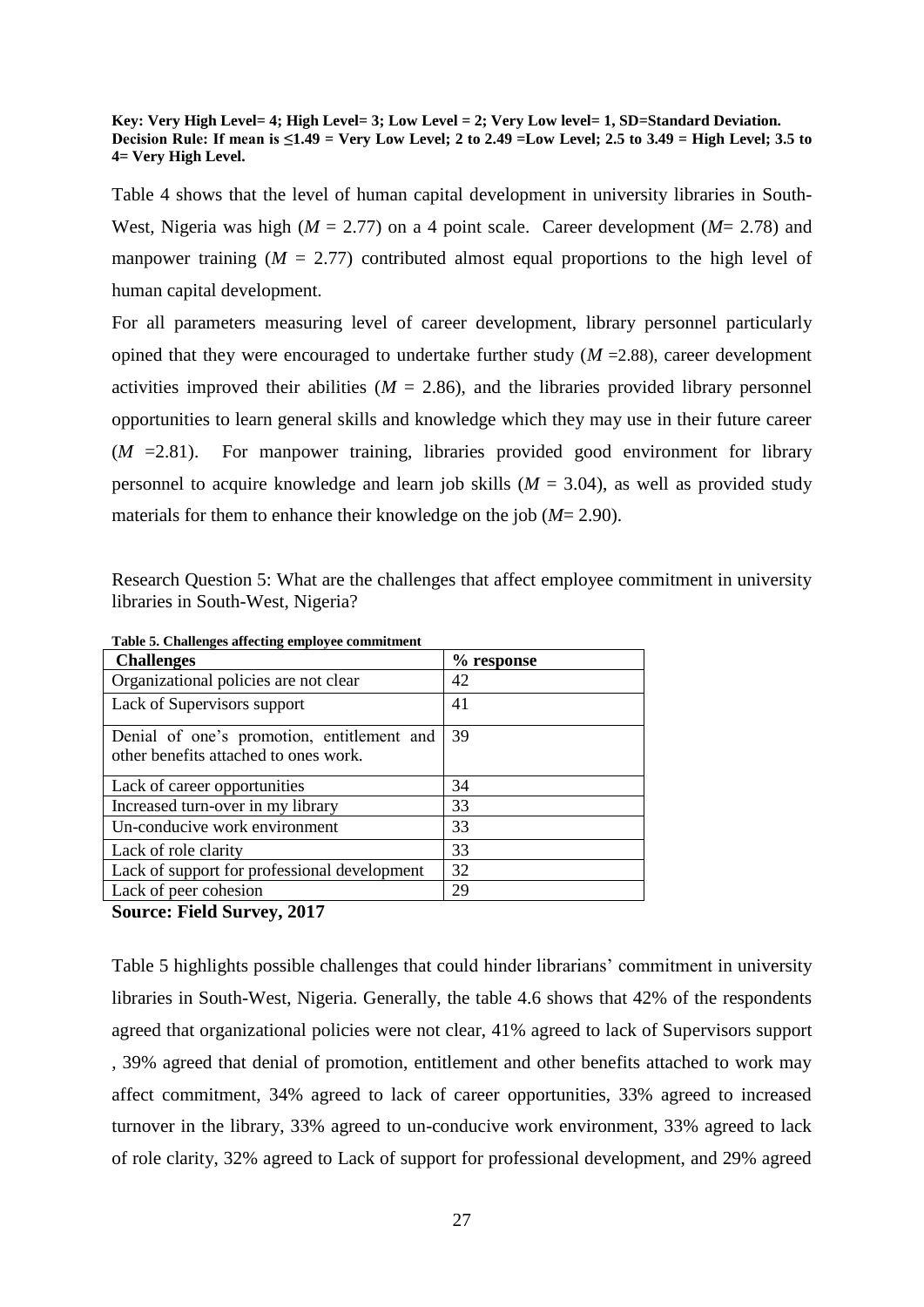to lack of peer cohesion. It can be deduced that unobvious organization policies, lack of support for professional development and denial of promotion, entitlement and other benefits attached to work contributed more to the challenges affecting librarians' commitment in university libraries in South-West, Nigeria

## **Hypothesis Testing and Interpretation**

**Table 6a: Regression Analysis of the Combined Influence of Leadership Style, Organizational Justice and Human Capital Development on Employee Commitment**

| <b>ANOVA</b> |                                                               |                |     |               |        |      |  |  |
|--------------|---------------------------------------------------------------|----------------|-----|---------------|--------|------|--|--|
| <b>Model</b> |                                                               | Sum of         | Df  | <b>Mean</b>   | F      | Sig. |  |  |
|              |                                                               | <b>Squares</b> |     | <b>Square</b> |        |      |  |  |
|              | Regression                                                    | 38.927         | 3   | 12.976        | 82.885 | .000 |  |  |
|              | Residual                                                      | 76.397         | 488 | .157          |        |      |  |  |
|              | Total                                                         | 115.325        | 491 |               |        |      |  |  |
|              | R Square = $.338$<br>$R = .581$<br>Adjusted R Square = $.333$ |                |     |               |        |      |  |  |

**\*Sig. at .05 level**

Table 6a indicates that leadership style, organizational justice and human capital development jointly have significant influence on employee commitment in university libraries in South-West, Nigeria  $(F_{(3,488)} = 82.89$ , *Adj R*<sup>2</sup>= .333, *p*<0.05). The null hypothesis is therefore rejected. Leadership style, organizational justice and human capital development jointly accounts for 33.8% of the total variance in employee commitment.

# **Table 6b: Relative Contribution of Leadership Style, Organizational Justice and Human Capital Development on Employee Commitment**

| <b>Coefficients</b> |                        |                       |                     |                                            |        |      |  |  |  |  |
|---------------------|------------------------|-----------------------|---------------------|--------------------------------------------|--------|------|--|--|--|--|
| <b>Model</b>        |                        | <b>Unstandardized</b> | <b>Coefficients</b> | <b>Standardized</b><br><b>Coefficients</b> | T      | Sig. |  |  |  |  |
|                     |                        | B                     | Std. Error          | <b>Beta</b>                                |        |      |  |  |  |  |
|                     | (Constant)             | 1.130                 | .097                |                                            | 11.620 | .000 |  |  |  |  |
|                     | Leadership Style       | .202                  | .046                | .245                                       | 4.416  | .000 |  |  |  |  |
|                     | Organizational Justice | .202                  | .050                | .231                                       | 4.054  | .000 |  |  |  |  |
|                     | Human Capital          | .141                  | .041                | .179                                       | 3.435  | .001 |  |  |  |  |
|                     | Development            |                       |                     |                                            |        |      |  |  |  |  |

**\*Sig.at .05 level**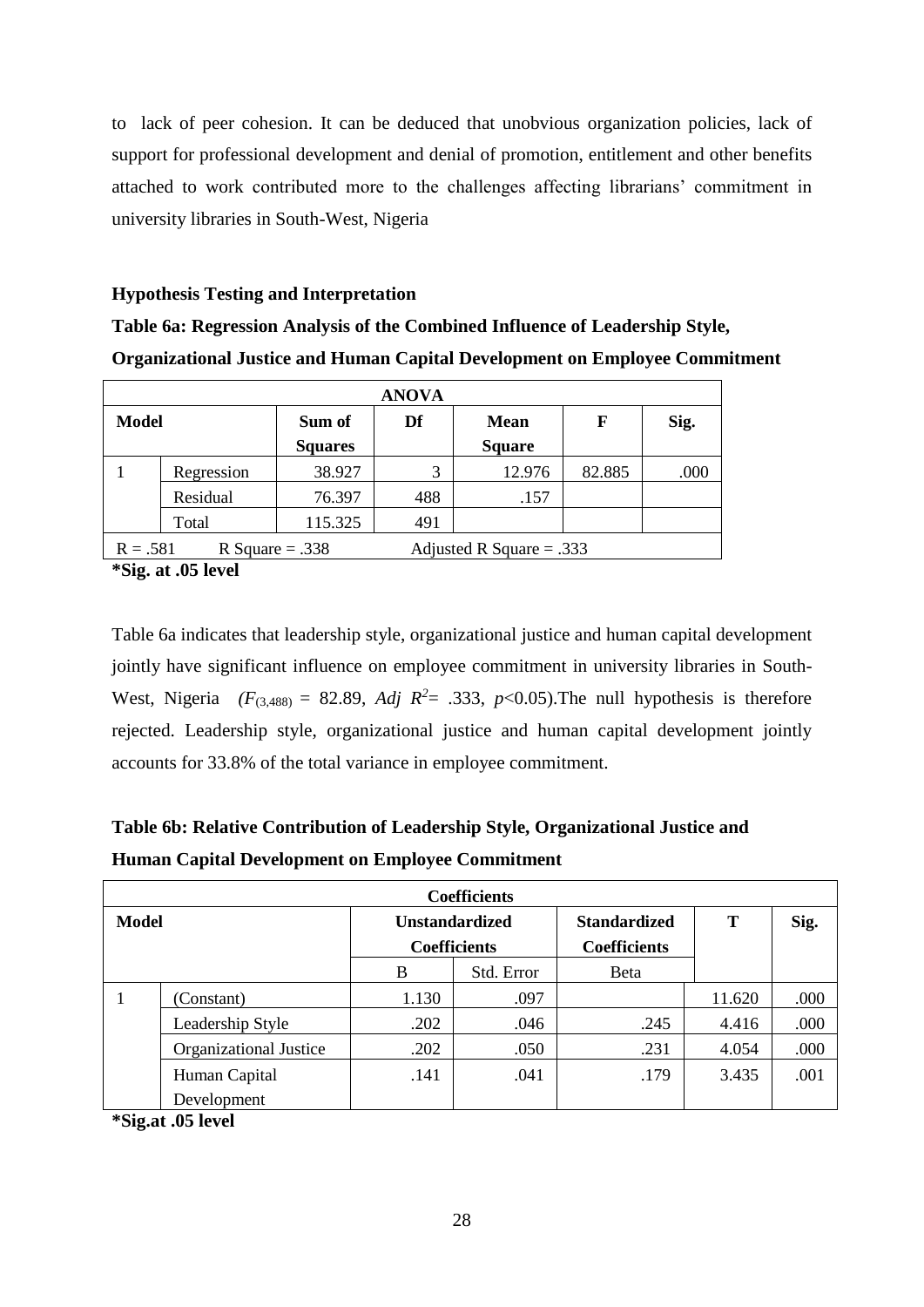Table 6b shows that the standardized beta coefficients showed that leadership style ( $\beta$ = .245,  $p<$  0.05) relatively contributed most to employee commitment than organizational justice ( $\beta$ = .231, p< 0.05) and human capital development ( $\beta$ = .179, p< 0.05).

## **Discussion of Findings**

Research question one showed that the level of employee commitment in university libraries in South-West, Nigeria was fairly high. Affective commitment had the highest mean score followed by normative commitment and the lowest mean score was continuance commitment. Fairly high level of employee commitment indicated a lower rate of absenteeism, tardiness, intention to quit and increased level of job satisfaction (Bushra Usman, & Naveed, 2011; Vijayashree & Jagdischchandra, 2011). According to Adekola (2012) in support of this finding stated that committed employees displayed high job performance when compared to under committed employees. Little wonder, employees were able to discuss their library with people, and they were emotionally attached to the library. The findings agreed with Babalola and Opeke (2013), Amune (2015), Ikonne and Ikonne (2016), and Mayowa-Adebara and Aina (2016) all of whom reported that librarians were committed to their library because they felt emotionally attached and loyal to their libraries. Surprisingly, the result disagreed with that of Aina et al, (2012); Ogunjinmi et al (2014) who reported low employee commitment in Nigeria. Low level of employee commitment is an indication that employees are less loyal and concerned with the success of the organization. The finding that affective commitment contributed most to the level of commitment of librarians was in line with the observation of Alnıaçık, Alnıaçık, Akçin, and Erat (2012) who opined that employees with a high level of affective commitment are more motivated and have a strong desire to contribute maximally to the organization.

Research question two showed that transformational leadership and transactional leadership style were both practised in university libraries in South-West, Nigeria almost to the same level. However, the more prevalent or practised leadership style was transformational leadership.The finding was inconsonance with Tarsik et al (2014) who reported that librarians' practised transformational leadership style because it brings about improvement in subordinates, encourages teamwork, and it has the potential of transforming workers positively. Nor Famiza et al (2014) found out that academic librarians tends to practise more of transformational than transactional leadership style with minimal practise of laissez-faire.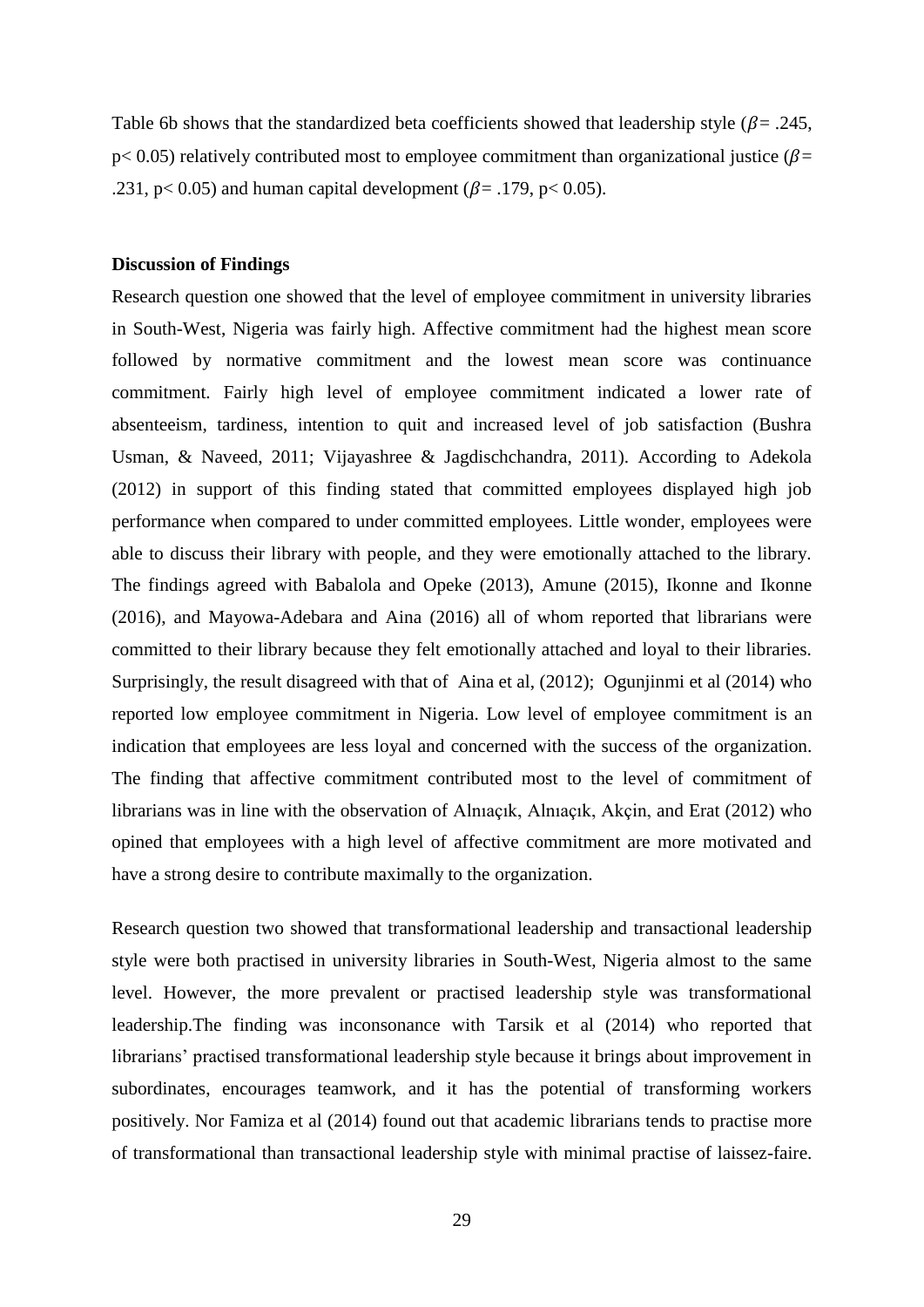The findings of this study contrasted the research findings of Akor (2014); Nwaigwe (2015); Ogbah (2013); and Wombo et al (2017) who found out that librarians in university libraries in Nigeria practised more of democratic and autocratic leadership style respectively. Conversely, Jantz (2012) opined that transformational leadership style is important to academic libraries as it enables librarians to create an innovative environment. From the foregoing, it can be deduced that there is no "one size fits all" when it comes to leadership rather styles are adapted to fit the situation on ground.

Research question three revealed a high degree of organizational justice in university libraries in South-West, Nigeria. This finding was in consonance with that of Abdul Rauf (2014); Demikiran, Taskaya, & Dinc (2016); Sokhanvar, Hasanpoor, Hajihashemi, and Kakemam (2016) who reported a high level/degree of organizational justice because supervisors/leaders showed respect, courtesy; provide workers with timely and accurate information regarding organizational actions and remunerations were equally distributed as a result of workers' hard work. However, the finding disagreed that of Nikookar, Nowkarizi & Sharif (2016) who reported a low degree of organizational justice in public libraries in Iran. This low degree of organizational justice was attributed to librarians' dissatisfaction of job responsibilities, salary, unfair decisions by supervisors and managers, and low communication between supervisors and colleagues. Researchers have confirmed that absence or low degree of organizational justice may give rise to counterproductive work behaviour such as reduced amount of respect towards the organization, critical expression about the organization, lower employee commitment, reduce performance and job satisfaction (Khalil & Sharaf, 2014; Shaharrudin, Ahmad & MuhaizamMusa, 2016).

Research question four revealed that the level of human capital development in South-West, Nigeria was high. This finding affirmed the result of Yaya (2016) who reported a high level of human capital development in public university libraries in Nigeria because university libraries offered training programmes to employees in order to improve their abilities and skills. Little wonder, Enyekit, Amaehule and Teerah (2011) opined that the essence of human development is to enhance employees' knowledge, skills and improve performance. The finding of this study was contrary to Brenya (2014) who reported a very poor level of human capital development (HCD) in judicial service in Ghana. This very low level of HCD was attributed to the fact that management were not committed towards the training and career development of their employees.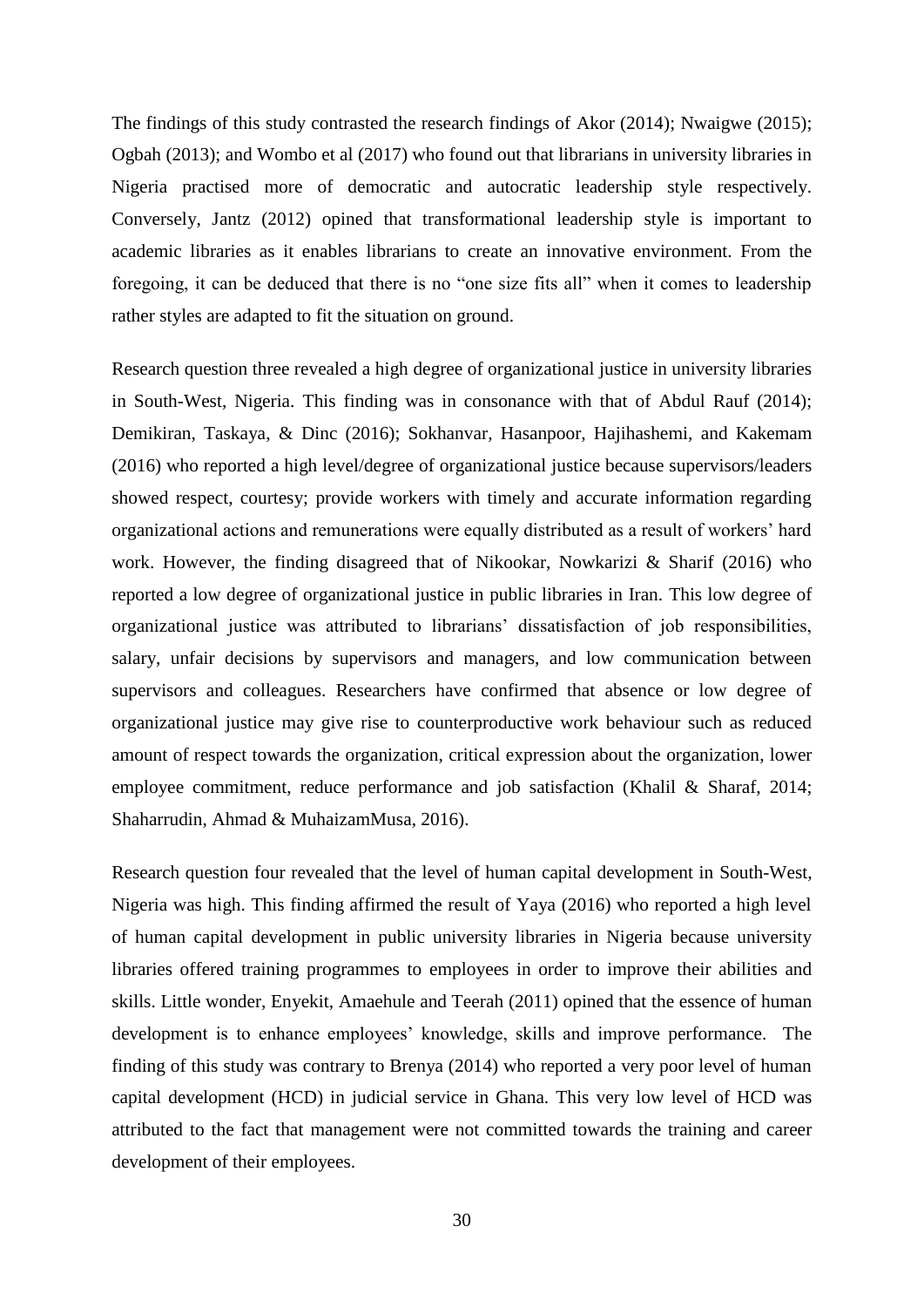Research question five showed that the challenges that affected employee commitment in university libraries in South-West, Nigeria were; unclear organizational policies, lack of supervisor support, denial of librarians' promotion, entitlement and other benefits attached to their work,lack of career opportunities, unconducive work environment, lack of role clarity, andlack of support for professional development. These findings were in line with (Chan & Snape, 2013; Haq et al, 2014; Olatunji et al, 2016; Yamaguchi, 2013) all of whom reported that librarians' face challenges in area of supervisors support, staff welfare, and career opportunities. The finding was also in agreement with Ogbah (2013) who identified promotion criterion as factor that militated against employee commitment in academic libraries.

Finally, table 6a and b revealed that leadership style, organizational justice and human capital development had significant influence on employee commitment in university libraries in South-West, Nigeria. Therefore, null hypothesis which states that leadership style, organizational justice and human capital development have no significant influence on employee commitment in university libraries in South-West, Nigeria was rejected. The findings of this research indicated that leadership style, organizational justice and human capital development jointly influence employee commitment in university libraries in South-West, Nigeria. This implied that leadership style, organizational justice and human capital development are essential ingredients that foster commitment in university libraries in South-West, Nigeria. It was also revealed in table 6b that leadership style relatively contributed most to employee commitment than organizational justice and human capital development. The findings of this study also confirmed scarcity of research investigating the influence of leadership style, organizational justice and human capital development on employee commitment. Hence, the study therefore provides a base for which the existed gap in literature has been filled and a foundation on which other future researches could be based.

## **Conclusion**

The study concluded that leadership style, organizational justice and human capital development were significant predictors of employee commitment in university libraries in South-West, Nigeria. However, it was revealed that leadership style contributed most to employee commitment. The most significant challenges affecting library personnel commitment in South-West, Nigeria includes unclear organizational policies, lack of professional development, denial of promotion, entitlement and other benefits attached to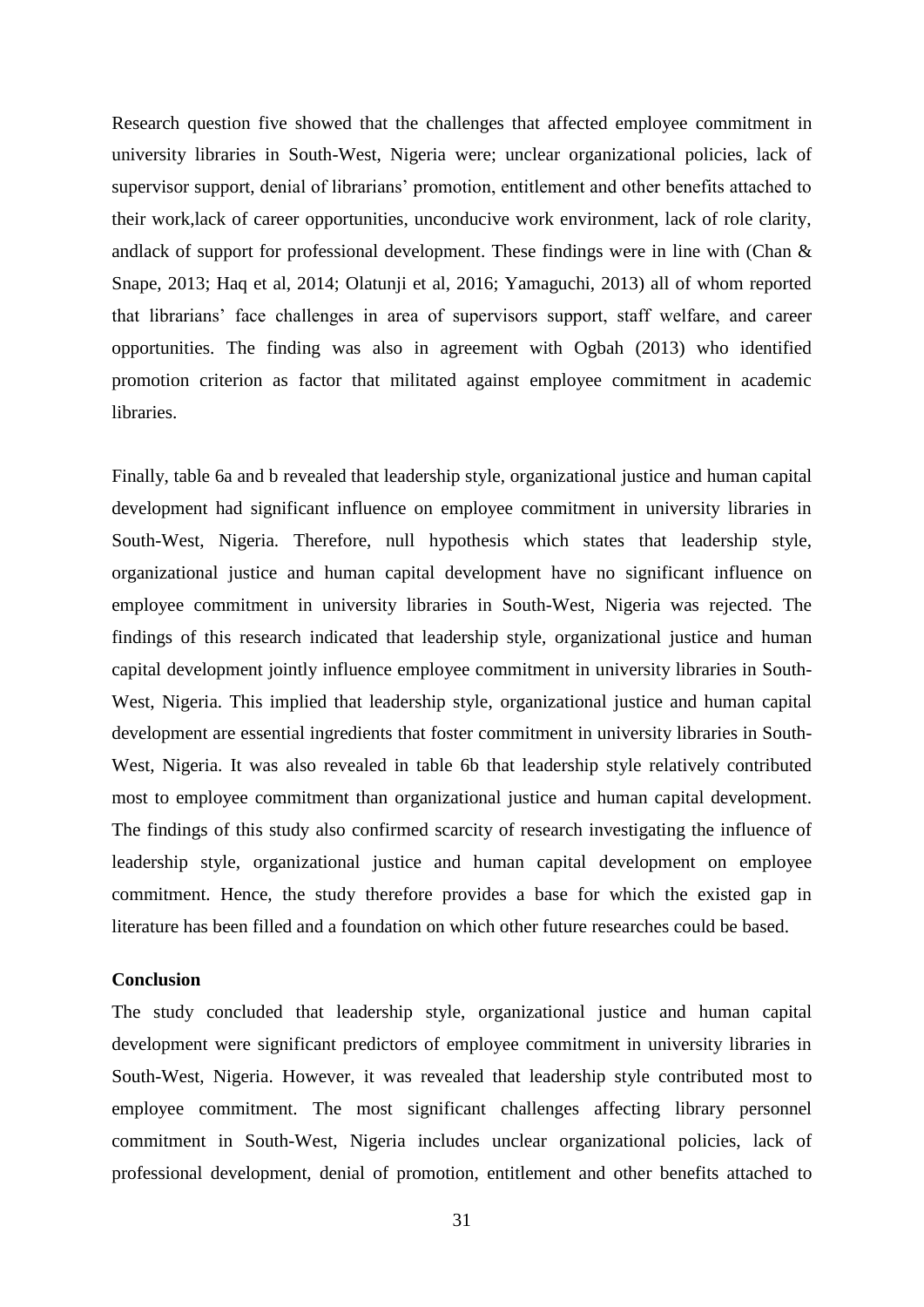librarians work. Hence, it becomes important for universities libraries in Nigeria to be conversant with those factors that promote commitment among library personnel.

## **5.3 Recommendations**

Based on the findings of this study, the following recommendations are made:

- 1. The study revealed fairly high level of employee commitment in university libraries in South-West, Nigeria. Therefore, university library management should deploy means to further increase employee commitment. This they can do by providing good condition of service such as regular promotion, salary increment and provision of career opportunities.
- 2. Transformational leadership and transactional leadership style were widely practised by university libraries in the South-West, Nigeria. It is recommended that library management should move more towards transformational leadership style as it has potential of aiding innovation, creativity and commitment among employees through inclusive management.
- 3. The current propensity towards human capital development by university libraries in South-West can be strategically deployed to induce staff motivation, resourcefulness, growth, and staff retention. The presence of a visible and well understood policy will further help this.
- 4. The study revealed a high degree of organizational justice which may be attributed to the fact that employees were treated fairly in terms of reward allocation, procedures and interaction. Hence, university library management in the South-West region should continue to uphold organizational justice as this will go a long way to further increase employee commitment.
- 5. University library management should ensure clear organizational policies, improve on supervisor support and ensure regular promotion of employees as this will have positive influence on their commitment.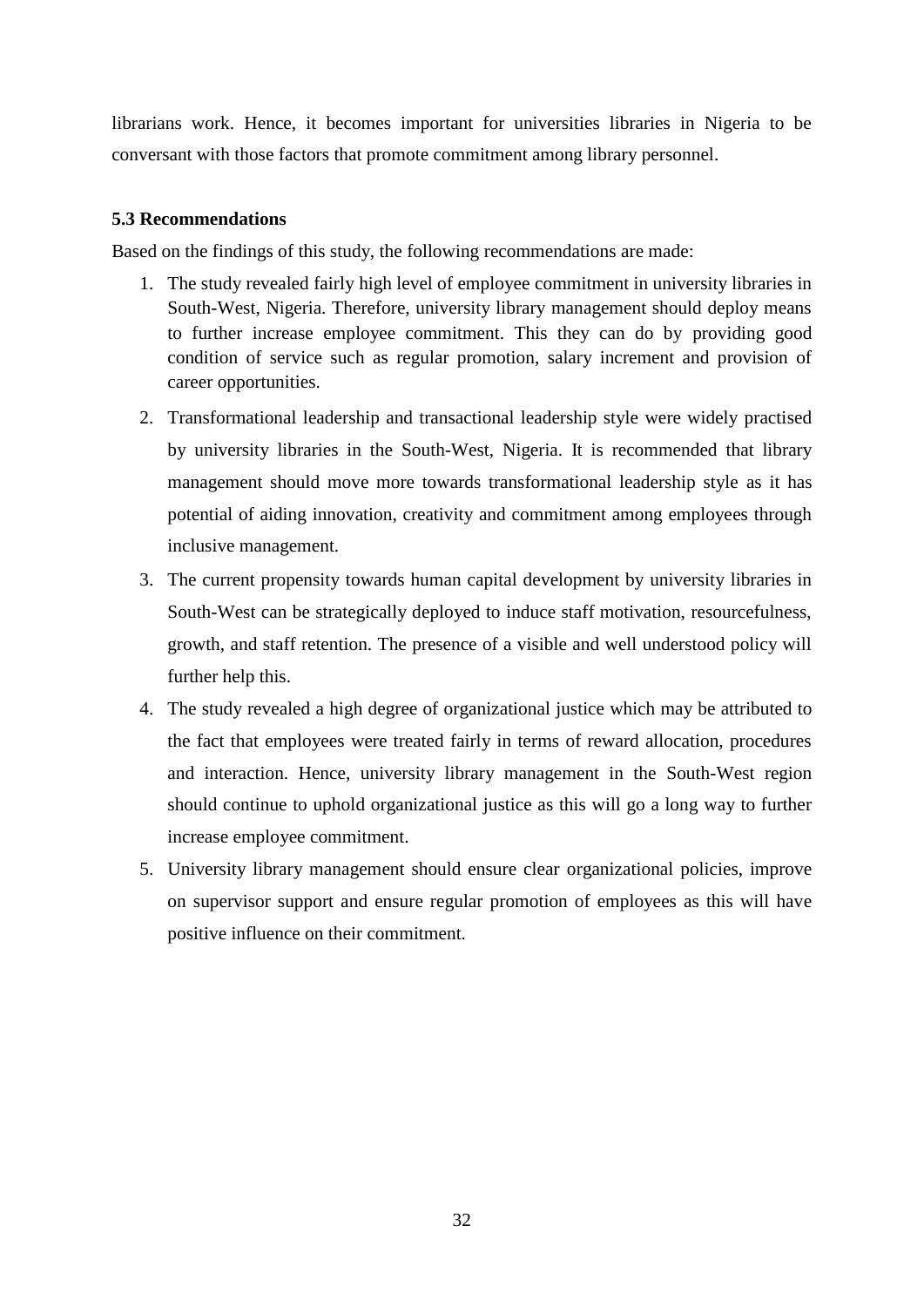## **References**

- Ababneh, R. (2013). Antecedents and outcomes of career development in Jordanian public sector. *Journal of Emerging Trends in Economics and Management Sciences*, *4*(4), 417-426.
- Abba, H. D., Anumaka, I. B., & Gaite, S. S. (2016). Leadership practises and productivity of academic staff in polytechnics in Nigeria. *American Journal of Academic Research, 1*, A56-A68. Retrieved from<http://www.asraresearch.org/ajar-vol-1-no-2-2016/>
- Abdul Rauf, F. H. (20140. Perception of organizational justice as a predictor of organizational citizenship behaviour: An empirical study at schools in Sri Lanka. *European Journal of Business & Management*, *6*(12), 124-130.
- Abodunde, S. M., Ayo-Oyebiyi, G. T., & Unachukwu, J. C. (2017). Leadership style of managers in insurance firms and its impact of employee's job satisfaction. *World Journal of Entrepreneurial Development Studies*, *1*(1), 13-22.
- Ademodi, D. T., & Akintomide, O. A. (2015).A comparative study of levels of job satisfaction among librarians in private and public universities in Ondo state. *Information and Knowledge Management*, *5*(8), 1-8.
- Adekola, B. (2012). The Impact of Organizational [Commitment on Job Satisfaction: A study](https://doi.org/10.5296/ijhrs.v2i)  of Employee at Nigerian Universities. *[International Journal of Human Resources](https://doi.org/10.5296/ijhrs.v2i)  Studies*, *2*[, 20-29.](https://doi.org/10.5296/ijhrs.v2i)
- Aina, S., Adeyeye, F., & Ige, K. (2012).Organization culture and employees commitment in public tertiary institutions in Lagos State. *Nigeria European Journal of Globalization and Development Research*,*3*(1), 127-142.
- Akoh, A., & Amah, E. (2015).Interactional justice and employees' commitment to supervisor in Nigerian health sector. *International Journal of Innovation & Economic Development*, *2*(5), 7-17. DOI: 10.18775/ijied.1849-7551-7020.2015.25.2001
- Akinyemi, N., &Ifijeh, G. I. (2012). Leadership Style and Job Commitment of Library Personnel in Universities: A Study of Private University Libraries in Southwest Nigeria. *The Information Manager,12* (1&2), 1-6.
- Akor, P. U. (2014). Influence of autocratic leadership style on the job performance of academic librarians in Benue state. *Journal of Educational 7 social research, 4*(70), 148-152.
- Al-Ansi, A. M., Rahardjo, K., & Prasetya, A. (2015). Analysis impact of leadership style and pay fairness on job satisfaction and organizational commitment. *Journal of Business & Management*, *17*(3), 76-82.
- Allen, N. J. & Meyer, J. P. (1996). Affective, continuance and normative commitment to the organization: An examination of construct validity. *Journal of Vocational Behaviour, 49,* 252-276.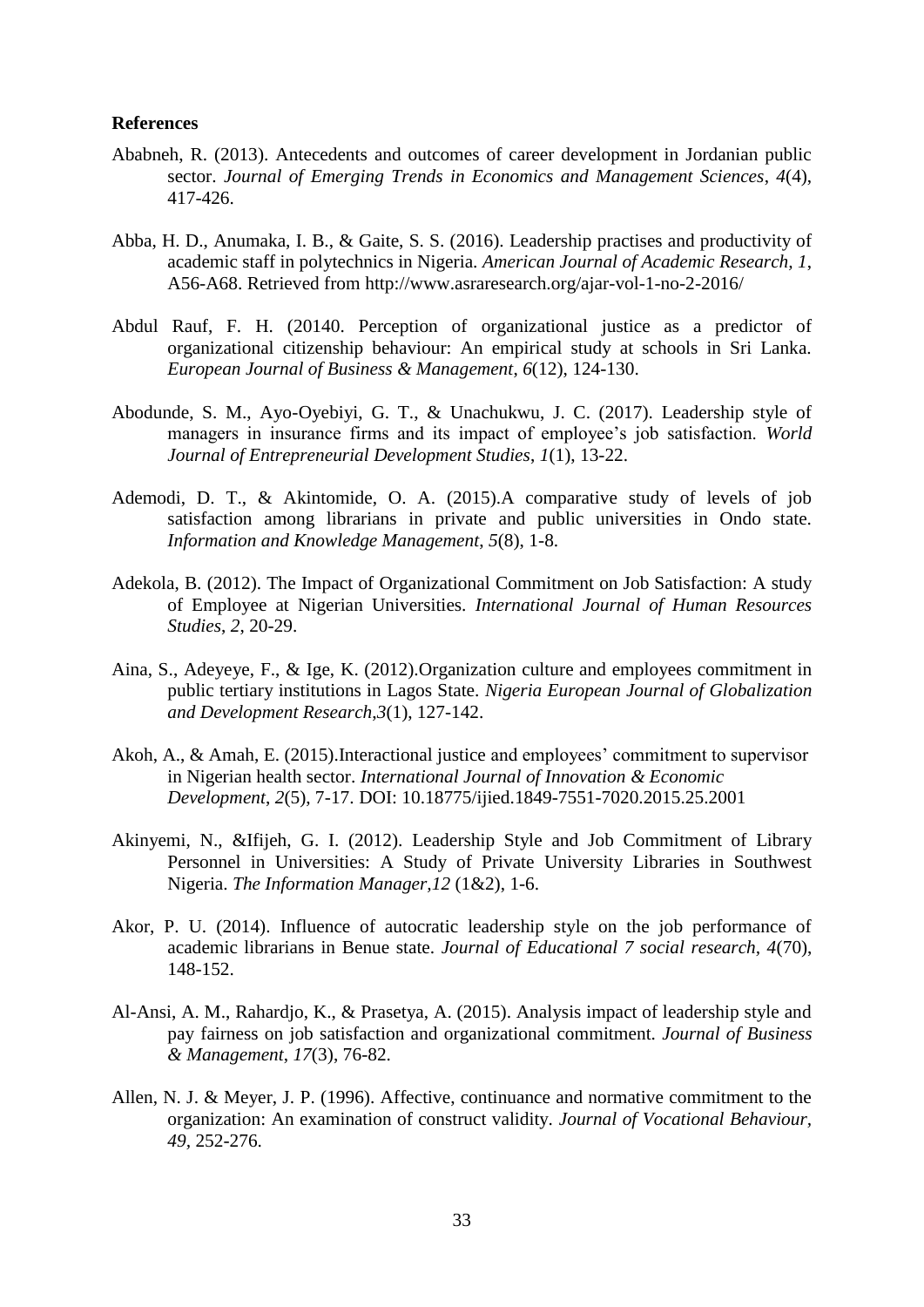- Alnıaçık, U., Alnıaçık, E., Akçin, K., & Erat, S. (2012). Relationship between career motivation, affective commitment and job satisfaction. *Procedia-Social and Behavioural Sciences*, *58*, 355-362[.http://dx.doi.org/10.1016/j.sbspro.2012.09.1011](http://dx.doi.org/10.1016/j.sbspro.2012.09.1011)
- Al-Zu'bi, H. (2010). A study of relationship between organizational justice and job satisfaction.*International Journal of Business and Management*, *5*(12), 102-109.
- Amoah, G. B., & Akussah, H. (2017). Human capital development and performance of academic librarians: Sam Jonah library in focus. *Library Philosophy and Practise (ejournal)*. 1521. Retrieved from<http://digitalcommons.unl.edu/libphilprac/1521>
- Amune, J. B. (2015). A comparative study of the relative merits of employee commitment among the academic librarians in Nigerian public and private universities. *International Journal of Academic Research in Business and Social Sciences*, *5*(5), 1- 11.
- Amusa, O. I., Iyoro, A. O., & Olabisi, A. F. (2013). Work environment and job performance of librarians in the public university in South-West Nigeria. *International Journal of Library and Information Science*, *5*(11), 457-461.
- Anyaoku, E. N., Osuigwe, N. E., & Oguaka, c. n. (2015). Technology and job satisfaction in academic libraries: Role of leadership style and librarians' attitude. *International Journal of Library science, 4*(4), 73-80. DOI: 10.5923/j.library.20150404.02
- Arogundade, O. T., Arogundade, A. B., & Oyebanji, O. H. (2015). Influence of perceived organizational justice on teachers' commitment in selected secondary schools in Lagos state, Nigeria. *Journal of Scientific Research & Reports*, *4*(7), 605-613.
- Awan, M. R., Mahmood, K., & Idrees, H. (2014). Leadership style, culture and commitment: An analytical study of university libraries in Pakistan. *Library Philosophy and Practise (e-journal).*Paper 1053. Retrieved from <http://digitalcommons.unl.edu/libphilprac/1053>
- Baba, A.I, & Ghazali, S. B. (2017).Procedural, interactional and distributive justice to amplify commitment of public sector employees in Nigeria. *Asian Journal of Multidisciplinary Studies*, *5*(8), 55-64.
- Babalola, Y. T., & Opeke, R. O. (2013).Participative management and organizational commitment among librarians in Ogun state. *Babcock Journal of Management and Social Sciences*, *11*(2), 109-120.
- Bass, B. M., & Avolio, B. J. (1997). *Full range leadership development : Manual for the*  multifactor *leadership questionnaire*. CA: Mind Garden.
- Brenya, P. (2014). *The effect of human capital development on employee commitment in theJudicial Service: A case study of Western Region* (Master's thesis, Kwame Nkrumah University of Science & Technology, Ghana). Retrieved from ir.knust.edu.gh:8080/handle/123456789/7661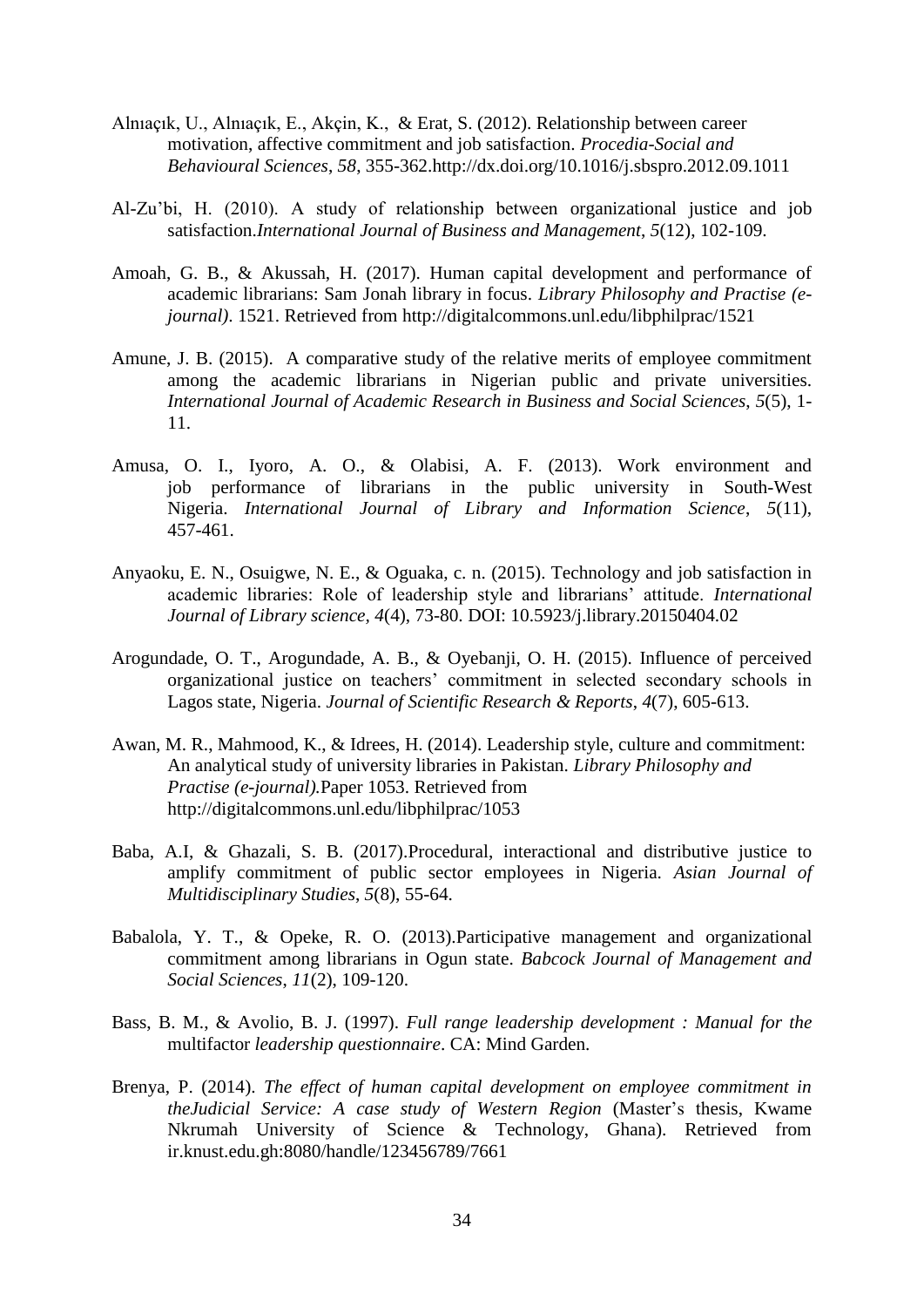- Bushra F., Usman, A., & Naveed, A. (2011).Effect of transformational leadership on employees' job satisfaction and organizational commitment in banking sector of Lahore (Pakistan).*International Journal of Business and Social Science, 2*(18), 261- 267.
- Caron I., Ben A., Ahmed, K., & Vandenberghe C. (2013). Collective incentive plans, organizational justice and commitment. *Relations Industrielles-Industrial Relations, 68* (1), 95–119.
- Crook, C. R. (2010). Rethinking civil service reform in African: Islands of effectiveness and organizational commitment.*Common Wealth Comparative Politics, 48*(4), 479-500.
- Demikiran, M., Taskaya, S., & Dinc, M. (2016).A study the relationship between organizational justice and organizational citizenship behaviour in hospitals. *International Journal of Business Management & Economics*, *7*(2), 547-554.
- Den,Hartog*,* D. N., & Belschak, F. D. (2012).When does transformational leadership enhance employee proactive behaviour? The role of autonomy and role breadth Self-efficacy. *Journal of Applied Psychology, 97*(1), 194-202.
- Dey, T. (2012). Predictors of organizational commitment and union commitment: A conceptual study. *Journal of Organizational Behaviour, 11*, 62-75. Retrieved from [http://www.iupindia.in/Organizational\\_Behaviour.asp](http://www.iupindia.in/Organizational_Behavior.asp)
- Dikko, A. Y., Abdul Mutalib, R., & Ghazali, S. (2017). The impact of leadership style on organizational commitment: The role of national culture in Nigerian universities. *Asian Journal of Multidisciplinary Studies*, *5*(5), 64-75.
- Dodman, K., & Zadeh, M. R. N. (2014). Relationship between perceived organizational justice and dimensions of organizational commitment among physical education teachers. *International Journal of Advanced Studies in Humanities and Social Science2*(3), 283-290.
- Ebeh, R. E., Njoku, E. C., Ikpeazu, O. C., & Nwiana-Ana, L. B. (2017). Organizational commitment and organizational involvement among casual workers: The role of organizational justice. *Global Journal of Human Resource Management*, *5*(4), 17-32.
- Efanga, S. I., & Akpan, G. M. (2015).The relationships between organizational justice and teachers' organizational citizenship behaviour in secondary schools in Akwa-Iibom state, Nigeria. *Asian Journal of Management Sciences & Education, 4*(3), 70-79*.*
- Ekpe, I., Mat, N., & Adelaiye, M. O. (2017). Leadership skill, leadership style and job commitment among academic staff of Nigerian universities: The moderating effects of employee's attitude and work environment. *International Journal of Management in Education, 11*(1),77-93.
- Enyekit, E. O., Amaehule, S., & Teerah, L. E. (2011). Achieving human capital development in Nigeria through vocational education for nation building. *International Journal of Research in Management, Economics and Commerce,2*(4), 1-9. Retrieved from [www](http://www.hrmars.com/admin/pics/113.pdf)  [.hrmars .com/admin/pics/113.pdf](http://www.hrmars.com/admin/pics/113.pdf)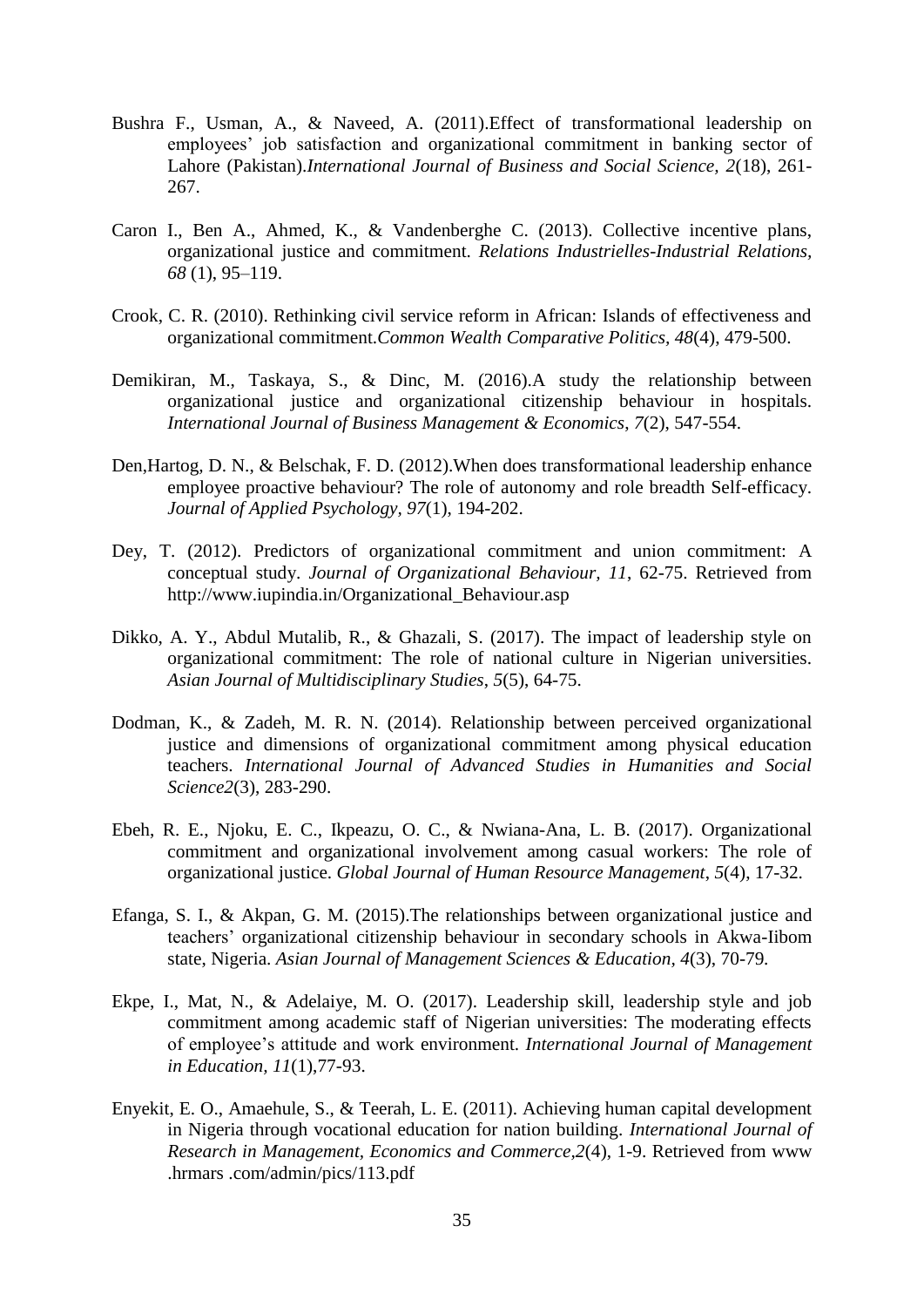- Fabian, O. U., & Anhange, S. T. (2015). Tit for Tat: Perceived procedural injustice, organizational politics and emotional intelligence as determinant of organizational retaliatory behaviour. *International Journal of Multidisciplinary and Current Research*, *3*, 513-522.
- Gbadamosi, L., & Nwosu, J. C. (2011). Entrepreneurial intention, organizational justice and job satisfaction as determinants of employees' organizational commitment: evidence from Babcock university Nigeria. *Proceedings of Informing Science & IT Education Conference* (InSITE), 206-211.
- Gelaidan, H. M., & Ahamd, H. (2013). The factors effecting employee commitment to change in public sector: Evidence from Yemen. *International Business Research*, *6*(3), 75-87.<http://dx.doi.org/10.5539/ibr.v6n3p75>
- Germano, M. A. (2010). Leadership style and organizational impact. *Library Worklife.* Retrieved from *ala-apa.org/newsletter/2010/06/08/spotlight/*
- Grant, A. M. (2012). Leading with meaning: Beneficiary contact, prosocial impact and the performance effects of transformational leadership. *Academy of Management Journal*, *55*, 468-476. DOI: 10.5465/amj.2010.0588
- Gojeh, L. A., Ayde, A., & Fantahun, A. (2015). Staff development and training on turnover pattern and retention in academic libraries of Ethiopian universities. *Journal of library and Information Sciences*, *3*(1), 1-32.
- Haq, M. A., Jindong, Y., Hussain, N., & Anjum, Z. Z. (2014).Factors affecting organizational commitment among bank officers in Pakistan. *IOSR Journal of Business and Management*, 16(4), 18-24.Retrieved from [www.iosrjournals.org](http://www.iosrjournals.org/)
- Hassan, H. S., & Umar, B. A. (2016). Impact of Gombe state university's leadership style on employees performance (2004-2013). *Journal of Advanced Research in Social and Behavioural Sciences*, *2*(1), 102-113.
- Ikonne, C. N., & Ikonne, C. N. (2016).Organizational commitment, job satisfaction, and organizational citizenship behaviour of librarians in selected university libraries in South-West Nigeria. *Gateway Library Journal*, *19*(1), 1-14.
- Jantz, R. C. (2012). Innovation in academic libraries: An analysis of university librarians' perspectives. *Library & Information Science Research, 34*(1), 3–12. DOI: 10.1016/j.lisr.2011.07.008.
- Kehinde, O. A., & Banjo, H. A. (2014*).*Test of the impact of leadership styles on employee performance: A study of department of petroleum resources. *International Journal of Management Sciences*, *2*(3), 149-160.
- Keramati, M. A, Horri, M. S., & Afzalipoor, S. M .R. (2013).A study on effects of personal characteristics on organizational commitment. *Management Science Letters*, *3*, 345– 350.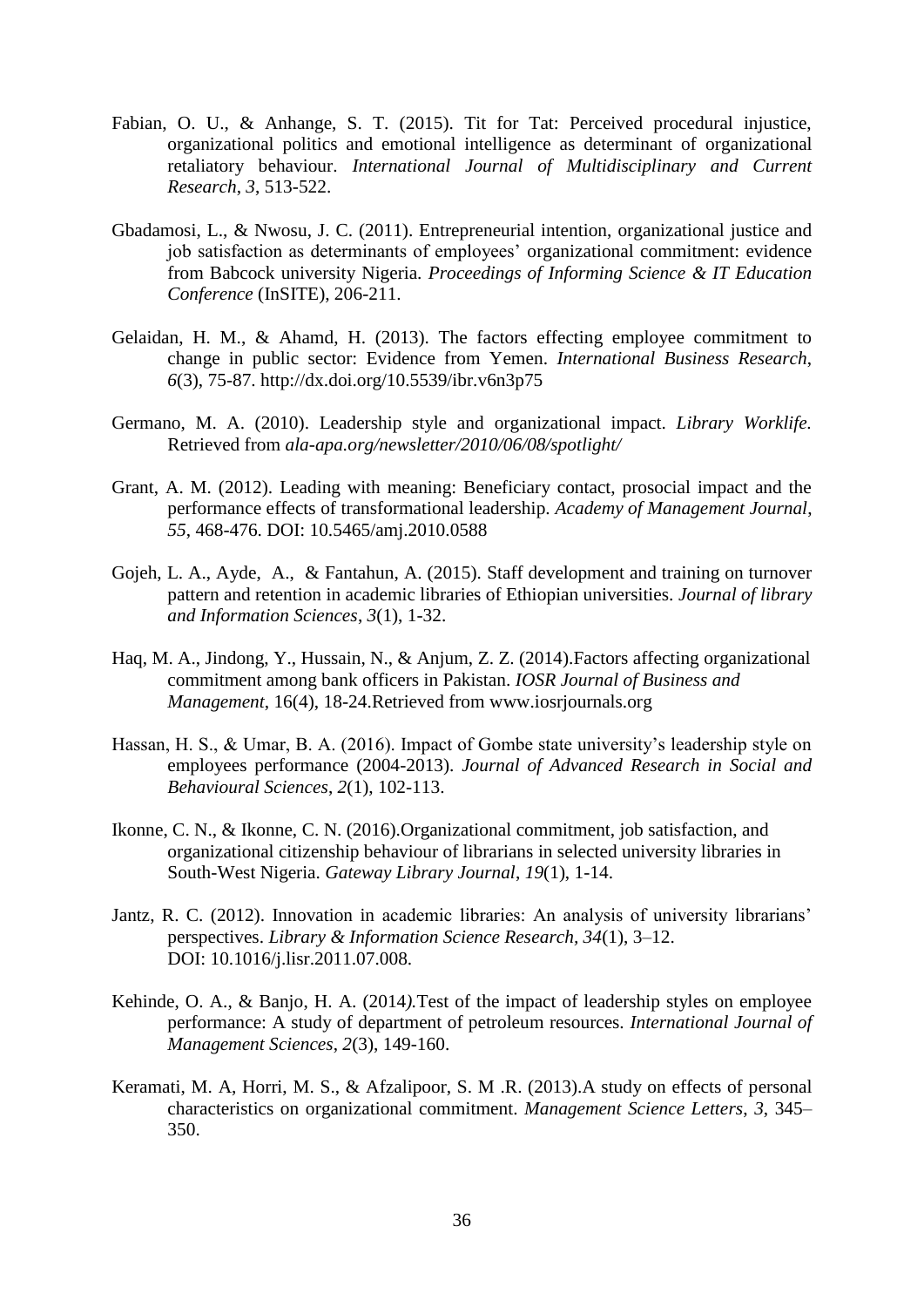- Khalil, E. A. A., & Sharaf, I. M. (2014). The impact of organizational justice on teachers' work related outcomes in Egypt with an integer programming model. *American Journal of Economics and Business Administration*, *6*(4), 148-158.
- Madigan, M., Norton, J., & Testa, I. (1999).The Quest for Work and Life Balance.Rogers Media. Retrieved fro[mhttp://www.benefitscanada.com/content/legacy/content/1999/html](http://www.benefitscanada.com/content/legacy/content/1999/html)
- Marimuthu, M., Arokiasamy, L., & Ismail, M. (2009). Human capital development and its impact on firm performance: Evidence from developmental economics. *The Journal of International Social Research*, *2*(8), 265- 272.
- Matata, K., Elegwa, M., & Maurice, S. (2014). Job-related factors and their influence on organizational commitment of part-time academic staff in institutions of higher education in Nairobi and Mombasa cities in Kenya. *International Journal of Business and Social Science, 5*(8), 110-118.
- Mayowa-Adebara, O., & Aina, R. F. (2016).Work environment and organizational commitment of staff in academic libraries in Lagos State, Nigeria. *Journal of Applied Information Science and Technology*, *9*(1), 39-48.
- Meyer, J. P., & Allen, N. J. (1990). Affective and continuance commitment to the organization: Evaluation of measures and analysis of concurrent and time-lagged relations. *Journal of Applied Psychology, 75*( 6), 710-720.
- Meyer, J. P., & Smith, C. A. (2000). HRM practises and organizational commitment: Test of a mediation model*. Canadian Journal of Administrative Sciences, 17(4), 319-331.*
- Meyer, J. P., Stanley, D. J., Jackson, T. A., McInnis, K. J., Maltin, E. R., & Sheppard, L. (2012). Affective, normative, and continuance commitment levels across cultures: A meta-analysis. *Journal of Vocational Behaviour*, *80*, 225-245. doi:10.1016/j.jvb.2011.09.005
- Mohammed, A. (2010). Manpower development in libraries: A challenge facing law librarians in Nigeria. *Borno Library, Archival and Information Science Journal*, *9*(1), 105 -111.
- Monanu, O. G, Okoli, I. E., & Adibe, C. G. (2015).Examining the link between organizational justice and counterproductive work behaviour. *Journal of Business & Management Studies*, *1*(2)1-10.
- National Universities Commission (2015). List of accredited universities in Nigeria. https://infopad.com
- Niehoff, B. P., & Moorman, R. H. (1993).Justice as a mediator of the relationship between methods of monitoring and organizational citizenship behaviour. *Academy of Management Journal, 36,* 527-556.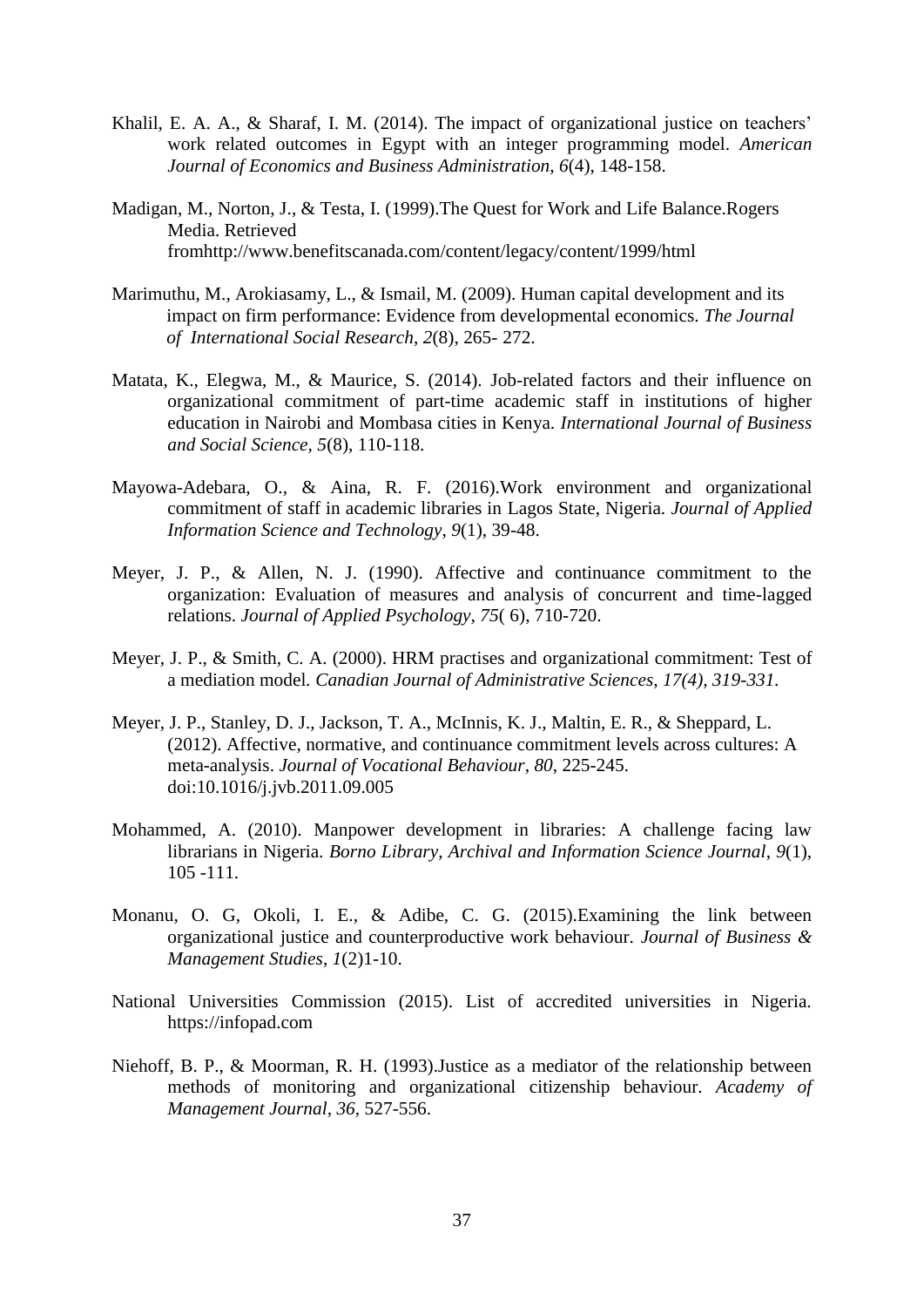- Nguyen, T. N., Mai, K. N., & Nguyen, P. V. (2014). Factors affecting employees' organizational commitment: A study of banking staff in Ho Chi Minh city, Vietnam. *Journal of Advanced Management Science*, *2*(1), 7-11.
- Nikookar, M., Nowkarizi, M., & Sharif, A. (2016).Investigating the relationship between organizational justice and organizational citizenship behaviour in public libraries in RazaviKhorasan Province. *Conference of the International Journal of Arts & Science, 9*(3),165-170.
- Noe, R., & Wilk, S. (1993). Investigation of the factors that influence employees' participation in development activities. *Journal of Applied Psychological, 78*(2), 291- 302.
- Nor Famiza T., Norliya A. K., & Nurhidayah, N. (2014). Transformational, transactional or laissez-faire: what styles do university librarians practise? *Journal of Organizational Management Studies*, 1-10. DOI: 10.5171/2014.194100
- Northouse, P. G. (2015). *Leadership: Theory and practise*. Thousand Oaks, CA: Sage publications.
- Nwaigwe, U. (2015). The influence of head librarians' leadership style on job satisfaction of librarians in tertiary institution libraries in Imo state, Nigeria. *Open Access Journal, 2,*  1-9. DOI: [10.4236/oalib.1101572](http://dx.doi.org/10.4236/oalib.1101572)
- Nwibere, B. M. (2014). Organizational justice as a determinant of organizational citizenship behaviour in the Nigerian work environment: a study of selected universities in the Niger Delta region. *International Journal of Business and Management*, *9*(4), 191- 205. Retrieved from [www.ccsenet.org/journal/index.php/ijbm/article/download/31396/20087](http://www.ccsenet.org/journal/index.php/ijbm/article/download/31396/20087)
- Nwokolo, E. E., Ifeanacho, N. C., & Anazodo, N. N. (2016).Perceived organizational justice, and leadership styles as predictors of employee engagement in the organization. *Nile Journal of Business & Economics*, *4*, 16-28.
- Nwuche, C. A., & Awa, H. O. (2011). Career planning and development: The realities in Nigerian organizations. *International Business Management, 2*(2), 117-127.
- Olatunji, O. P., & Adeboye, J. O. (2016). Social support, work motivation and work commitment of library personnel in selected private university libraries in South-West, Nigeria. *Qualitative & Quantitative Method in Libraries (OOL), 5, 11-22.*
- Oluwafemi, O. J. (2013). Predictors of turnover intention among employees in Nigeria's oil industry. *Organizations & Markets in Emerging Economies, 4*(2), 42-63.
- Ogbah, E. L. (2013). Leadership style and organizational commitment of workers in academic libraries, Delta State. *International Journal of Academic research in business and social sciences*, *13*(7), 110-118.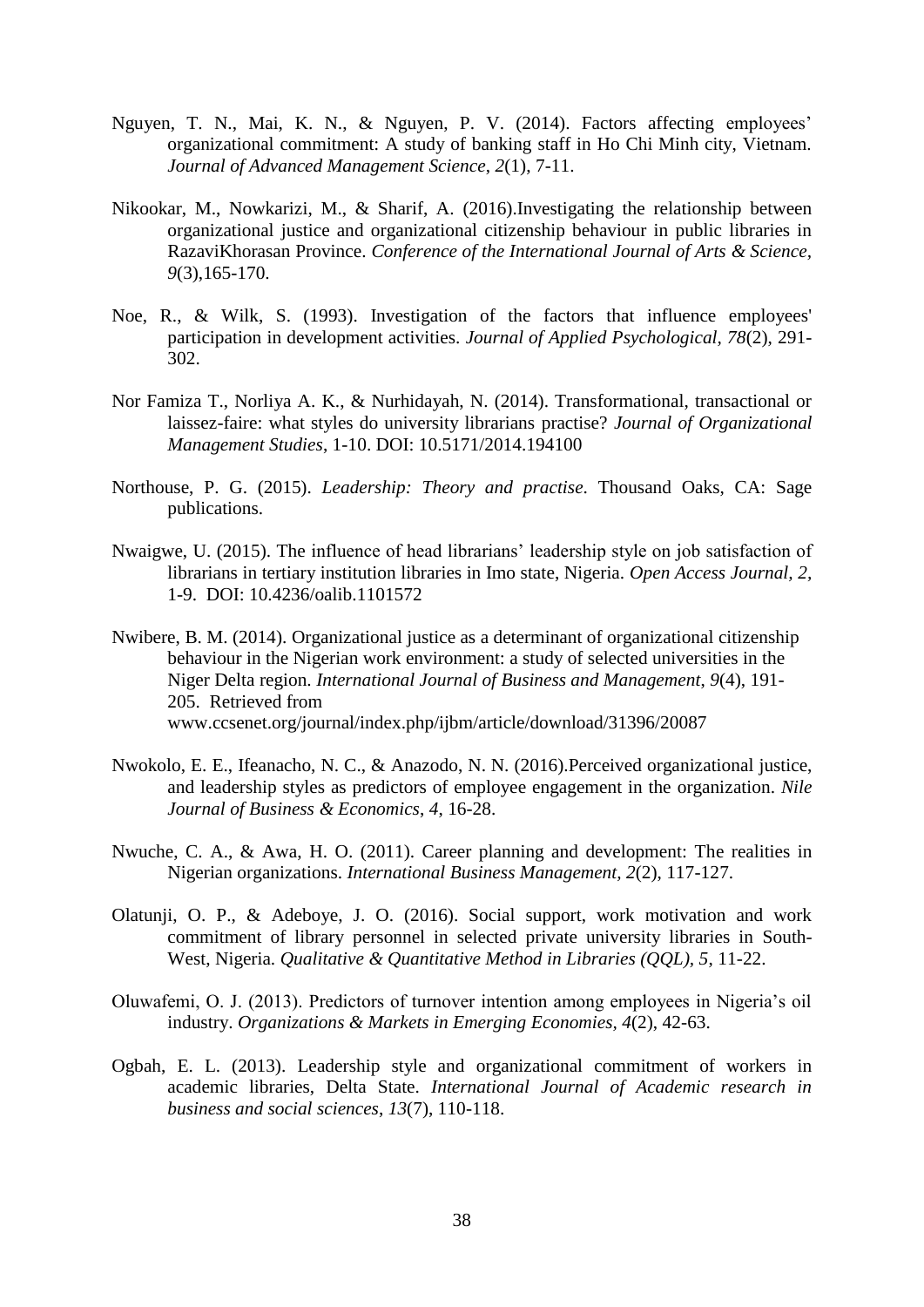- Oginni, B. O., Afolabi, E., & Erigbe, P. (2014).A study of superior-subordinate relationship and employee commitment to the core beliefs of organization in public universities of South-West, Nigeria. *American Journal of Business and Management*, *3*(1), 28-38. DOI: 10.11634/216796061403520
- Ogunjinmi, A. A., Onadeko, S. A., Ladebo, O. J., & Ogunjinmi, K. O. (2014). Personal characteristics and training opportunities as determinants of organizational commitment among Nigeria National Parks employees. *European Scientific Journal, 10*(5), 221-230.
- Ogunyemi, A. O. & Ayodele, K. O. (2014). Influence of employees' attitudinal variables on organizational citizenship behaviour and organizational commitment. *Journal of Education and Practise*, *5*(22), 42-48.
- Ogwuche, C. H., & Apeikar, N. F. (2016).The influence of interactional justice and organizational support on organizational commitment among the academic staff of Benue state university, Makurdi. *International Journal of Innovative Social Sciences & Humanities Research*, *4*(2), 20-27.
- Ojokuku, R. M., Odetayo, T. A., & Sajuyigbe, A. S. (2012). Impact of leadership style on organizational performance: A case study of Nigerian banks. *American Journal of Business and Management, 1*(4), 202-207.
- Omidifar, R. (2013). Leadership style, organizational commitment and job satisfaction: a case study on high school principals in Tehran, Iran. *American Journal of Humanities and Social Sciences, 1*(4), 263-267.
- Osibanjo, A. O., Oyewunmi, A. E., & Ojo, S. I. (2014). Career development as a determinant of organization growth: Modelling the relationship between these constructs in the Nigerian Banking Industry. *American of International Journal of Social Science*, *3*(7), 67-76.
- Ponnu, H. & Chuah, C. (2010).Organizational commitment, organizational justice and employee turnover in Malaysia. *African Journal of Business Management, 4*(13), 2676-2685.
- Preko, A. (2014).*Assessing the impact of human capital development on effective work performance at selected departments in the college of Arts and Social sciences Kwame Nkrumah University of Science and Technology* (Master's thesis, Kwame Nkrumah University of Science and Technology, Ghana). Retrieved from ir.knust.edu.gh/bitstream/.../1/FINAL%20THESIS%202014%20Alice%20Preko.pdf
- Rasch, R., & Szypko, M. (2013). Perception is reality: the importance of pay fairness to employees and organizations. *World at Work Journal*, 66-74. Retrieved from [https://hr-vendor-directory.worldatwork.org/html/.../PerceptionIsReality\\_Q4Journal.p](https://hr-vendor-directory.worldatwork.org/html/.../PerceptionIsReality_Q4Journal.p)
- Raza, K., Rana , N., Qadir, M., & Rana, A. (2013). Relationship between distributive, procedural justice and organizational commitment: An empirical analysis on public sector of Pakistan. *Middle-East Journal of Scientific Research, 16*(6), 878-883.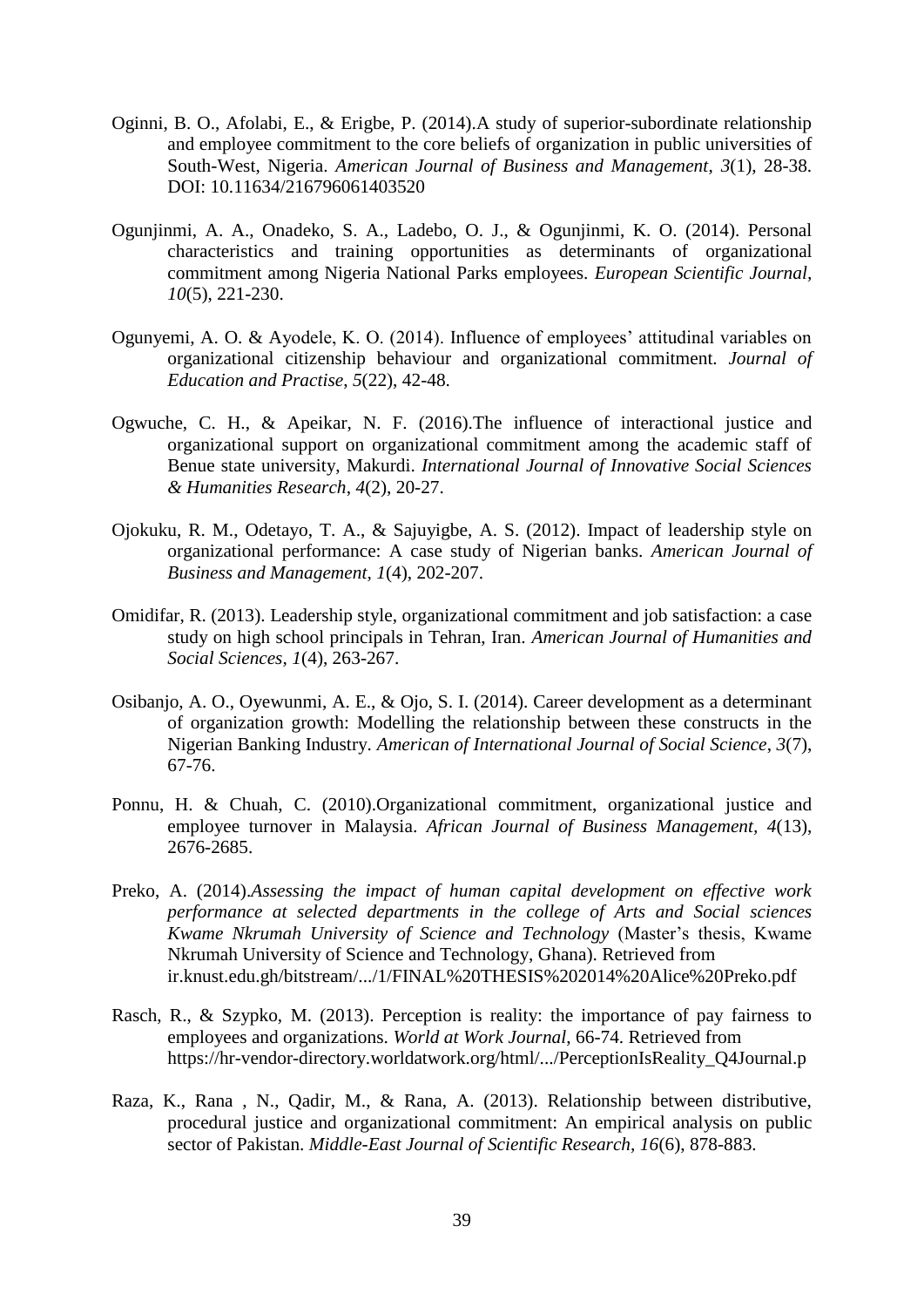- Rehman, S., Shareef, A., Mahmood A., & Ishaque, A. (2012). Perceived leadership styles and organizational commitment. *Interdisciplinary Journal of Contemporary Research in Business*, *4*(1), 616-626. Retrieved from *journal-archieves18.webs.com/616-626.pd*
- Root, G. N. (2015). How Does Leadership Style Influence Organizational Productivity? *Hearst Newspapers*. Retrieved from [http://smallbusiness.chron.com/leadership-style](http://smallbusiness.chron.com/leadership-style-influence-organisational-productivity-11643.html)[influence-organizational-productivity-11643.html](http://smallbusiness.chron.com/leadership-style-influence-organisational-productivity-11643.html)
- Sampson, C. J., Ibeh, G. O., & Emerole, G. A. (2016). Effect of human capital development programmes in optimising employees' performance: A study of Abia state House of Assembly, Nigeria. *Singaporean Journal of Business, Economics & Management Studies*, *5*(4), 1-12.
- Sarnecki, A. (2015). Unemployment as a moderator of the organizational justice- turnover intentions relationship. *Academy of Management Proceedings*, *1*, 15954-15954.
- Shaharrudin, S., Ahmad, F. & MuhaizamMusa, M. (2016).Cynism in organizations: Does organizational justice matters? *International Journal of Research in Business Studies & Management*, *3*(2), 49-60.
- Shahzad, A., & Mahmood, Z. (2012).The mediating-moderating model of organizational cynicism and workplace deviant behaviour.*Middle-East Journal of Scientific Research*, *12*(5), 580-588.
- Sokhanvar M., Hasanpoor E., Hajihashemi S., & Kakemam, E. (2016).The Relationship between organizational justice and turnover intention: A survey on hospital nurses. *Patient Safety & Quality Improvement Journal, 4*(2), 358-362.
- Somayyeh, K. A., Mohsen, H., & Zahed, B. (2013).Studying the relation between organizational justice and organizational commitment among the librarians of Khouzestan province ministry of science academic libraries. *European Online Journal of Natural and Social Sciences*, *2*(3), 444-451.
- Spahr, P. (2014). What is transactional leadership? How structure leads to results. St. Thomas University Online. Retrieved from [http://online.stu.edu/transactional](http://online.stu.edu/transactional-leadership/)[leadership/](http://online.stu.edu/transactional-leadership/)
- Srivastava, U. R. (2015). Multiple dimensions of organizational justice and work-related outcomes among health-care professionals. *American Journal of Industrial and Business Management*, *5*, 666-685.
- Tarsik, N. F., Kassim, N. A., & Nashanidin, N. (2014).Transfomational, transactional or laissez-faire: What styles do university librarians practise? *Journal of organizational Management Studies*, 1-10.doi: 10.5171/2014.194100.
- Udofia, I. E. (2014).The relationship between staff training and job performance of librarians in the university of Uyo library. *South-South Journal of Culture and Development*, *16*(2), 1-9.